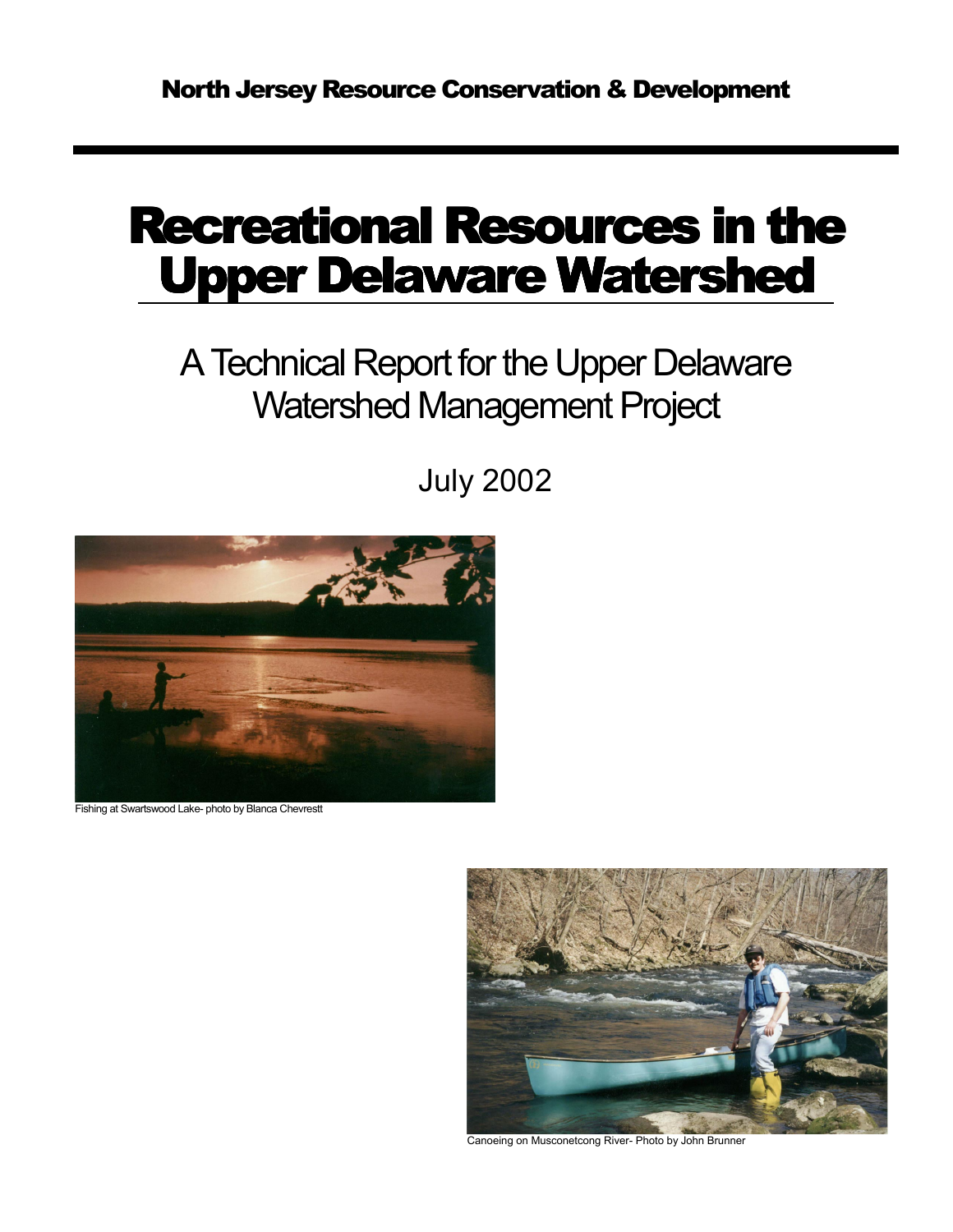

1100 Black River Road Far Hills, NJ 07931

(908)441-9191 (908) 439-2518

www.northjerseyrcd.org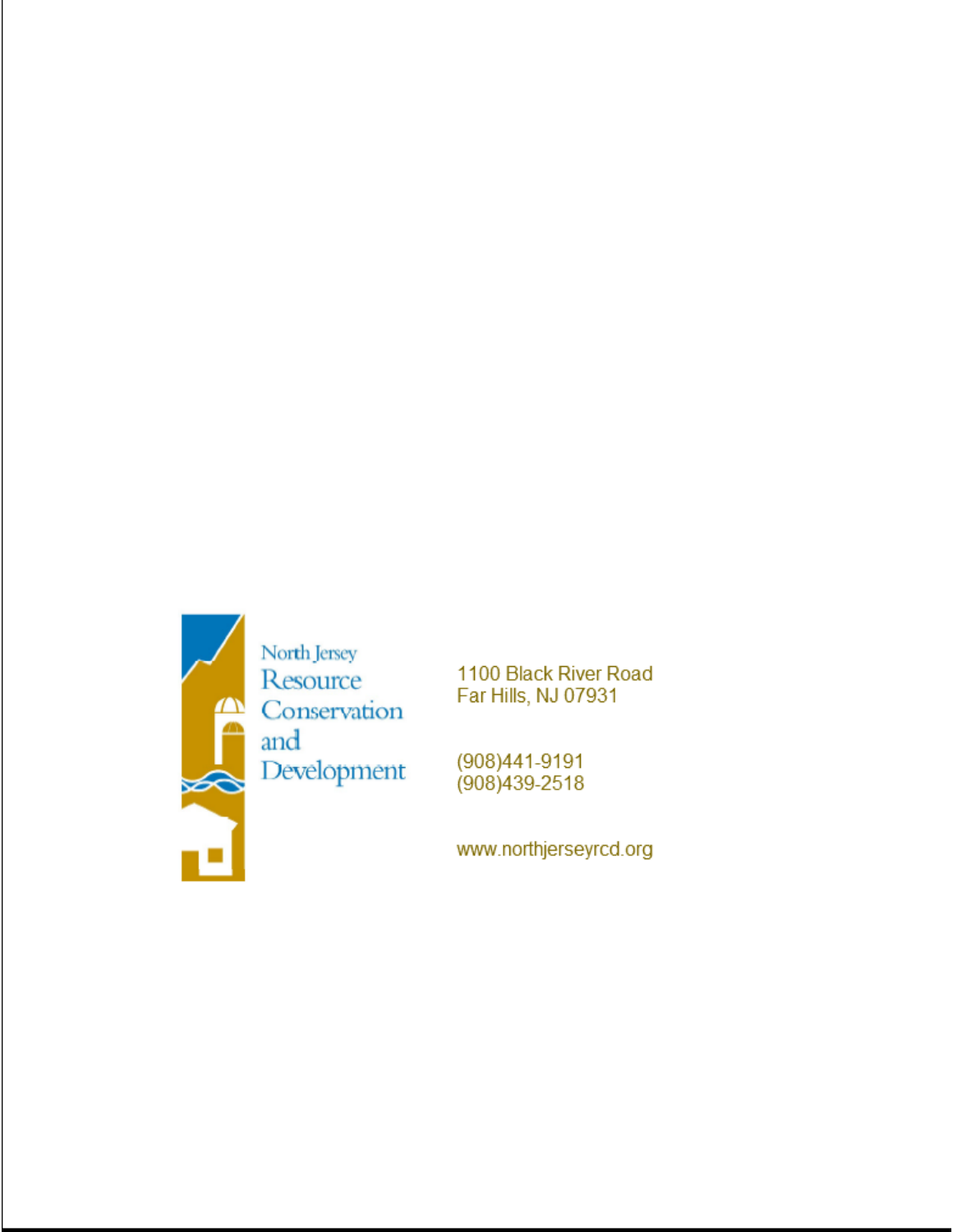## **Table of Contents**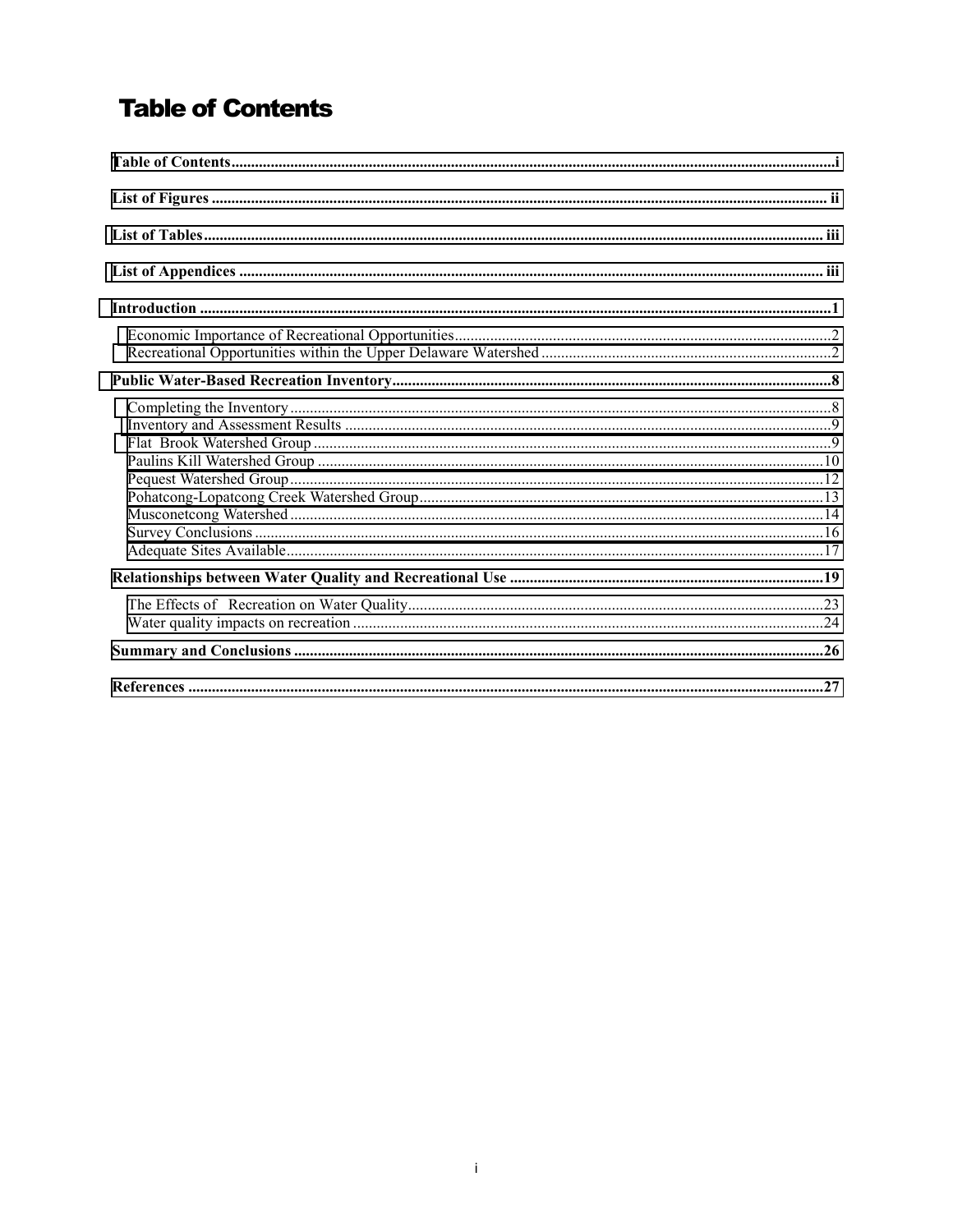## <span id="page-3-0"></span>List of Figures

- 1. Recreational Access Sites by HUC 11 within Upper Delaware Watershed
- 2. Shimers Brook and Clove Brook: Flat Brook Watershed Group
- 3. Big Flat Brook: Flat Brook Watershed Group
- 4. Flat Brook, below Tillman's Brook: Flat Brook Watershed Group
- 5. Van Campens Brook and Dunnfield Creek: Flat Brook Watershed Group
- 6. Upper Paulins Kill: Paulins Kill Watershed Group
- 7. Trout Brook: Paulins Kill Watershed Group
- 8. Lower Paulins Kill: Paulins Kill Watershed Group
- 9. Delawanna Creek & Stony Brook: Paulins Kill Watershed Group
- 10. Upper Pequest River: Pequest Watershed Group
- 11. Beaver Brook: Pequest Watershed Group
- 12. Lower Pequest River: Pequest Watershed Group
- 13. Pophandusing Brook and Buckhorn Creek: Pohatcong & Lopatcong Creek Watershed Group
- 14. Lopatcong Creek: Pohatcong & Lopatcong Creek Watershed Group
- 15. Pohatcong Creek: Pohatcong & Lopatcong Creek Watershed Group
- 16. Upper Musconetcong River: Musconetcong Watershed
- 17. Lower Musconetcong River: Musconetcong Watershed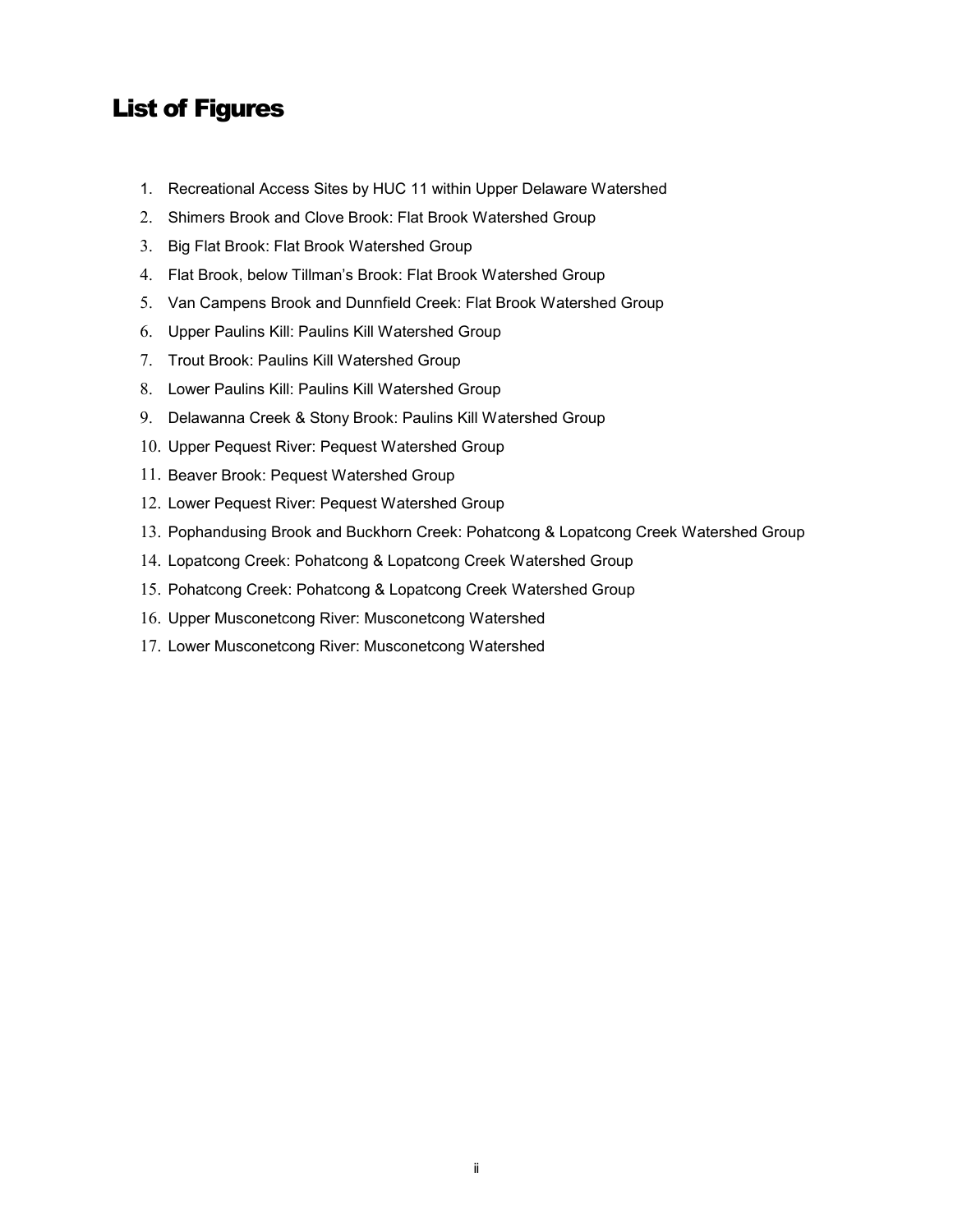## <span id="page-4-0"></span>List of Tables

Table 1. Wildlife Management Areas within Upper Delaware Watershed

Table 2a. Inventory Sites Flat Brook Watershed Group

Table 2b. Trash Category of Flat Brook Watershed Group

Table 3a. Inventory Sites Paulins Kill Watershed Group

Table 3b. Trash Category Paulins Kill Watershed Group

Table 4a. Inventory Sites Pequest Watershed Group

Table 4b. Trash Category Pequest Watershed Group

Table 5a. Inventory Sites Pohatcong-Lopatcong Creek Watershed Group

Table 5b. Trash Category Pohatcong-Lopatcong Creek Watershed Group

Table 6a. Inventory Sites Musconetcong Watershed

Table 6b. Trash Category Musconetcong Watershed

Table 7: Balanced Land Use Guidelines

Table 8: Fecal Coliform Attainment Status in WMA (01) Rivers and Streams (1995-1997)

Table 9: Lake Aquatic Life Designated Use Assessment Method

Table 10: Lakes Recreational Designated Use Assessment Method

Table 11: Lake Trophic Status Assessment Results

Table 12: Consumption Advisories for Largemouth Bass and Chain Pickerel for Lakes within Upper Delaware Watershed

## List of Appendices

Appendix A **–** Methodology for Inventorying and Assessing Public Water Based Recreational Resources in the Upper Delaware Watershed

Appendix B – Water Based Recreation Inventory Data Tables

Appendix C - Recreational Lake Beach Water Quality in 1999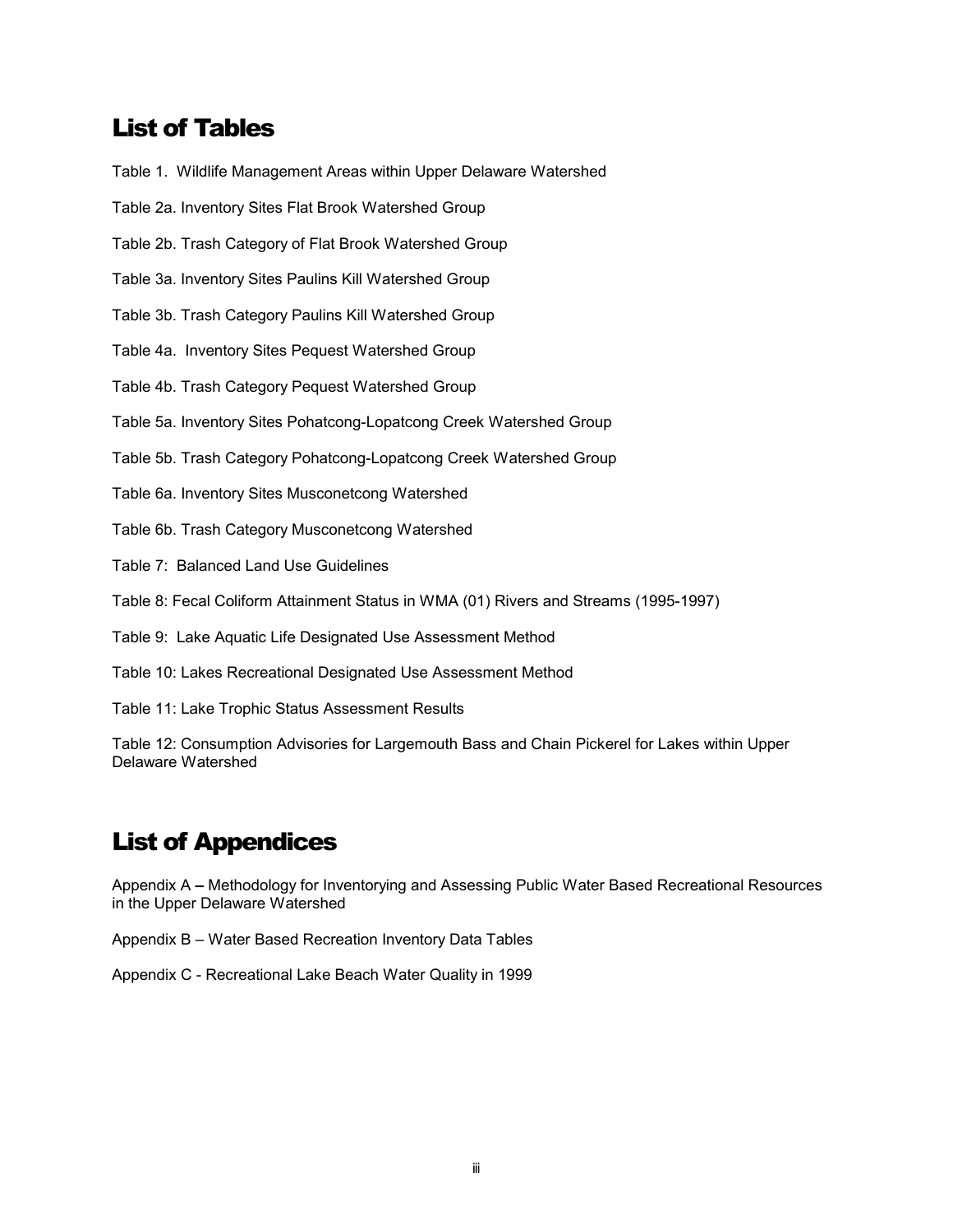## Acknowledgements

| Project Manager:          | Donna Drewes, USDA Natural Resources Conservation Service<br>North Jersey Resource Conservation and Development<br>Annandale, NJ          |
|---------------------------|-------------------------------------------------------------------------------------------------------------------------------------------|
| Project Coordinator:      | <b>Christine Hall, USDA Natural Resources Conservation Service</b><br>North Jersey Resource Conservation and Development<br>Annandale, NJ |
| <b>Principal Authors:</b> | Grace Messinger, Watershed Specialist<br>North Jersey Resource Conservation and Development<br>Annandale, NJ                              |
|                           | Sean McGinnis, Geographic Information System Specialist<br>North Jersey Resource Conservation and Development                             |

The North Jersey Resource Conservation and Development (RC&D) Council is a six-county regional nonprofit supported by the Soil Conservation Districts and county governments from Hunterdon, Somerset, Sussex, Morris, Warren, and Union Counties. Though organized by local communities, RC&D Councils nationwide receive technical and administrative support from the United States Department of Agriculture Natural Resources Conservation Service through the Resource Conservation and Development Program.

We would like to acknowledge the Upper Delaware Project Team for their assistance in the creation of this report. The Project Team consists of members from the following agencies or groups:

New Jersey Department of Environmental Protection (NJDEP) United States Department of Agriculture, Natural Resources Conservation Service (NRCS) United States Department of the Interior, Geological Survey (USGS) New Jersey Conservation Foundation

The funding to complete the recreational inventory was provided from NJ Department of Environmental Protection through the Delaware River Basin Commission. The Delaware River Basin Commission encompasses the 4 states that touch the Delaware River, including New Jersey. The Commission was created as a regional body with the force of law to oversee a unified approach to managing the river system without regard to political boundaries. Commission programs include: water pollution abatement, water supply allocation, regulatory review (permitting), water conservation initiatives, regional planning, drought management, flood control and recreation.

July 2002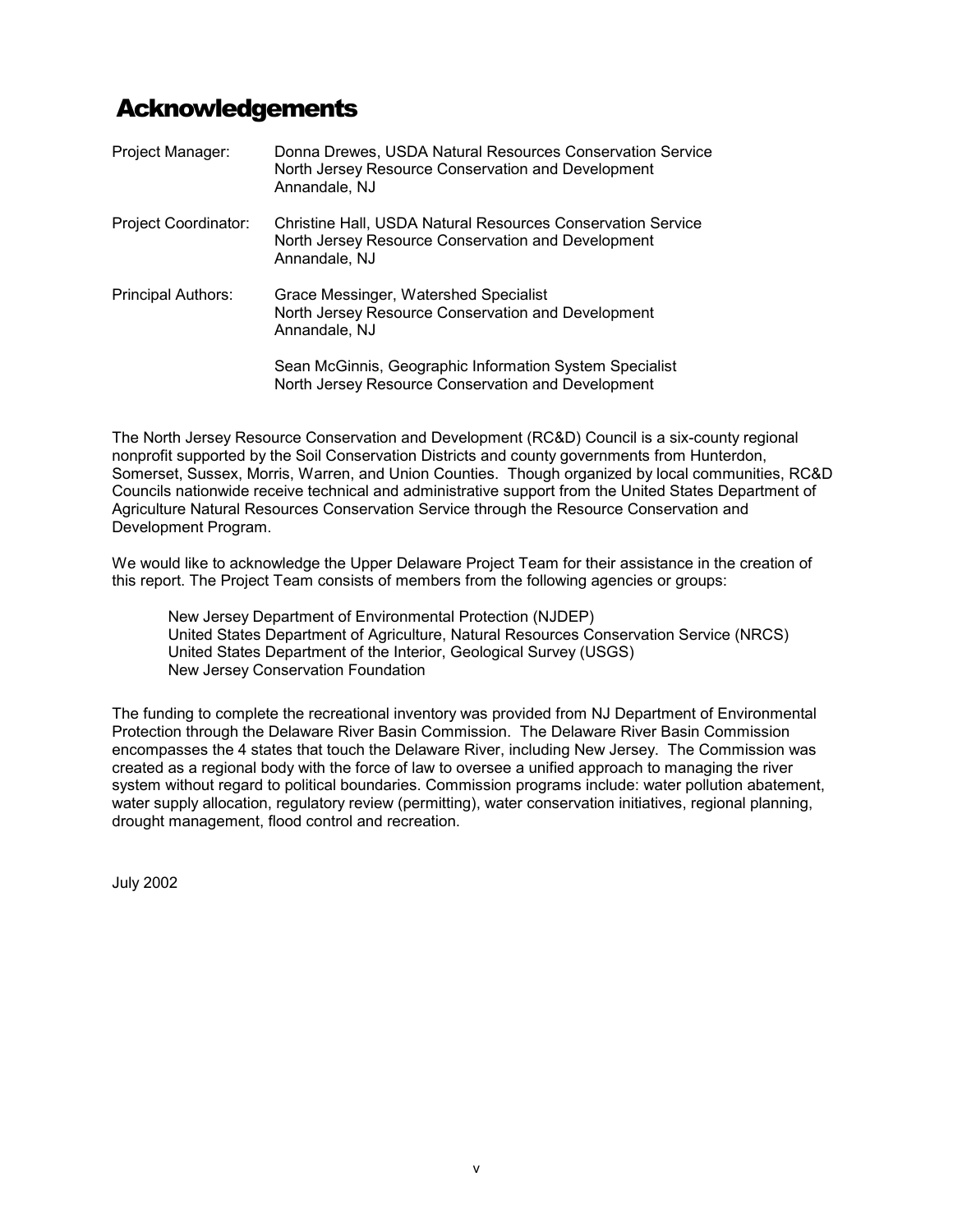## <span id="page-6-0"></span>Recreational Resources in the Upper Delaware Watershed

## **Introduction**

The Upper Delaware Watershed region of New Jersey located within the Northwest section of the state offers a wide variety of active and passive recreation throughout the many state, county, municipal and local parks, state forests, national recreational areas, and wildlife management areas. The Upper Delaware Watershed provides exceptional opportunities for outdoor recreation both in quantity and quality. The 1,300 miles of streams and over 5,500 acres of lakes, ponds and reservoirs within this area are available to the recreational enthusiast. There are over 106,000 acres of federal, state, county and municipally owned public lands in this watershed representing about 22% of the Upper Delaware Watershed's land area. Scenic mountains and valleys, mature forests, numerous lakes and high quality trout streams provide a superior setting for boating, hiking, fishing, swimming and many other natural resource dependent recreational activities.

The definition for recreation from The Random House Dictionary of the English Language states: "Rec-re-a-tion, n 1. Refreshment by means of some pastime, agreeable exercise, or the like, as after work. 2. A pastime, diversion, exercise or other resource affording relaxation and enjoyment. 3. An act of recreating or the state of being recreated"

Recreation enriches people's lives' and serves as a pastime or diversion from the every day hustle and bustle that life can bring. Recreational activities satisfy the basic human need to play. Rivers and lakes serve as a backdrop for many of our favorite recreational activities. The Recreational Resources Report and the supporting data collected as part of the Public Recreational Resource Inventory and Assessment contained within, addresses the active and passive water-based recreation. Special emphasis was placed on identifying fishing, boating and swimming opportunities in the Upper Delaware Watershed Area.

Recreation in the Upper Delaware region plays an important role in the economic livelihood of the residents. Tourists visit this mostly pristine 746 square mile area of the Upper Delaware Watershed Management Area to enjoy hiking, mountain biking, horseback riding, canoeing and boating, fishing, swimming, hunting, cross-country skiing, birding and wildlife observation. In addition to providing immeasurable social benefits to millions of recreational users, the recreation attributes of the Upper Delaware Watershed are important to the local, regional and State economies.

The recreational inventory and database focuses mainly on the quality and quantity of the access sites that exist in the region was compiled as part of the characterization and assessment for the Upper Delaware Watershed. The technical report and inventory takes a look at how the recreational access sites impact the various waterways and how those impacts affect the overall quality of the water resources. This type of assessment had not been completed in the past, so an initial inventory and database of the public recreational resources had to be created and collected. This inventory focuses on the activities that have direct contact with water and are dependent on water along the Delaware River tributaries.

This report should be helpful in the future to municipalities and various businesses in the areas to understand the link that recreation has with the economy of an area. Recreation brings money into an area from outside visitors. It is important that the recreational opportunities available are kept up to date, clean and environmentally friendly. Maintenance and management of recreational resources must be a high priority in order to prevent negative impacts on the natural resources and high water quality that exist. It is the natural beauty of the region that draws tourists.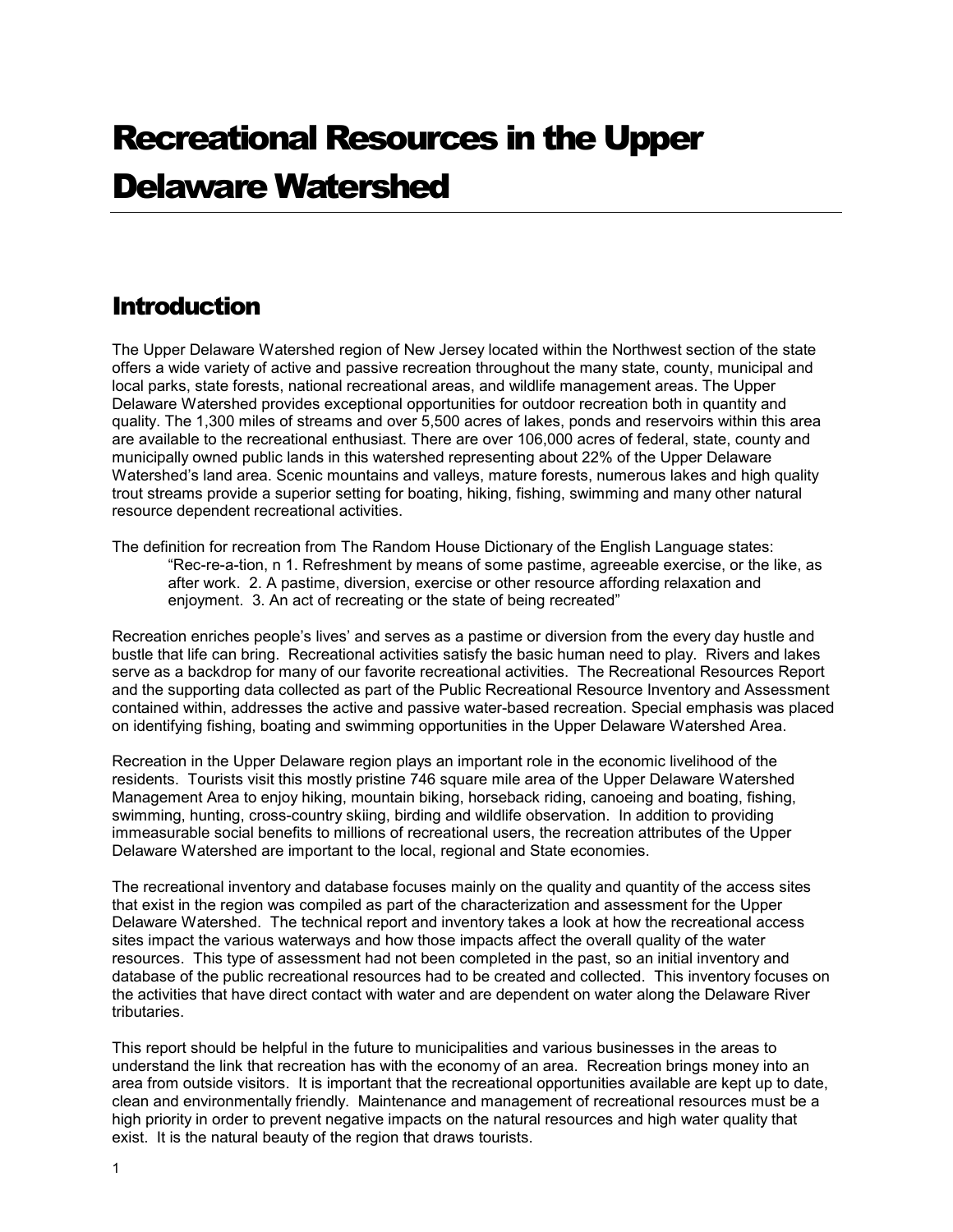<span id="page-7-0"></span>There is a need, especially within the Upper Delaware Watershed, which is within 75 miles of the New York greater metropolitan area, to have high quality waterways that can be used for various types of recreation. The secluded, pristine, peaceful settings of the state parks, forests and wildlife management areas draw people in. Holding to a high quality standard will protect the economies of surrounding towns.

## *Economic Importance of Recreational Opportunities*

The presence of a recreational body of water can expand a region's economy and job base. According to the Longwood Study for "Travel & Tourism in New Jersey: A Report on the 2000 Travel Year" prepared by the NJ Commerce and Economic Growth Commission for the Skylands Region, an estimated 15.8 million trips were taken in 2000. The Skylands Region includes all of Warren, Sussex, Hunterdon, Morris and Somerset Counties. Of the 15.8 million trips taken in 2000 throughout the Skylands Regions, 3.8 million were estimated as overnight trips and 12.0 million were estimated as day trips. The Longwood Study identified five destinations located within the Upper Delaware Watershed Region on a statewide list of "Places Seen/Visited or Experienced – Overnight Trips". These included the Delaware Water Gap National Recreation Area, High Point State Park, Lake Hopatcong, Wild West City and Waterloo Village. These five destinations accounted for an estimated 1.6 million overnight trips.

According to the Longwood Study for travel year 2000, recreational-based tourism generated about \$39 million dollars in Warren and Sussex Counties. During 2000 in Warren County about 75% of campgrounds and hotels/motels/resorts were occupied. During 2000 in Sussex County about 38% of hotels/motels/resorts and campgrounds were occupied. According to "New Jersey's Common Ground Report of 1994-1999, New Jersey Open Space and Outdoor Recreation Plan Summary", tourism has become a major industry in the state generating over \$22 billion in annual revenues thus making it the state's largest employer. It is the second largest industry in the state. According to NJ Fish and Wildlife reports Warren County anglers contributed \$20 million dollars annually to the local economy. The impact of recreational resources on the local economy is enormous.

Every travel dollar spent changes hands several times before leaving the locality in which it is spent. For example, over 500,000 people visit Lake Hopatcong every year to take advantage of its recreational facilities. This is very important to the surrounding communities economy and makes the lake a valuable economic asset. Only a small portion of tourism dollars is spent in the parks themselves. The majority of tourism money is paid to private businesses for gas, food, lodging and other goods. Many local businesses depend on the park clientele for profitable operations and rely on park promotions to attract new consumers.

There are significant socioeconomic incentives to protect and improve natural habitat and water quality, and to ensure that the recreational facilities and lands are adequate to serve the needs of the public. As stated earlier, recreation is an opportunity to satisfy the basic human need to play. Having access to natural settings including recreational and cultural opportunities, open space, greenways, rivers and trails located in and adjacent to communities adds to the regions economic sustainability as well as to its overall quality of life.

## *Recreational Opportunities within the Upper Delaware Watershed*

Recreation can be placed into two different categories, passive or active. Passive recreation can mean anything that is non-athletic in nature or those recreational pursuits that require less strenuous physical participation, i.e. walking/hiking trails, picnicking, or birding. Active recreation can mean pursuits that entail more than the usual physical motion or action and could include organized sports; biking; swimming; baseball/softball, soccer and football. Both of these types of recreation can be found within the Upper Delaware Watershed.

As of June 2001 the Upper Delaware Watershed recreational opportunities include a federal national recreation area; 6 state parks; 3 state forests; 25 wildlife management areas; 2 county parks in Hunterdon, Morris and 1 in Warren County; and several municipal and local parks that provide a wide array of outdoor recreational activities. The following is a list highlighting some of the regions recreational areas.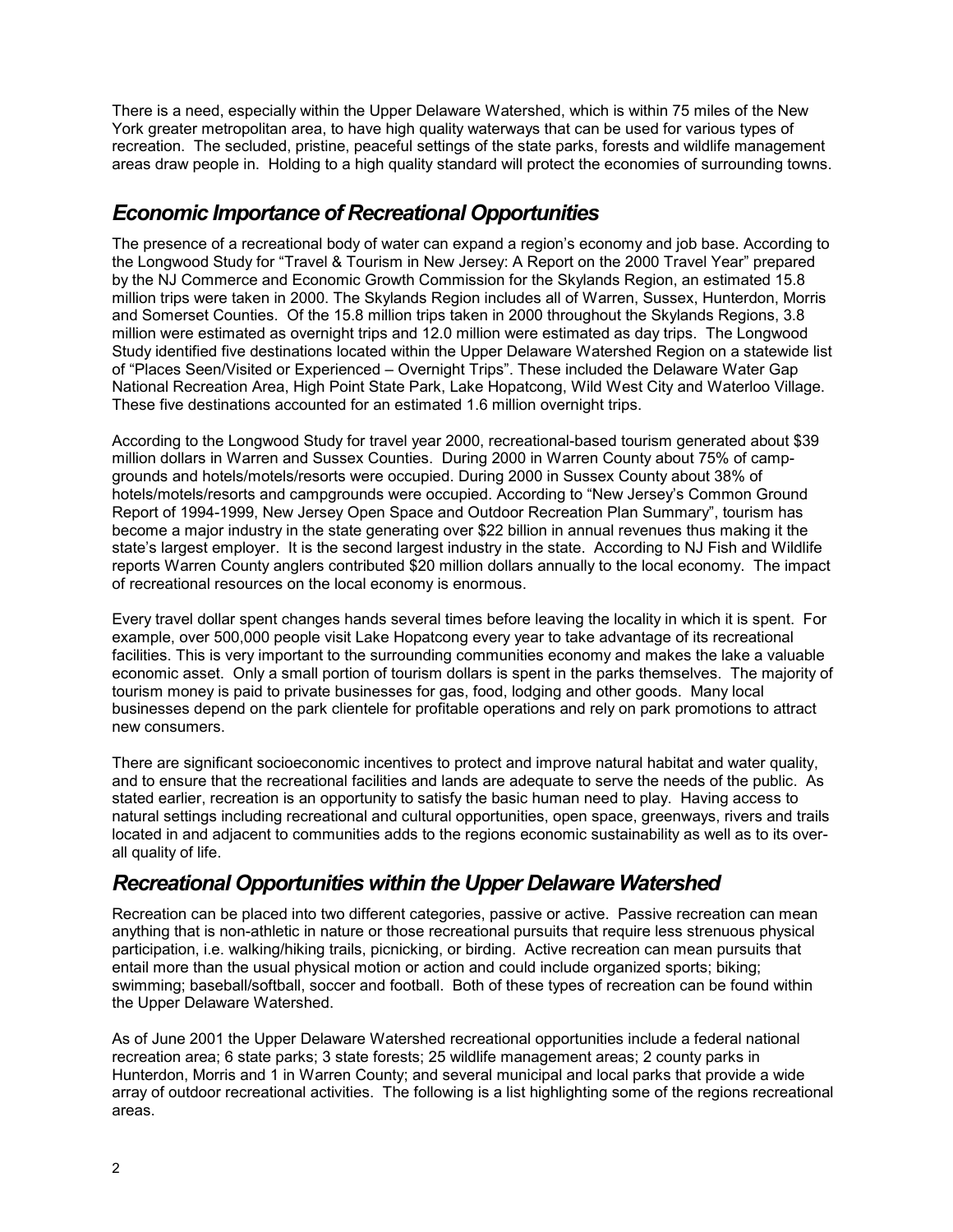#### *Federal Recreational Area*

**Delaware Water Gap National Recreation Area** is located both in New Jersey and Pennsylvania. The New Jersey portion is found solely within the Upper Delaware Watershed. As previously noted the Water Gap welcomes a significant amount of over-night visitors. The Delaware Water Gap National Recreation Area is the ninth most visited in the National Park System. It encompasses 70,000 acres of ridges, forests, lakes and rivers on both sides of the Delaware River in both states. The 40-mile section of the Delaware River that runs through the recreation area in New Jersey had been placed in the National Wild and Scenic River System in 1978. Recreational opportunities offered in this area include hunting, fishing, hiking and boating. There is a rich and diverse sampling of regional flora and fauna, historic structures, craft centers, cultural resources, environmental and outdoor education facilities, and other recreational and educational offerings.

#### *State Parks and Forests*

There are a total of 9 state parks and forests found within the watershed region. From the northern most park working southward includes High Point State Park, Stokes State Forest, Swartswood State Park, Worthington State Forest, Kittatinny Valley State Park, Hopatcong State Park, Jenny Jump State Forest, Allamuchy Mountain State Park and Stephens State Park.

High Point State Park is located in the most northwest corner of the state in Sussex County. This state park is about 14,200 acres at 1803 feet about sea level being known as New Jersey's highest point the state and is adjacent to Stokes State Forest. High Point State Park allows boating at Sawmill Lake and Steenykill Lake which both offer a boat ramp where "Electric motors only" are allowed. Lake Marcia is a 20-acre natural, glacial lake that offers a guarded swimming beach in the summer, fishing year round including ice fishing in the winter. High Point offers camping; picnicking; mountain biking; hiking along the Appalachian Trail that runs through the entire length of the park from Maine through Georgia; cross country skiing; horseback riding; bird watching and wildlife viewing sites; swimming; boating; snow mobiling in the winter time; it is partially handicap accessible; has interpretive programs; and has a visitor center/office. A unique feature to the park is the High Point Monument, which is a 220-foot structure where observers can take in breathtaking views of the Pocono Mountains to the west, the Catskill Mountains to the north, and the Wallkill River Valley to the southeast. There is a fee to enter the park that is charged between Memorial Day and Labor Day.

**Stokes State Forest** incorporates about 16,000 acres in northern Sussex County. At the northern end the state forest connects to High Point State Park. Tillman Ravine Natural Area located within the state forest offers the striking beauty of an evergreen forest of hemlock trees found along Tillman Brook in a 525-acre setting. This state forest offers several amenities including a visitor center/office; camping; picnicking; restrooms and it is partially handicap accessible. The activities allowed include mountain biking; horseback riding; hiking; cross country skiing; birding and wildlife viewing sites; deer, small game, turkey and waterfowl hunting; swimming; boating; fishing; snow-mobiling. The Appalachian Trail runs through the entire length of High Point State Park and Stokes State Forest as it continues south to the Delaware Water Gap eventually ending in Georgia. Stokes State Forest offers many access sites for fishing and boating. Boating access sites include Stony Lake where fishing, swimming and boating with electric motors only are allowed. At Lake Ocquittunk both warm and coldwater species of fish can be caught and non-motorized boating is allowed. There is a fee to enter the park that is charged between Memorial Day and Labor Day.

**Swartswood State Park** is about 1,800 acres that includes both Swartswood Lake and Little Swartswood Lake it is located west of Newton in Sussex County. Boat ramps are available at both lakes, where electric motors only are permitted. The park offers camping; picnicking; mountain biking; hiking; horseback riding; cross-country skiing; birding; interpretive programs; deer, small game, turkey and waterfowl hunting; warm and cold-water species fishing; swimming; sailing and boating; and the park is partially handicap accessible. In the summer months, Swartswood Lake has a swimming area with lifeguards; a food vendor and an opportunity to rent non motorized boats for a leisurely trip around the lake. On weekends, there are guided canoe trips by the park naturalist. A fee to enter the park is charged between Memorial Day and Labor Day.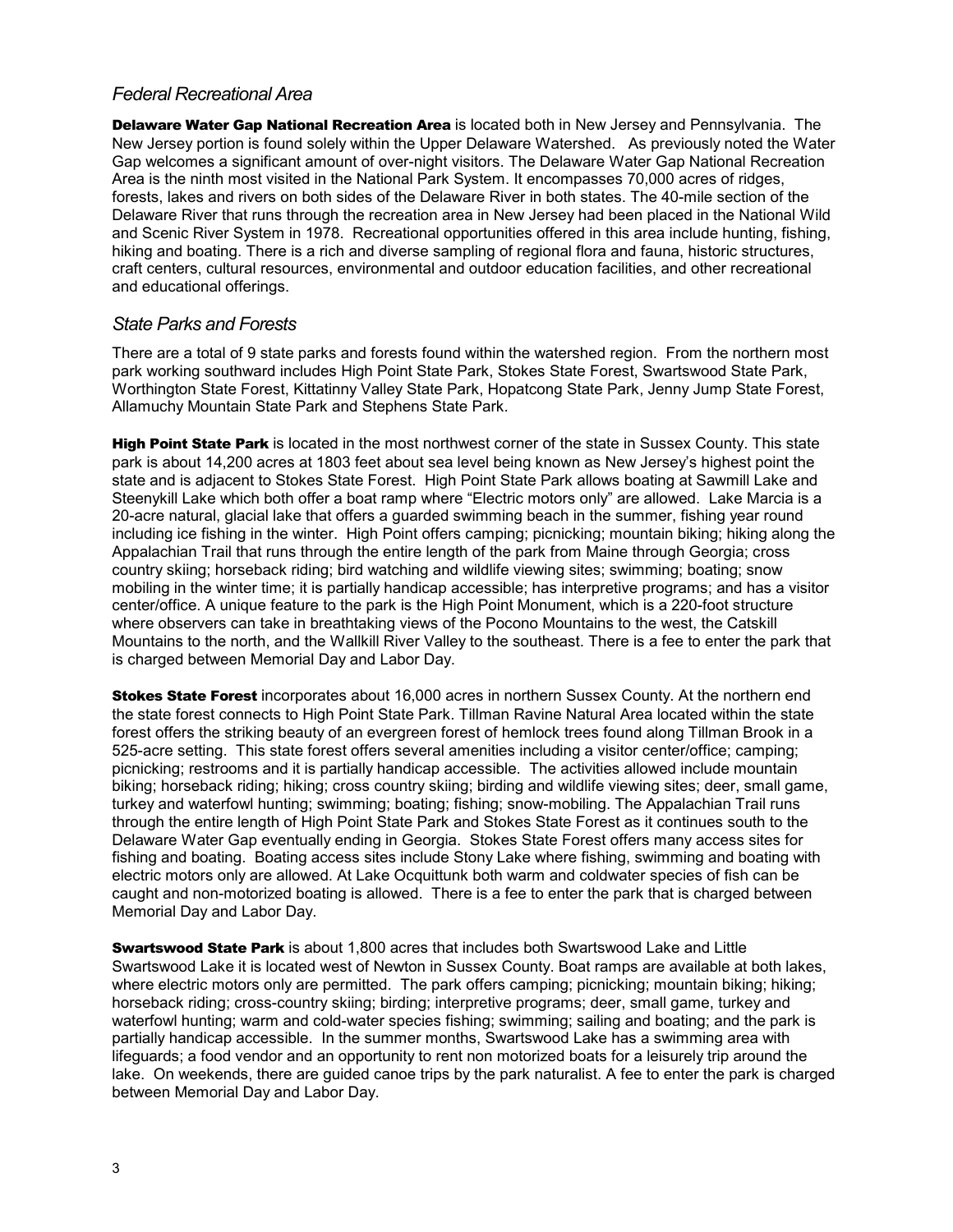Worthington State Forest runs along the Delaware River and the Kittatinny Mountains just north of the Delaware Water Gap in Warren County. This state forest incorporates about 5,900 acres and includes Dunnfield Creek Natural Area, which is designated as a Wild Trout Stream. Sunfish Pond Natural Area is a glacial lake located on top of the Kittatinny Ridge. A 3.5-mile trail through rugged terrain must be followed in order to get to this pond. Sunfish Pond with its highly acidic glacial lake water is home to some unique fish species that can tolerate low pH waters. Some other highlights of this state forest include its access to the Delaware River for fishing and a boat ramp. Other offerings at the state forest include: a visitor center/office; camping; picnicking; restrooms; hiking; cross country skiing; birding and other wildlife viewing; mountain biking; horseback riding; deer, small game and turkey hunting.

Kittatinny Valley State Park is one New Jersey's newest state parks located in Sussex County. Acquired in 1994 it encompasses 1,700 acres. Kittatinny Valley State Park offers 3 bodies of water that are used for recreation; Lake Aeroflex, Gardner's Pond and Twin Lakes. Part of the headwaters of the Pequest River the 117-acre Lake Aeroflex allows all forms of boating with restrictions on mast height for sail boats and electric motors only. There is a boat ramp and dock available for public use. This lake offers excellent fishing for both warm and coldwater species. To gain access to the 39-acre Gardner's Pond one must be able to hand-cart their boat less than  $\frac{1}{4}$  mile from the parking area to the pond where all forms of boating with electric motor only and mast height restrictions apply. Gardner's Pond is also an excellent location for warm and coldwater species fishing. Overall the park offers picnicking; mountain biking; hiking; horseback riding; cross country skiing; deer, small game, and turkey hunting is available. Kittatinny Valley State Park also manages and oversees two very important footpath trails that run through Warren and Sussex Counties: the Paulins Kill Valley Trail and the Sussex Branch Trail. These trails are beneficial in that they provide recreation as well as a very valuable riparian buffer along the Paulins Kill. The 21-mile Sussex Branch Trail begins in Stanhope and ends in Branchville. The 26-mile Paulins Kill Valley Trail begins in Sparta, heads southwest through Blairstown and ends near the Delaware River at the Columbia Lake Wildlife Management Area. The multi-use trails are suited to walking, jogging, horseback riding and cross-country skiing. Some areas provide access for fishing and canoeing along the Paulins Kill. For both trails be observant of "No Trespassing" and "Private Property" signs that are posted between the trail and the river.

Hopatcong State Park is located at the southwest corner of Lake Hopatcong within Morris, Sussex and Warren Counties; the park is about 110 acres. The park includes Lake Hopatcong and manages Lake Musconetcong. Lake Hopatcong covers about 2700 acres, is 9 miles long and is New Jersey's largest freshwater lake. Lake Hopatcong offers all forms of boating, electric and gas motors are allowed. A boat ramp is available for use at the state park only on weekdays from Memorial Day till Labor Day, this ramp is not accessible in-season during the weekend due to the proximity of the swimming beach. A swimming beach with lifeguards is available during the summer months from Memorial Day till Labor Day. Food vendors, changing areas and showers are available to the public. Activities that are permitted include picnicking; birding; boating; in winter months snow mobiling; ice fishing and sledding, the park also has several basketball courts, playgrounds and a large playing field. There is a fee to enter the park that is charged between Memorial Day and Labor Day. Hopatcong State Park is accessible for handicap with concrete paths to beach and access to a surf chair. Lake Musconetcong is a 329-acre lake located 4 miles west of Lake Hopatcong. This is a popular recreation area where boating, fishing, ice fishing, and jet skiing are allowed; no fee is charged at this location.

Jenny Jump State Forest is about 3,000 acres located along the Jenny Jump Mountain Range in Warren County. Panoramic views of the Highlands Mountains and the Kittatinny Valley to the west, along with the scenic views to the east of the Great Meadows are highlights to be noted when hiking in this state forest. This park offers car-top launch at Ghost Lake where all forms of boating are allowed with the environmental restriction of electric motors only. There is camping; picnicking; restrooms; mountain biking; warm water fishing; hiking; cross country skiing; deer, small game, turkey, and waterfowl hunting is allowed. The park has a visitor center/office and is partially handicap accessible.

Allamuchy Mountain State Park includes about 8,400 acres located within Warren and Sussex Counties and includes the Allamuchy Mountain Natural Area. At the Allamuchy Mountain Natural Area ample recreational activities including access for fishing at Deer Park Pond are provided. There is an access to Allamuchy Pond where fishing and boating, with electric motor only is allowed. A boat ramp can be found at Cranberry Lake in Sussex County where all forms of boating without restrictions are permitted. At Jefferson Lake in Sussex County, electric motors only can be used. Several public access points to the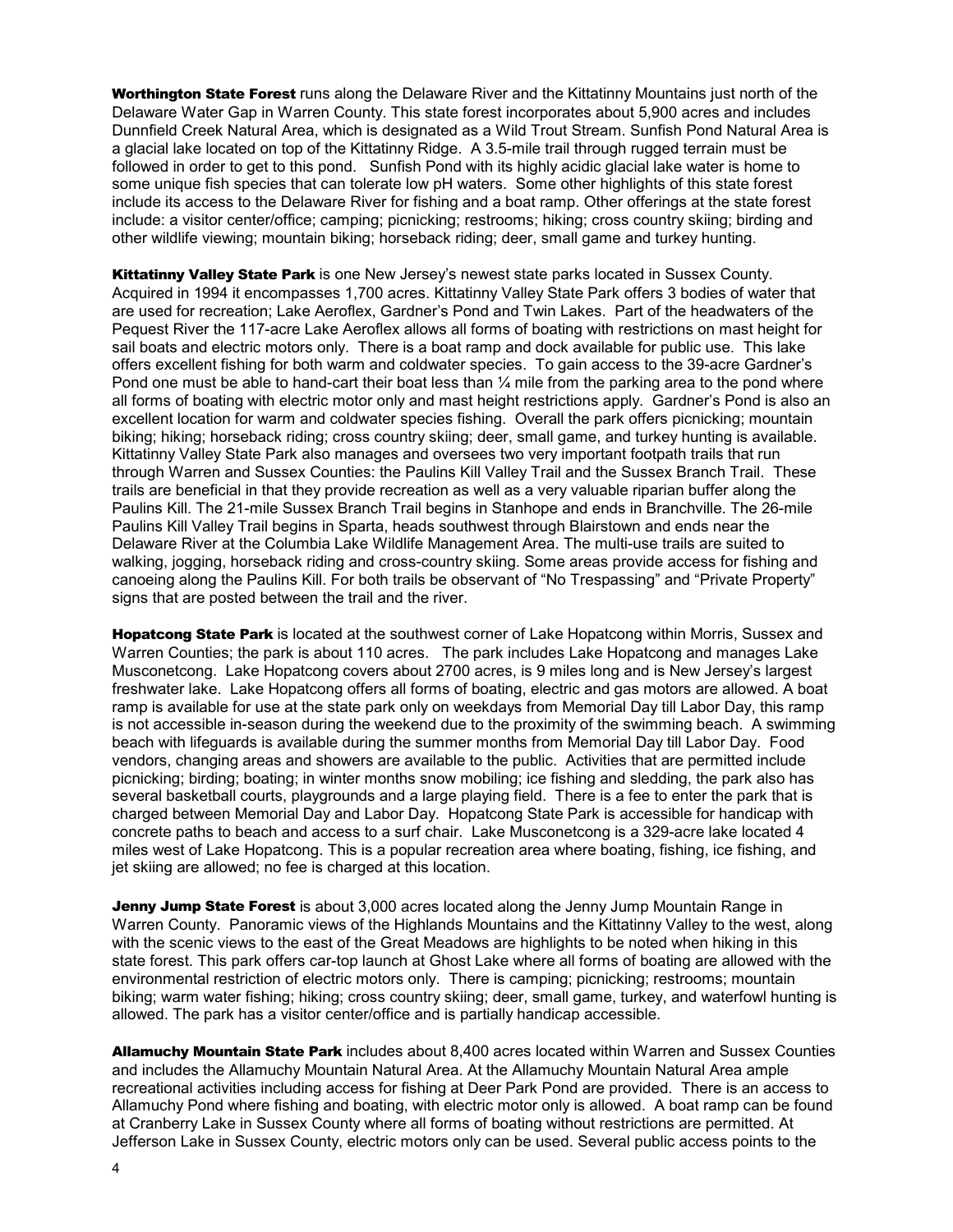Musconetcong River can be found along the boundaries of Allamuchy Mountain State Park. This park offers mountain biking; warm and cold water fishing; hiking, deer, small game, turkey and waterfowl hunting; cross-country skiing and birding. The Sussex Branch Trail crosses through this state park and offers hiking opportunities.

**Stephens State Park** located in Morris and Warren Counties along the Musconetcong River and covers about 800 acres. This park offers camping, picnicking, restrooms, cold-water fishing, hiking, birding, waterfowl hunting, cross-country skiing, and a historic site. The park is partially accessible for the handicap with some paved paths to the picnic areas. A portion of the Morris Canal Historic Site runs through the park. The Morris Canal, 90 miles in length from Newark to Phillipsburg, was the primary means of transporting coal and iron across the state during the 19th century.

#### *County Parks and Forests*

Hunterdon, Morris and Warren Counties have designated recreational areas within the county.

#### *Warren County*

The county is currently in the process of establishing a county park system and Warren County comanages White Lake Natural Area along with NJ Fish & Wildlife.

#### White Lake Natural Area

The county owns about 397 acres that includes the 69-acre glacial lake where car-top access is permitted. The property was acquired through the state Green Acres Program.

#### *Morris County*

Lee's County Park Marina Located on the east shore of Lake Hopatcong in Mount Arlington Borough. This marina offers another place for the public to have access to the lake. There are about 98 boat slips, 3 boat launches and moorings available for use for a fee ranging from \$5 a day up to \$850 a year from March 15<sup>th</sup> to November 30<sup>th</sup>.

Mahlon Dickerson Reservation is the largest park in Morris County encompassing about 3200 acres of which 2127 acres or about 62% of the park is located within the Upper Delaware Watershed. This area has over 20 miles of multi-use trails of wilderness and recreational areas. The park offers biking; camping; fishing, boating and canoeing on Saffin Pond; equestrian trails; picnic areas; educational programs; cross country skiing & ice skating in the winter months; and an informational/visitors center. Canoe rentals are available between 2 and 4pm on weekends in July and August on Saffin Pond, life jackets provided and private boats or canoes are not permitted. The camping facilities are open all year offering 8 tent sites, 4 Adirondack Shelters and 18 paved trailer sites with electric hook-ups. The Park Commission sponsors free workshops here on topics such as Backcountry Camping Basics and Mountain Biking 101.

#### *Hunterdon County*

Musconetcong River Reservation, Point Mountain Section is located on the Hunterdon County side of the Musconetcong River in Lebanon Township. The Hunterdon County Park System manages this facility. There is a parking lot at the base of the mountain to be used while enjoying this 697acre park. The park offers a scenic overlook and various nature study programs. A variety of activities are available at the park including hiking and nature trails, mountain biking trails, picnic sites, hunting with a park permit, and cross county skiing trails in winter months. Since the Musconetcong River borders this park, fishing and canoeing are also available. Park naturalist lead programs are available to scout and school programs upon request to the Hunterdon County Park System.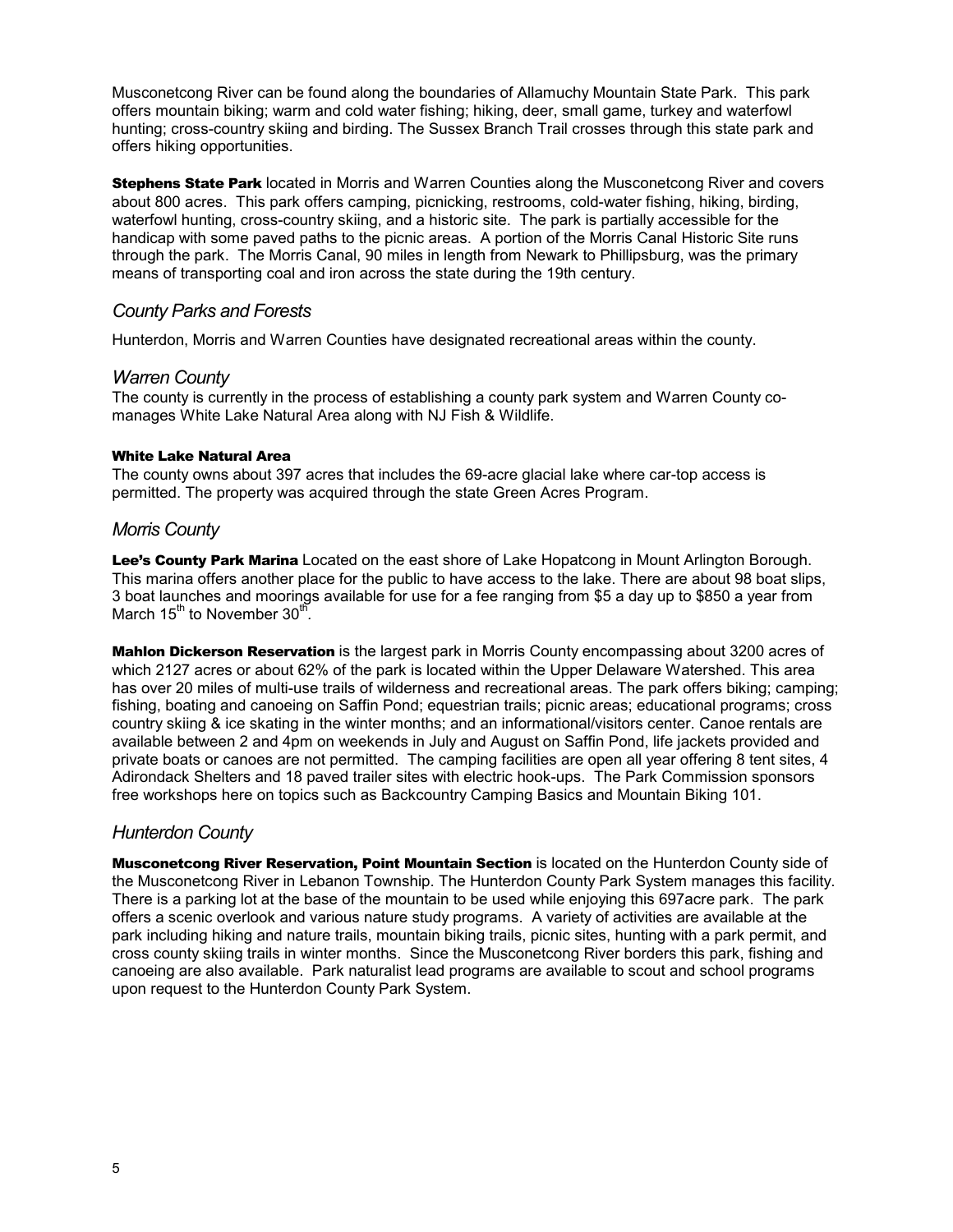Musconetcong River Reservation, Musconetcong Gorge Section is located on the Hunterdon County side of the Musconetcong River in Holland Township off Route 519 and Dennis Road encompasses 405 acres. The Hunterdon County Park System manages this park and offers the following activities: fishing along the Musconetcong River, hiking and nature trails, hunting with a park permit, parking, a scenic overlook, an informational board and a self-guided nature trail with a trail brochure created by the boy scouts. Park naturalist lead programs are available to scout and school programs upon request to the Hunterdon County Park System.

#### *Other Recreational Areas within Watershed*

**Mohican Outdoor Center** is a former boy scout camp located on the banks of Catfish Pond that is now operated by the Appalachian Mountain Club in Blairstown in partnership with the National Park Service. Hiking on the Appalachian Trail, fishing, swimming, canoeing, biking, rock climbing, bird watching, crosscountry skiing, snow shoeing, ice-skating, campsites and lodging are available. The center offers outdoor programs for all ages and levels of interest year round for members and non-members. Six cabins have bunkroom accommodations. Most have hot and cold running water and wood burning or gas heat. The main lodge features furnace heat, central living/dining room and kitchen.

New Jersey Natural Lands Trust is an independent agency housed within the Department of Environmental Protection that owns lands designated for open space and holds conservation easements that are monitored annually. It manages these properties to conserve endangered species habitat, rare natural features and significant ecosystems, and for enjoyment by the public. Access to Trust lands generally is not restricted. Passive recreational and educational use by the public is invited, as long as it does not adversely affect natural communities and biological diversity. The organizations main mission is to preserve land in its natural state for enjoyment by the public and to protect natural diversity through the acquisition of open space within New Jersey. The trust owns an area of land, shown on Figure 8, near the Blairstown Airport in Blairstown Township.

#### *Wildlife Management Areas (W MA)*

In the Upper Delaware Watershed as of June 2001 there are 25 state-managed Wildlife Management Areas encompassing over 16,000 acres of land that can be utilized for public recreational uses. Wildlife Management Areas are multiple-use, public lands that are administered by the state Division of Fish and Wildlife. They are primarily managed for hunting and fishing, but can also be prime locations for hiking. birding, wildlife viewing and photography, cross country skiing and mountain biking. The funds used to purchase lands for Wildlife Management Areas come from the sale of hunting and fishing licenses and through the Green Acres Program. The lands that are designated Wildlife Management Areas are marked by white diamond-shaped signs on trees and fence posts with the Fish and Wildlife logo on it.

Table 1 shows a list of 25 Wildlife Management Areas that can be found within the Upper Delaware Watershed. Only the Wildlife Management Areas that offered either boating and/or fishing on the tributaries of the Delaware River were assessed for the Public Recreation Inventory and Assessment. Existing Wildlife Management Areas, as well as new tracts of land are established or added to almost daily. The acreage varies constantly due to the addition of new purchases.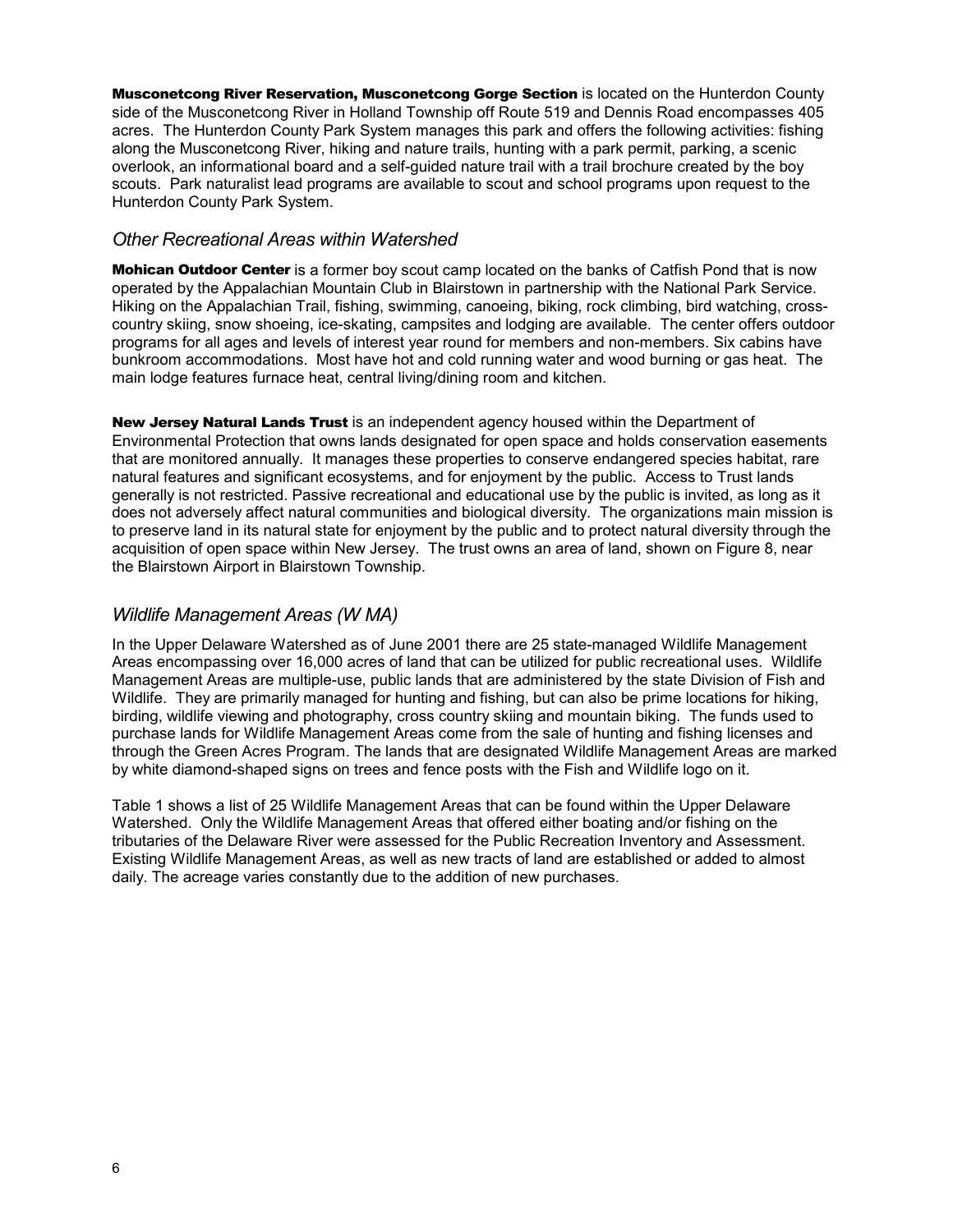## **Table 1. Wildlife Management Areas within Upper Delaware Watershed**

#### **As of June 2001**

| <b>Wildlife Management</b><br>Area (WMA) Name     | <b>Acres</b><br>In WMA | <b>County WMA</b><br>located in | <b>Accessed for</b><br><b>Recreation</b><br>Inventory | <b>Is Boating</b><br><b>Available at</b><br>WMA? | <b>Is Fishing</b><br><b>Available at</b><br>WMA? |
|---------------------------------------------------|------------------------|---------------------------------|-------------------------------------------------------|--------------------------------------------------|--------------------------------------------------|
| <b>Beaver Brook</b>                               | 433                    | Warren                          | Yes                                                   |                                                  | Yes                                              |
| Bear Swamp                                        | 2,054                  | <b>Sussex</b>                   | No                                                    | No                                               | No                                               |
| <b>Belvidere Access</b>                           | 2.5                    | Warren                          | No                                                    | Yes                                              | Yes                                              |
| <b>Delaware River</b>                             |                        |                                 |                                                       |                                                  |                                                  |
| Columbia Lake                                     | 654                    | Warren                          | Yes                                                   | Yes                                              | Yes                                              |
| <b>Culvers Brook</b><br>Access                    | 4                      | <b>Sussex</b>                   | Yes                                                   | No                                               | Yes                                              |
| Flat Brook-Roy                                    | 2,081                  | <b>Sussex</b>                   | Yes                                                   | No                                               | Yes                                              |
| Hackettstown<br><b>Fish Hatchery</b><br>(Private) | 234                    | Warren                          | Yes                                                   |                                                  |                                                  |
| Hainesville                                       | 282                    | <b>Sussex</b>                   | Yes                                                   | Yes                                              | Yes                                              |
| <b>Harmony Access</b><br><b>Delaware River</b>    | 5.3                    | Warren                          | No                                                    |                                                  |                                                  |
| <b>Holland Church</b><br>Access-Delaware<br>River | 8                      | Hunterdon                       | <b>No</b>                                             |                                                  | Yes-Delaware-<br>River                           |
| Honey Run                                         | 115                    | Warren                          | No                                                    |                                                  |                                                  |
| Hummers Beach<br>Access                           | 3.2                    | Warren                          | No                                                    |                                                  |                                                  |
| <b>Knowlton Access</b><br><b>Delaware River</b>   | $\overline{2}$         | Warren                          | No                                                    |                                                  |                                                  |
| Little Flat Brook<br>Access                       | $\overline{4}$         | <b>Sussex</b>                   | Yes                                                   | No                                               | Yes                                              |
| Musconetcong<br>River                             | 820                    | Warren                          | Yes                                                   | Yes                                              | Yes                                              |
| Paulins Kill                                      | 644                    | <b>Sussex</b>                   | Yes                                                   | Yes                                              | Yes                                              |
| Pequest                                           | 4,096                  | Warren                          | Yes                                                   | Yes                                              | Yes                                              |
| Pohatcong Creek                                   | 72                     | Warren                          |                                                       |                                                  |                                                  |
| <b>Rockport Game</b><br>Farm                      | 498                    | Warren                          | No                                                    | No                                               | No                                               |
| <b>Trout Brook</b>                                | 930                    | <b>Sussex</b>                   | Yes                                                   |                                                  | Yes                                              |
| Walpack                                           | 388                    | Sussex                          | Yes                                                   |                                                  | Yes                                              |
| <b>Weldon Brook</b>                               | 829                    | Sussex                          | No                                                    |                                                  | Yes                                              |
| White Lake                                        | 767                    | Warren                          | Yes                                                   | Yes                                              | Yes                                              |
| Whittingham                                       | 1929                   | Sussex                          | Yes                                                   |                                                  | Yes                                              |
| <b>TOTAL ACRES</b>                                | 16,621                 |                                 |                                                       |                                                  |                                                  |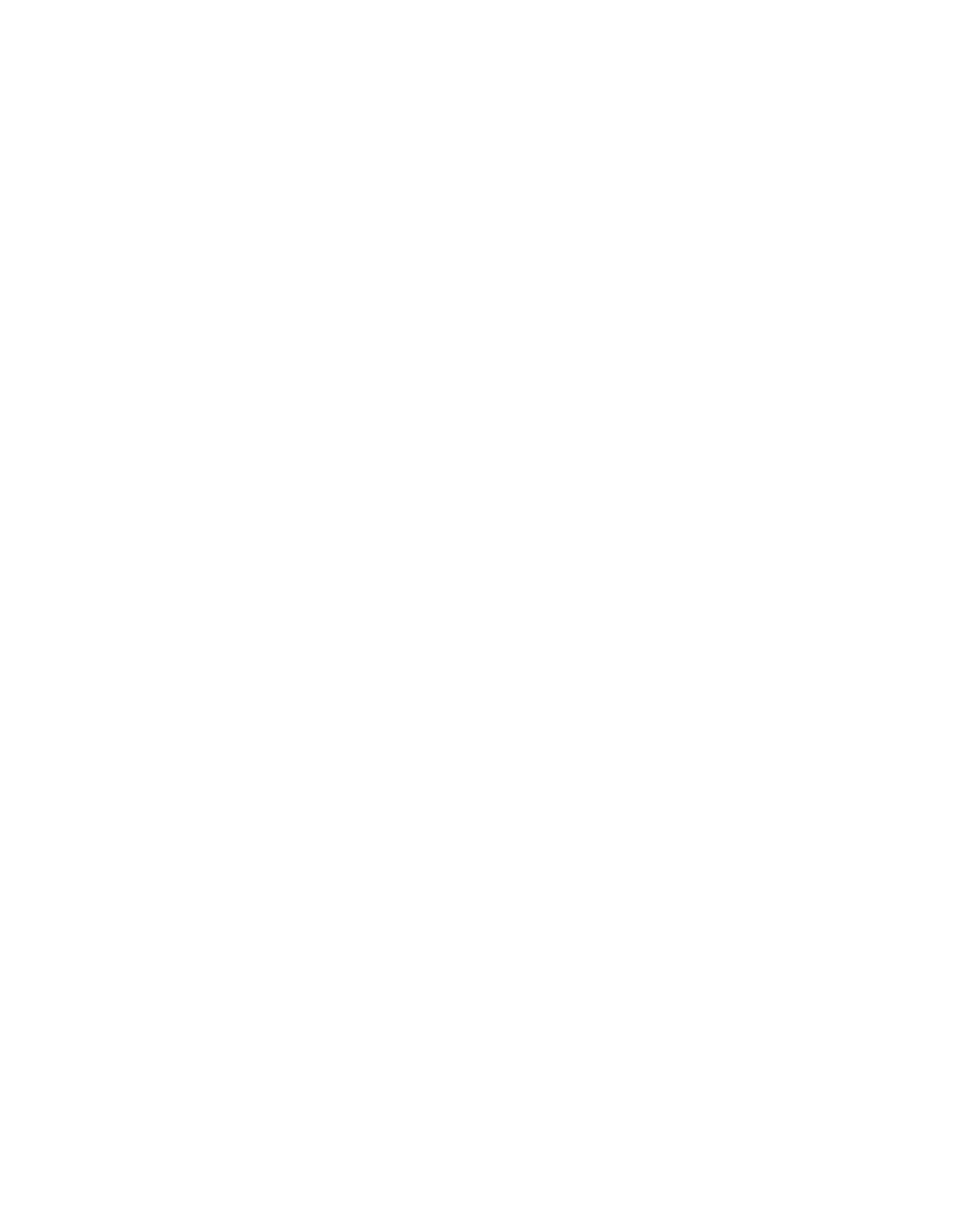## <span id="page-14-0"></span>Public Water-Based Recreation Inventory

Water-based recreational opportunities are an important component of the Characterization and Assessment of the Upper Delaware watershed. Due to funding constraints only publicly accessible and/or owned water based recreation sites were inventoried for this report. Information on publicly accessible areas is useful to a broader audience due to the vast number of state parks, forests, and wildlife management areas as well as various county and local parks located in the region. Publicly accessible access sites were surveyed between July and November of 2001. Figure 1 illustrates all the recreational data points by HUC-11 (Hydrologic Unit Code) sub watershed area where boating, fishing or swimming was permitted.

## *Completing the Inventory*

Information on the individual publicly accessible water-base recreational sites was compiled into an Access database. A survey form was created to collect information that would provide general site characteristics as well as additional detailed information on the site resources; health of the area; recreational resource opportunities; and site contact information. During field investigations at each access site a survey form was completed and the longitude and latitude coordinates for that site were determined using a Global Positioning System (GPS). A complete description of the "Methodology for Inventorying and Assessing Public Water-Based Recreational Resources in the Upper Delaware Watershed" can be found in Appendix A. This includes the complete survey form and a detailed description of how the form was completed. The detailed table of the survey results by the five sub watersheds can be viewed in Appendix B.

The following is a brief description of the recreational resource assessment form. The field survey included information about the following five categories:

- 1) Geographic location and general characteristics of the site
- 2) General overview of what is available at the access site and the type of recreation area
- 3) Detailed inventory of the access site, including water-body name and recreational opportunities that exist at that location
- 4) "Health" or quality assessment of the site, including amount of trash visible, erosion of the banks of the waterway and general observations and comments about the environmental characteristics of the site
- 5) Additional information such as who to contact for further information or resources about a particular site

Representatives from the State Parks, including the park superintendents provided critical information on the location of many of the access sites. They were also helpful in identifying how the public was using each area and providing information on the permitted uses, site activities and environmental restrictions on the state owned lakes and beaches. The access site information focused on the property location information, identified what water resource the site was located on and identified who owned or managed the site. During the onsite visit the information on the "Put-in" ability or how easy it was to launch a boat or canoe was noted. Information collected on the uses and physical characteristics of the sites included: parking availability and fees, availability of restrooms, picnic areas and handicap accessibility of the site.

There were several factors that went into determining the environmental quality and condition for each site was compiled by each sub-watershed group in the Upper Delaware. Conditions assessed included:

- Amount of erosion of the stream or shoreline bank at the fishing or boating access areas
- Amount of litter visible, location of trash and the presence of garbage receptacles
- How well was the site maintained, -did it look overused or underused
- Was the use of the area causing an environmental impact
- General comments on the site condition

The assessment and survey information was completed from July to November 2001 and reflects conditions and restrictions present at that time. In must be noted that some conditions or even the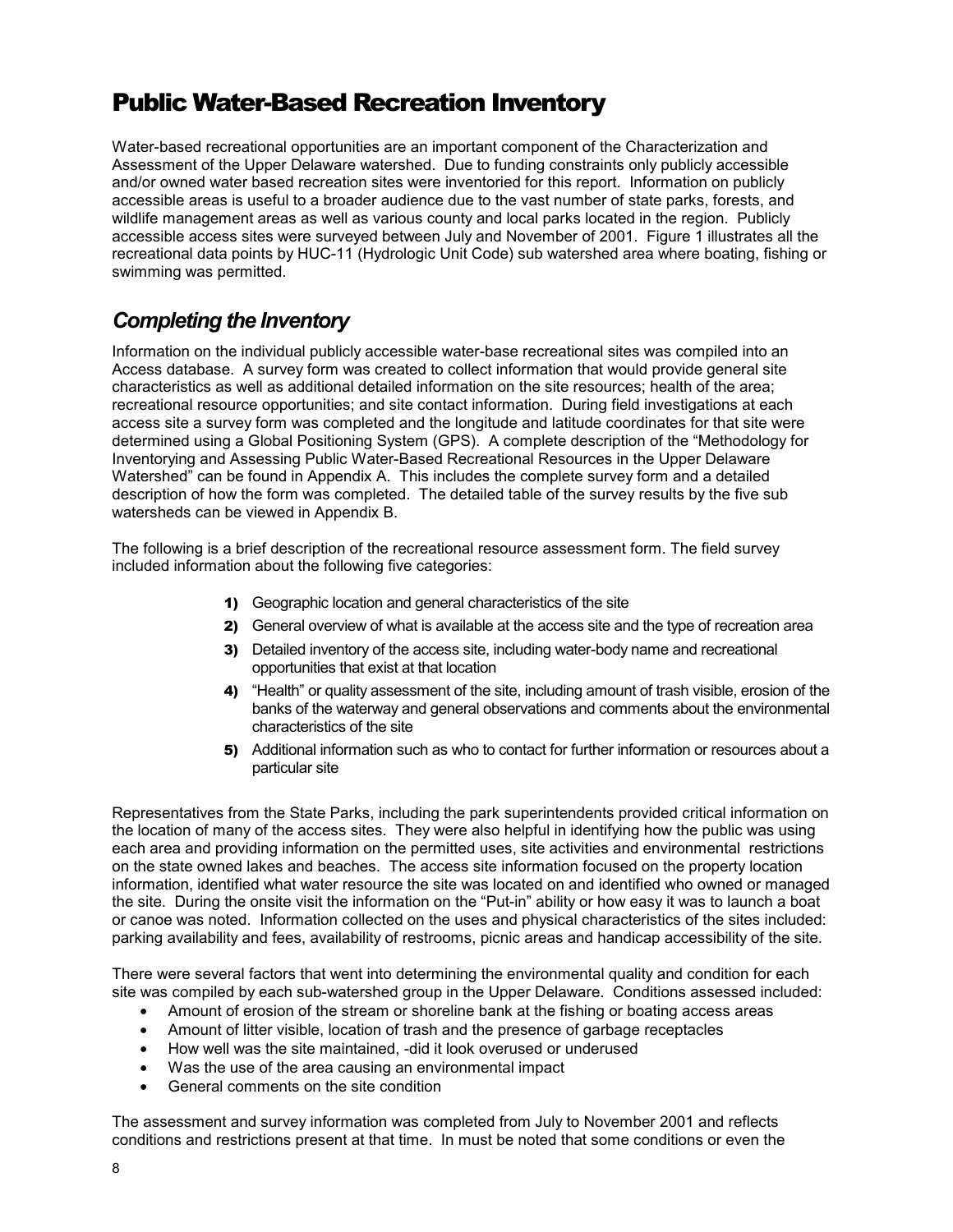<span id="page-15-0"></span>availability of the site for water based recreational activities may change over time. Please keep in mind that all private property should be respected as such and all laws should be followed. This organization does not condone or promote trespassing on private property. This report is meant to serve as a starting point in determining the quality and quantity of the public accesses within the watershed and can in turn be used as a foundation for the subsequent watershed planning efforts.

## *Inventory and Assessment Results*

The following summary will illustrate a break down of the survey results by the 5 Sub-Watershed Groups within the Upper Delaware Watershed. The summary of the survey results will include the following information:

- o General overview about the sub-watershed group
- $\circ$  What types of access sites were located within the area and their specific names
- $\circ$  Tables showing how many sites were accessed and what resources were available. A brief description highlighting any unique opportunities that exist within that area.
- $\circ$  An explanation of the overall quality of the access site in conjunction with the condition of the site, looking at various environmental factors such as amount of litter seen on day of assessment and stream bank erosion.
- o An explanation of the physical characteristics of the site along with the ease of use of the access site.

## *Flat Brook Watershed Group*

The Flat Brook Watershed Group includes the most northwestern townships in Sussex and Warren Counties. This watershed group and its tributaries drain an area of about 130 square miles. The access sites include a federal park, state parks and forests, municipal parks, Wildlife Management Areas and trout stocked water areas. They include Delaware Water Gap National Recreation Area; High Point State Park; Stokes State Forest; Hainesville Wildlife Management Area; Flat Brook-Roy Wildlife Management Area; and Walpack Wildlife Management Area. Figures 2-5 shows the 4 HUC-11 sub watersheds that make up this watershed group, which include Shimers Brook & Clove Brook, Big Flat Brook, Flat Brook below Tillman's Brook and Van Campens Brook & Dunnfield Creek.

The access sites within this watershed were marked either by state park and forest signs, trout stocked water signs or wildlife management area white diamond signs. Of the 27 sites accessed for this watershed, 26 had clear directional signs indicating the presence of a publicly accessible area while the remaining site had no clear signs indicating a publicly accessible area but were known to the locals as an access area. Three access areas within this watershed group were handicap accessible. An access ramp to the beach for handicap was available at Lake Marcia in High Point State Park. A fishing area for people with disabilities is available at the Lower Flat Brook-Roy Wildlife Management Area, Three Bridges site where the New Jersey Division of Fish and Wildlife and a Flatbrook Trout Unlimited Chapter built this "handicap accessible fishing area". There were handicap facilities found at the Watergate Recreation Site in the Delaware Water Gap area. All areas inventoried offered some sort of parking either in a lot or a pull-off area. The fees charged for entrance into Stokes State Forest and High Point State Park between Memorial Day and Labor Day ranged from \$5 to \$7 during the week and weekend respectively. Restroom facilities were available at 11 of 27 sites. The restroom facilities available were located at the following: 2 at High Point State Park, 4 at Stokes State Forest, 1 at Worthington State Forest, and 1 at Blue Mountain Lakes, Van Campens Glen, Watergate and Millbrook Village all in Delaware Water Gap National Recreation Area.

#### *Site Activities*

Table 2a illustrates that the majority of the access sites within this watershed group offered fishing access. Two of the 28 fishing sites had restrictions of "Fly Fishing Only", and these are located within the Flat Brook and Flat Brook-Roy Wildlife Management Area in Sussex County. Twenty boating access sites were located. At 4 areas, all forms of boating were available with the use of "Electric Motor Only" and there is a trailer launch available at two sites, one on Steenykill Lake and one on Sawmill Lake. The other 14 sites were only suitable for man-powered watercraft, such as canoes or kayaks. These boating access sites were available at the lakes within the state parks and along the Flat Brook. There were 2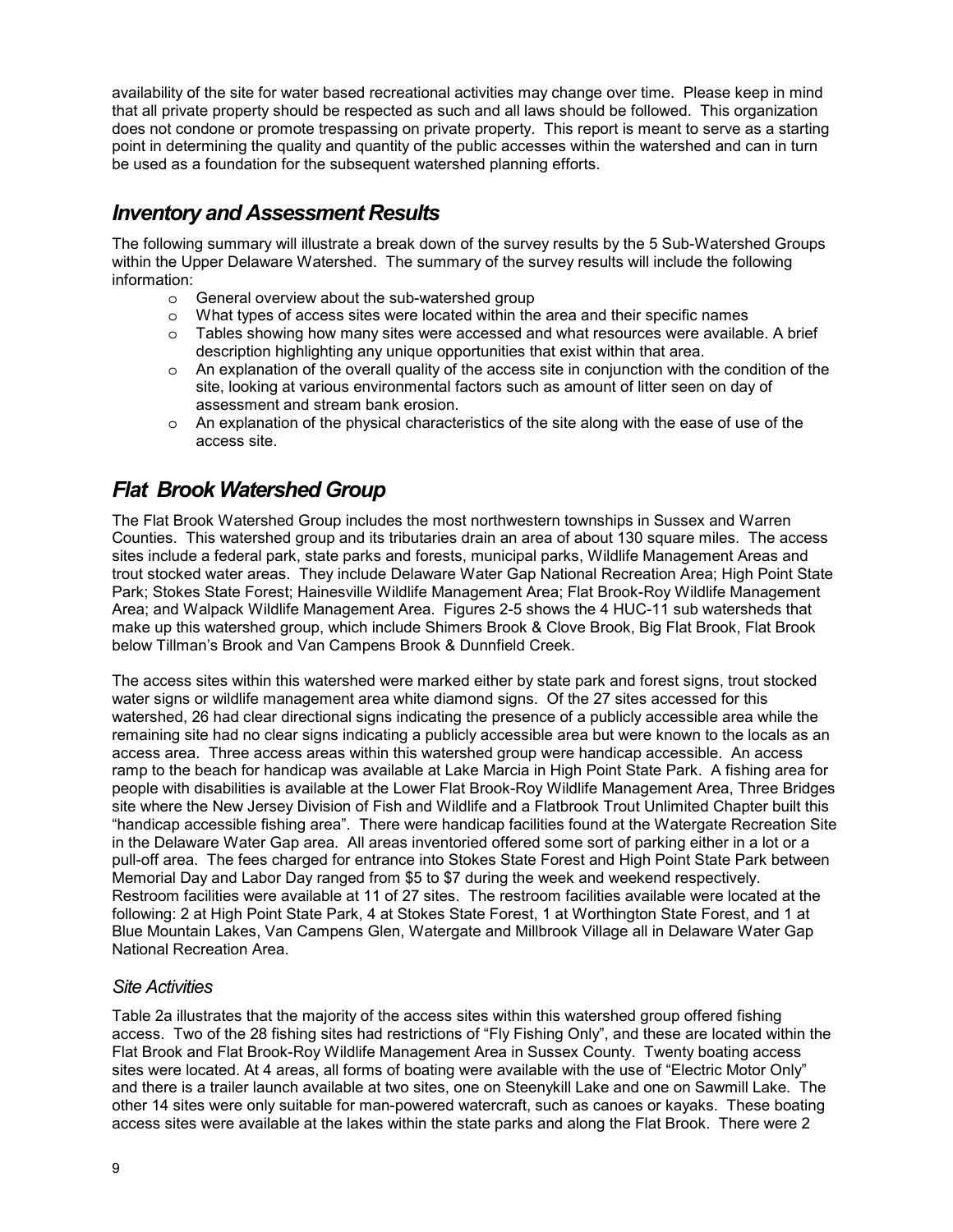<span id="page-16-0"></span>swimming areas within this group located at Stokes State Forest and High Point State Park, and two sites have guarded beaches between Memorial Day and Labor Day.

| <b>Total Number of Sites</b> | 27 |
|------------------------------|----|
| <b>Swimming Access</b>       |    |
| <b>Fishing Access</b>        | 25 |
| <b>Boating Access</b>        | 18 |

Table 2a. Inventory Sites Flat Brook Watershed Group

#### *Site Quality and Condition*

Table 2b illustrates the amount of trash observed at each site based on the number of pieces seen on the day of the assessment. The results are as follows:

| <b>Trash Category</b>           | <b>Number of Sites</b> |
|---------------------------------|------------------------|
| No Trash Visible                | 21                     |
| Minimum – Less than 10 pieces   | n                      |
| Moderate - between 10-50 pieces |                        |
| Excessive- over 50 pieces       |                        |

Table 2b. Trash Category of Flat Brook Watershed Group

For the total 27 sites accessed in the Flat Brook Watershed Group, the overall quality of the sites was good with respect to the amount of trash visible. Only 6 of the 27 sites had trash visible observed at the minimum and moderate levels. The majority of the sites accessed for this watershed group are located within the federal or state park and forest system. Sites within the state parks and forests are designated as "Carry In/Carry Out" facilities where plastic bags are provided upon entrance to the park and no garbage receptacles are present.

#### *Site Use and Environmental Impact*

The majority of the sites, 16 of 27, were determined "Not to be having a negative environmental impact on the area", while the remainder were determined "To be having a negative environmental impact on the area." The sites determined to potentially be having a negative impact include the swimming beaches within the state parks due to potential fecal coliform contamination from wildlife or humans, fishing and boating access sites at various locations of the Flat Brook. The bank condition at the fishing and boating sites was observed by determining the amount of erosion visible. Two areas within Stokes State Forest along the Big Flat Brook and one area at the Lower Flat Brook-Roy Wildlife Management Area (Three Bridges) fell into the severe erosion category for fishing and boating due to the presence of a vertical streambank, with a significant drop off to the waterway. The overuse of natural access areas causes a significant potential for sediment export in to the waterway.

## *Paulins Kill Watershed Group*

The Paulins Kill Watershed Group includes townships from southern Sussex and northern Warren Counties. This watershed and its tributaries drain an area of about 157 square miles. The access sites include municipal parks, state parks and forest, wildlife management areas, trout stocked water areas and legal access sites located along roadways. The municipal park found within this area is the Lafayette Township Park; the state park is Swartswood State Park; the Wildlife Management Areas include Paulins Kill Wildlife Management Area and Columbia Lake Wildlife Management Area. Figures 6-9 show the 4 HUC-11 watersheds that incorporate this watershed group. The streams included in this group include the Upper Paulins Kill, Trout Book, Lower Paulins Kill and Delawanna Creek and Stony Brook.

The access sites within this watershed were marked either by state park and forest signs, trout stocked water signs or wildlife management area white diamond signs. Of the 37 sites accessed for this watershed, 30 had clear directional signs indicating the presence of a publicly accessible area while the remaining 7 sites had no clear signs indicating a publicly accessible area but were known to the locals as an access area. An access ramp to the beach for handicap access was available only at one site; Swartswood State Park has a surf chair and concrete ramp into the lake. All areas assessed offered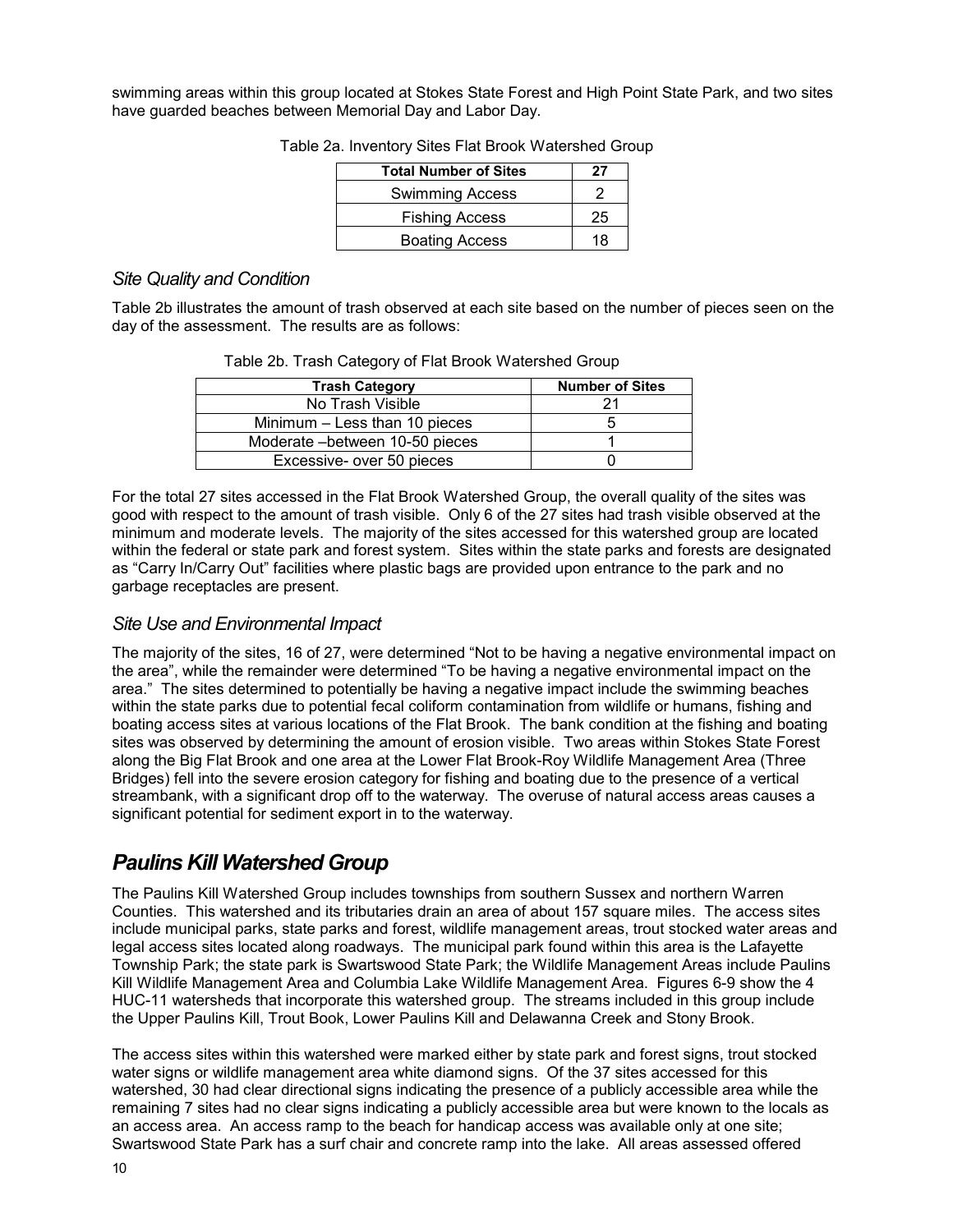some sort of parking. Fees were charged for entrance into Swartswood State Park between Memorial Day and Labor Day ranging from \$5 to \$7 during the week and weekend respectively. Restroom facilities were available at 8 of 37 sites. The facilities available were located at the following: 2 at Lafayette Township Park, 4 at Swartswood State Park and 1 at Foot Bridge Park in Blairstown, Branchville Borough Park and 1 at Crater Lake Delaware Water Gap National Recreation Area.

#### *Site Activities*

As table 3a illustrates, the majority of the access sites within this watershed group had fishing access. There were 28 boating sites located and 16 offered all forms of boating with the use of "Electric Motor Only". The 5 sites that offered a trailer launch ramp were located at Swartswood Lake and Little Swartswood Lake within the State Park and at Delaware Lake and Columbia Lake within the Columbia Lake Wildlife Management Area. The remaining waterways had to be accessed via car-top launch. The sites accessed along the Paulins Kill are only suitable for man-powered watercraft such as canoes and kayaks. The electric motor only boating areas are located at the lakes within the Swartswood State Park and Columbia Lake Wildlife Management Area. There were 2 swimming access sites with guarded beaches located at Lafayette Township Park, Swartswood State Park while the third swimming access was located at Crater Lake in the Delaware Water Gap that does not have any lifeguard supervision but there was a life preserver ring onsite.

| <b>Total Number of Sites</b> | 37 |
|------------------------------|----|
| <b>Swimming Access</b>       |    |
| <b>Fishing Access</b>        | 35 |
| <b>Boating Access</b>        |    |

Table 3a. Inventory Sites Paulins Kill Watershed Group

#### *Site Quality and Condition*

Table 3b illustrates the amount of trash observed at each site based on the number of pieces seen on the day of the assessment. The results are as follows:

| Table 3b. Trash Category Paulins Kill Watershed Group |  |
|-------------------------------------------------------|--|
|-------------------------------------------------------|--|

| <b>Trash Category</b>           | <b>Number of Sites</b> |
|---------------------------------|------------------------|
| No Trash Visible                |                        |
| Minimum – Less than 10 pieces   | 19                     |
| Moderate – between 10-50 pieces |                        |
| Excessive-over 50 pieces        |                        |

For the 37 sites assessed in the Paulins Kill Watershed Group the overall quality of the sites are fairly good in respect to the amount of trash visible. There were 28 sites with trash visible with the majority having a minimum amount and only 3 with an excessive amount. The trash observed was located on the banks or shorelines of the waterways. The sites where an excessive amount of trash was visible were found at the Columbia Lake Wildlife Management Area. The sites in this watershed group that are located in Swartswood State Park that do not provide any garbage receptacle are designated as "Carry In/Carry Out" facility. Areas that provided trashcans were found within Lafayette Township Park where minimum to moderate amount of trash was visible. The Foot Bridge Park in Blairstown had trashcans available for use and a minimum amount of trash was seen. While trashcans were available at the Columbia Lake Wildlife Management Area an excessive amount of trash was visible. Delaware Water Gap site that had a minimum amount of trash visible and a trashcan was available.

#### *Site Use and Environmental Impact*

The majority of the sites (29 out of 37) were determined "Not to be having a negative environmental impact on the area". The remaining 8 sites were determined "To be having a negative environmental impact on the area." Potential negative impacts included fecal coliform contamination during the summer months at the bathing beaches either from human or wildlife introduction as well as the severe erosion at some areas from angling or boating access to the waterway. The bank condition was evaluated by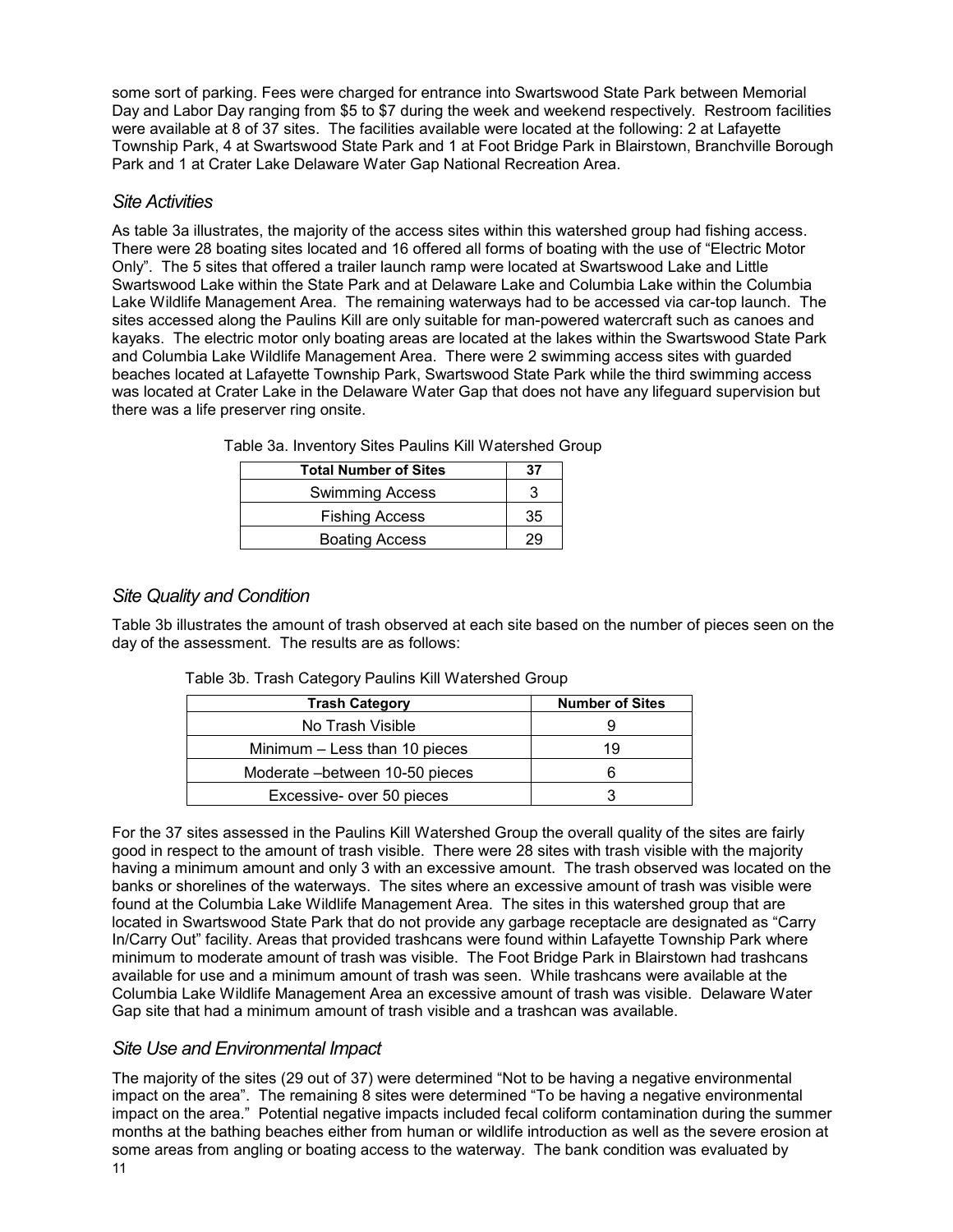<span id="page-18-0"></span>determining the amount of erosion visible. Three areas along the Paulins Kill fell into the severe erosion category for both fishing and boating by having a vertical bank, with a significant drop off to the waterway. There was 1 fishing access only site along the Paulins Kill that fell into the severe erosion category.

## *Pequest Watershed Group*

The Pequest Watershed Group incorporates townships from Sussex and Warren Counties. This watershed group drains an area of about 197 square miles. The access sites located include municipal parks, state parks and forest, wildlife management areas, trout stocked water areas and legal fishing access sites. The municipal parks located within the watershed group include Oxford-Furnace Lake and Lake Marguerite Wildlife Refuge; state parks include Kittatinny Valley State Park, Allamuchy Mountain State Park and Jenny Jump State Forest; the Wildlife Management Areas include Pequest Wildlife Management Area, Beaver Brook Wildlife Management Area and Whittingham Wildlife Management Area. Figures 10-12 show the 3 HUC-11 sub watersheds that incorporate this watershed group; streams in this area include the Upper Pequest River, the Lower Pequest River and the Beaver Brook.

The access sites within this watershed were marked either by township park signs, state park and forest signs, trout stocked water signs or wildlife management area white diamond signs. Of the 24 sites accessed for this watershed, 17 had clear directional signs indicating the presence of a publicly accessible area while the remaining 7 sites had no clear signs indicating a publicly accessible area but were known to the locals as an access area. There were 2 areas that offered some sort of accessibility for people with disabilities for fishing access. A floating dock can be found at the Kittatinny Valley State Park and a "Fishing Handicap Area" can be found at Pequest Trout Hatchery. This access area was constructed with the partnership of NJ Fish & Wildlife and Trout Unlimited. All areas assessed offered some sort of parking. Fees were not charged for the entrance into any of the facilities. Restroom facilities were available at 4 of 24 sites. Three located at Kittatinny Valley State Park and one at Oxford-Furnace Lake Municipal Park.

#### *Site Activities*

As table 4a illustrates; all the sites within this watershed group offered fishing access. Fourteen of the sites offered boating. Seven areas offered all forms of boating with the use of "Electric Motor Only". There were 3 sites that offered a trailer launch ramp of some sort located at Lake Aeroflex and Gardner's Pond in Kittatinny Valley State Park and Oxford-Furnace Lake. The remaining waterways had to be accessed by car-top launch. Car-top launch areas included Ghost Lake in Jenny Jump State Forest; Orchard Crest Pond at Whittingham Wildlife Management Area; Allamuchy Pond in Allamuchy State Park; Twin Lakes in Kittatinny Valley State Park and along the Pequest River and its tributary access sites. The sites assessed along the Pequest are only suitable for man-powered watercraft such as canoes and kayaks, whereas the "Electric Motor Only" boating areas were located at the lakes within Oxford-Furnace Lake Municipal Park; Allamuchy State Park, Kittatinny Valley State Park, Jenny Jump State Forest and Whittingham Wildlife Management Area.

| <b>Total Number of Sites</b> | 24 |
|------------------------------|----|
| <b>Swimming Access</b>       |    |
| <b>Fishing Access</b>        | 24 |
| <b>Boating Access</b>        | 14 |

Table 4a. Inventory Sites Pequest Watershed Group

#### *Site Quality and Condition*

Table 4b illustrates the amount of trash observed at each site based on the number of pieces seen on the day of the assessment. The results are as follows: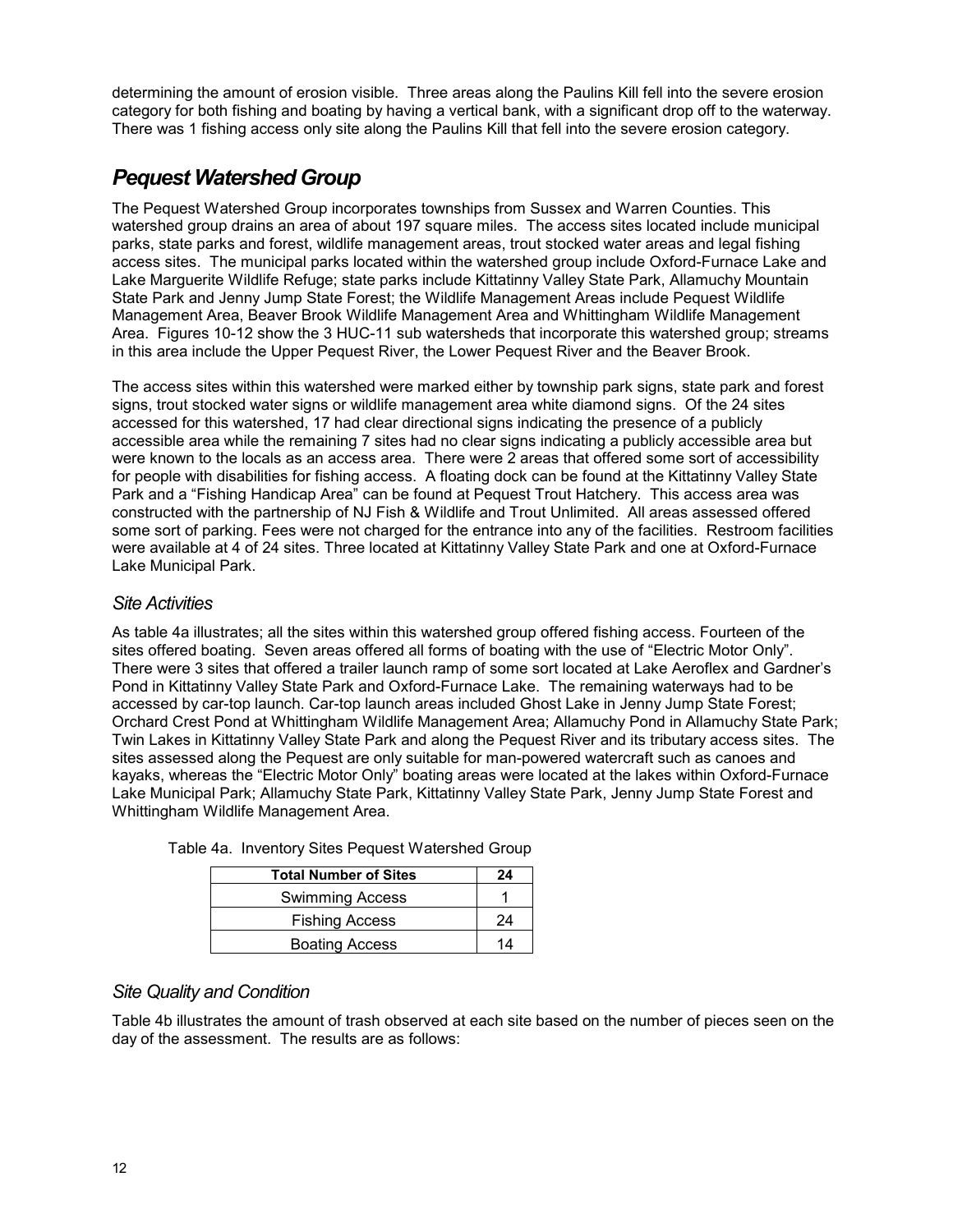<span id="page-19-0"></span>Table 4b. Trash Category Pequest Watershed Group

| <b>Trash Category</b>         | <b>Number of Sites</b> |
|-------------------------------|------------------------|
| No Trash Visible              | 10                     |
| Minimum- less than 10 pieces  |                        |
| Moderate-between 10-50 pieces |                        |
| Excessive- over 50 pieces     |                        |

Of the 24 sites assessed in the Pequest Watershed Group the overall quality of the sites is fairly good in respect to the amount of trash visible. The 14 sites with visible trash included half having a minimum amount and the other half showing moderate to an excessive amount of trash. The majority of the trash seen in all categories was on the banks or shorelines of the waterways. The sites located in Kittatinny Valley State Park, Allamuchy Mountain State Park, Jenny Jump State Forest and Washington Township Wildlife Refuge did not provide any garbage receptacles these areas are designated as "Carry In/Carry" Out" facilities. There were two areas that provided trashcans located at Oxford-Furnace Lake Municipal Park and the Pequest River site off Route 46. Ironically both of these sites were classified as having an excessive amount of trash visible even though trashcans were provided.

#### *Site Use and Environmental Impact*

The majority of the sites 20 of 24 were determined "Not be having a negative environmental impact on the area", while the remainder were determined "To be having a negative environmental impact on the area." With the potential negative impacts from fecal coliform contamination during the summer months at the bathing beach at Oxford-Furnace Lake Municipal Park either from human or wildlife introduction as well as the severe erosion of some areas from angling or boating access to the waterway. The areas assessed included the swimming beach. The bank condition was observed by determining the amount of erosion visible. Two areas along the Pequest River fell into the severe erosion category for fishing and boating by having a vertical bank, with a significant drop off to the waterway. The severe erosion found at some of the areas could pose an environmental threat from sediment pollution. There were 7 moderately eroded sites for fishing and boating due to their somewhat steep banks with vegetation. The moderately eroded sites included Twins Lakes, Gardner's Pond, Ghost Lake, Oxford-Furnace Lake, Beaver Brook and Pequest River. Four fishing and boating sites had no visible erosion. Fishing only sites had: 2 sites in the severely eroded category found along the Pequest River; 6 sites with moderately eroded banks from fishing; and 3 with no visible erosion along Lake Marguerite in Hope Township, Muddy Brook in Swayzes Mill and along Pequest River in Pequest River Wildlife Management Area.

## *Pohatcong-Lopatcong Creek Watershed Group*

The Pohatcong-Lopatcong Creek Watershed Group incorporates townships from central and southern Warren County. This watershed group drains an area of about 106 square miles. The access sites located in the sub watershed include municipal parks, Wildlife Management Areas, trout stocked water areas and recreation areas. The municipal parks located within this watershed group include Roaring Rock Park, Pohatcong Creek Natural Area and Lock & Chestnut Street Park; and Merrill Creek Reservoir (a privately owned area that has pubic access). Figures 13-15 show the 3 HUC-11 watersheds that incorporate this watershed group including Pophandusing & Buckhorn Creek, Lopatcong Creek and Pohatcong Creek.

All the access sites within this watershed had clear directional signs marked either by township park signs, state park signs, trout stocked water signs, Merrill Creek Reservoir signs or natural area signs. Only one area offered some sort of accessibility for people with disabilities. There is a handicap accessible ramp located at the Merrill Creek Reservoir Inlet/Outlet Tower site suitable for a fishing access. All areas assessed offered some sort of parking. Fees were not charged for the entrance into any of the facilities. Restroom facilities were available at 3 of 14 sites. Two can be found at the Merrill Creek Reservoir and one at the Pohatcong Creek Natural Area in Washington Township.

#### *Site Activities*

According to table 5a all the sites within this watershed group offered fishing access. There were 6 boating sites located. Merrill Creek Reservoir was the only area that offered all forms of boating with the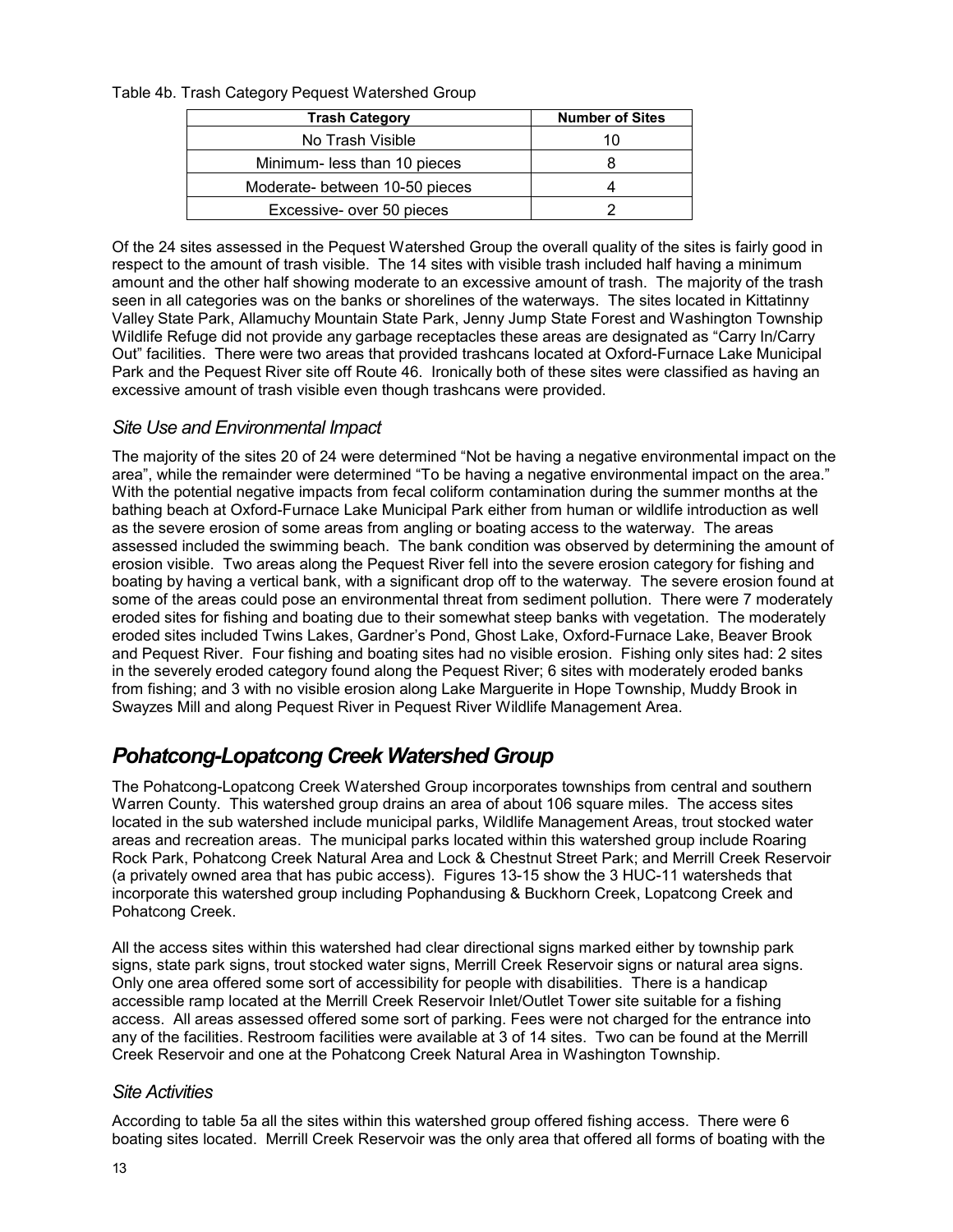<span id="page-20-0"></span>use of "Electric Motor Only" as well as offering a trailer ramp along with a dock. The remaining sites along the Pohatcong Creek have to be accessed by car-top launch. The sites assessed along the Pohatcong Creek were only suitable for man-powered watercraft such as canoes and kayaks.

| <b>Total Number of Sites</b> | 14  |
|------------------------------|-----|
| <b>Swimming Access</b>       |     |
| <b>Fishing Access</b>        | 14  |
| <b>Boating Access</b>        | ี่ค |

Table 5a. Inventory Sites Pohatcong-Lopatcong Creek Watershed Group

#### *Site Quality and Condition*

Table 5b illustrates the amount of trash observed at each site based on the number of pieces seen on the day of the assessment. The results are as follows:

| <b>Trash Category</b>           | <b>Number of Sites</b> |
|---------------------------------|------------------------|
| No Trash Visible                |                        |
| Minimum – Less than 10 pieces   |                        |
| Moderate – between 10-50 pieces |                        |
| Excessive- over 50 pieces       |                        |

Table 5b. Trash Category Pohatcong-Lopatcong Creek Watershed Group

For the 14 sites assessed for the Pohatcong-Lopatcong Creek Watershed Group the overall quality of the sites is moderate in respect to the amount of trash visible. Ten of the 14 sites had trash visible with the majority showing a moderate amount of trash and only 1 site with an excessive amount visible. The majority of the trash was seen on the banks or shorelines of the waterways. One site had trash in the stream. The site where the excessive amount of trash was visible was at the Roaring Rock Pond in Washington Township's Roaring Rock Park where no trashcans were available. The sites located at Roaring Rock Park and the Pohatcong Creek Natural Area did not provide any garbage receptacle; they were designated as "Carry In/Carry Out" facilities. There were 4 areas in the group that provided trashcans, 3 of which were located at the Merrill Creek Reservoir where a minimum amount of trash was observed. The other site that provided trashcans was at the Lock Street Municipal Park in Pohatcong Township where a moderate amount of trash was found in the stream and on the banks even though there was a trashcan available for use.

#### *Site Use and Environmental Impact*

The majority of the sites, 10 of 14, were determined "Not to be having a negative environmental impact on the area". The remaining 4 sites were determined "To be having a negative environmental impact on the area". The sites determined to be having a negative impact were areas found along Pohatcong Creek off Carpentersville Road; Lopatcong Creek along C.R. 519 and Lock Street Municipal Park in Pohatcong Township; and Roaring Rock Pond in Roaring Rock Park. They were considered to be causing a negative environmental impact due to the severe erosion and trampled vegetation on the banks due to possible over-use of the areas. The bank condition was observed by determining the amount of erosion visible. One area along the Pohatcong Creek fell into the severe erosion category for fishing and boating by having a vertical bank with a significant drop off to the waterway. There were 4 sites in Pohatcong and one in Greenwich Township that were moderately eroded where fishing an boating are available resulting in steep banks, although showing erosion, were somewhat protected by vegetation. The Merrill Creek Reservoir boat ramp site had no visible erosion. One fishing access site along Lopatcong Creek exhibited severely eroded banks. Four fishing access sites indicated moderately eroded banks and 4 sites had no visible erosion.

## *Musconetcong Watershed*

The Musconetcong Watershed includes townships from southern Warren, northern Hunterdon, southwestern Morris and southeastern Sussex Counties. This watershed and its tributaries drain an area of about 156 square miles. The access sites include municipal, county and state parks; wildlife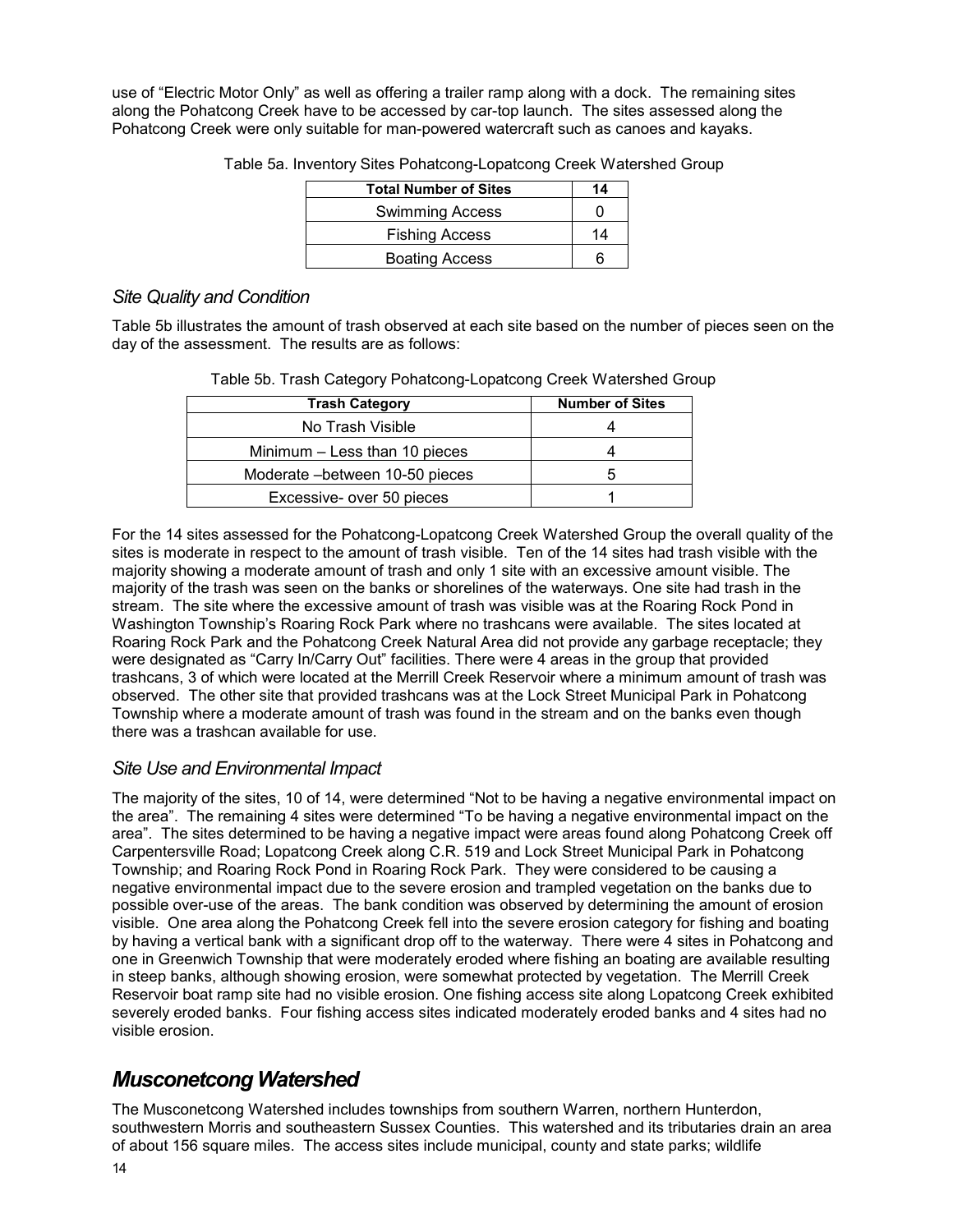management areas; trout stocked water areas and recreation areas. The municipal parks located within the watershed include Hackettstown Community Park, Hampton Borough Park and Lake Hopatcong Eves Mountain Inlet Sanctuary; county parks in this watershed are located at Lake Hopatcong, Lee's County Park, Mahlon Dickerson Reservation in Morris County and Point Mountain located in Hunterdon County; the recreation areas can be found at Lake Musconetcong, Lake Hopatcong, Mt Arlington Beach Access for residents only; state parks include Hopatcong State Park, Allamuchy Mountain State Park and Stephens State Park; the Musconetcong Wildlife Management Area. Figures 16 and 17 show the 2 HUC-11 watersheds that incorporate this watershed, the Upper Musconetcong and the Lower Musconetcong.

The access sites within this watershed were marked either by municipal park signs, county park signs, state park and forest signs, trout stocked water signs or wildlife management area white diamond signs. Of the 38 sites accessed for this watershed, 30 had clear directional signs indicating the presence of a publicly accessible area while the remaining 8 sites had no clear signs indicating a publicly accessible area but were known to the locals as an access area. An access ramp to the beach as well as a surf chair is available for the handicap at Lake Hopatcong in Hopatcong State Park. A fishing areas for people with disabilities are available at Stephens & Allamuchy State Park; West Brookwood in Byram Township; Hackettstown Community Park; and at Hampton Borough Park. All areas inventoried offered some sort of parking either in a lot or a pull-off area. Fees were charged at the entrance to Hopatcong State Park between Memorial Day and Labor Day ranging from \$5 to \$7 during the week and weekend respectively. Various fees are charged at Lee's County Marina on Lake Hopatcong in Mount Arlington for boat launching from this location. Restroom facilities were available at 7 locations within this group. They were located at areas along the Musconetcong River including Hackettstown's Community Park, Saxton Falls, Stephens & Allamuchy Mountain State Park, Lee's County Marina, Hampton Borough Park, Hopatcong State Park and West Brookwood Riverside Park in Byram Township.

#### *Site Activities*

According to table 6a, 37 sites out of 38 sites within this watershed group offered fishing access. Thirtyfour boating sites were assessed. At 10 of the boating sites all forms of boating were available with 5 areas having the environmental restriction of "Electric Motor Only". Three sites offered boating with no environmental restrictions at all. Those sites were found at Cranberry Lake, Lake Hopatcong and Lake Musconetcong. Four sites offered a trailer launch ramp; 2 at Lake Hopatcong, 1 at Lake Musconetcong on the Netcong side and 1 at Cranberry Lake. The remaining boating sites could only be accessed by car-top launch. The car-top launch sites were located at various sites along the Musconetcong River, Jefferson Lake, Lake Hopatcong and the Stanhope Township side of Lake Musconetcong. The sites assessed along the Musconetcong River are only suitable for man-powered watercraft such as canoes and kayaks, whereas the "Electric Motor Only" boating areas were located at the lakes in Hopatcong, Stephens and Allamuchy Mountain State Park. The two access sites for swimming were located at Hopatcong State Park on Lake Hopatcong where there is a guarded beach between Memorial Day and Labor Day and at Lake Hopatcong, Mount Arlington Beach Access Area which is for "Mount Arlington Residents Only" with a lifeguard on duty from Memorial Day till Labor Day. The Musconetcong River was not accessed for having swimming access sites due to the lack of any designated swimming areas although people might swim in the river at their own risk. The river was not surveyed or inventoried as having any publicly accessible swimming beach recreational areas.

| <b>Total Number of Sites</b> | 38 |
|------------------------------|----|
| <b>Swimming Access</b>       |    |
| <b>Fishing Access</b>        | 37 |
| <b>Boating Access</b>        | 34 |

Table 6a. Inventory Sites Musconetcong Watershed

#### *Site Quality and Condition*

Table 6b illustrates the amount of trash observed at each site based on the number of pieces seen on the day of the assessment. The results are as follows: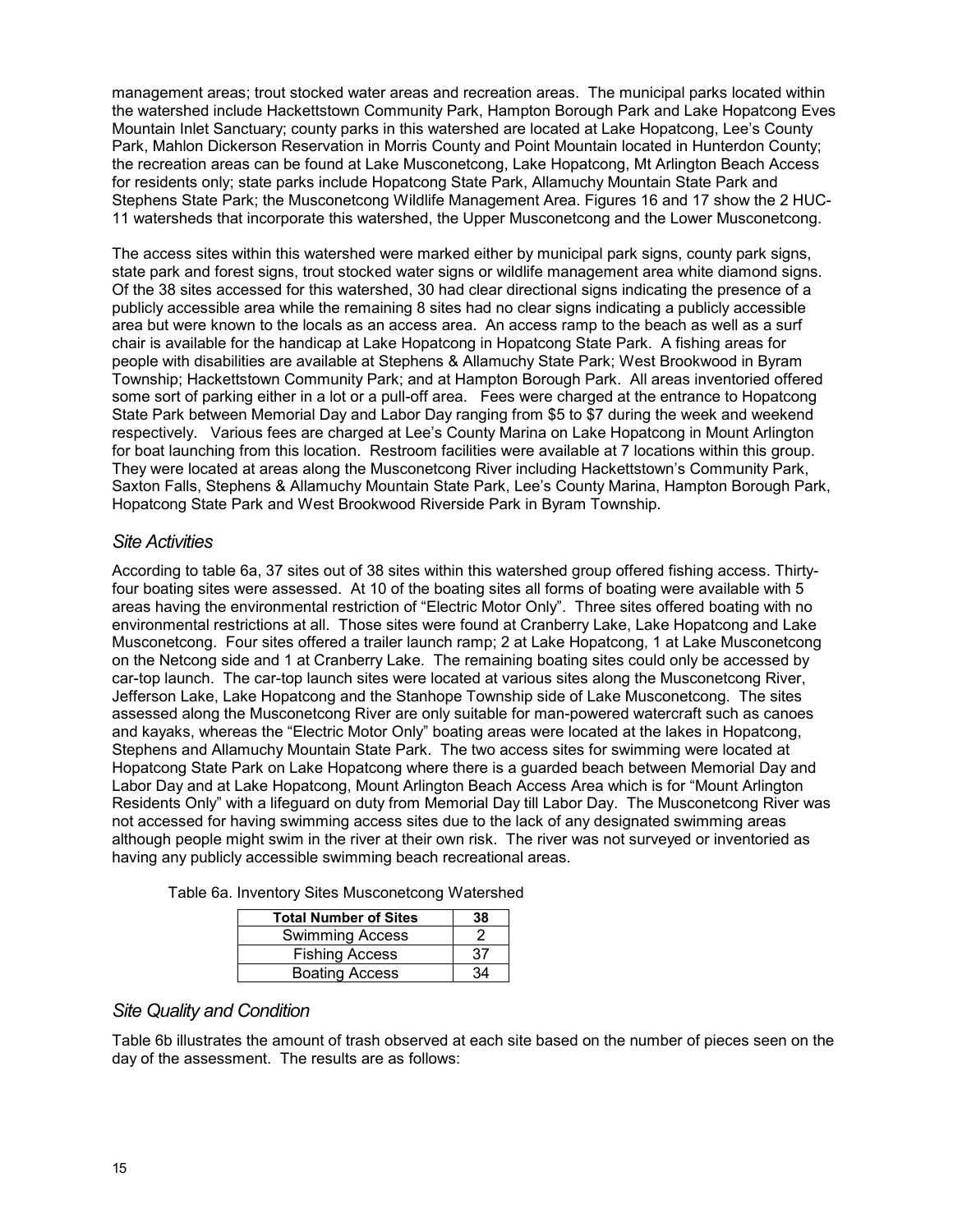<span id="page-22-0"></span>

| <b>Trash Category</b>           | <b>Number of Sites</b> |
|---------------------------------|------------------------|
| No Trash Visible                |                        |
| Minimum - Less than 10 pieces   | 18                     |
| Moderate – between 10-50 pieces | 10                     |
| Excessive- over 50 pieces       |                        |

Table 6b. Trash Category Musconetcong Watershed

For the 38 sites accessed in the Musconetcong Watershed the overall quality of the sites is good in respect to the amount of trash visible. Out of a total of 38 sites, 33 had trash visible with the majority having less than 10 pieces seen. The minimum and moderate amount of trash visible was on the banks or shorelines of the waterways with the other half found directly in the streams. An excessive amount of trash was visible at Lake Musconetcong where it is designated as "Carry In / Carry Out" under the state park jurisdiction where trash bags are provided and where a trashcan is provided. Trashcans were not available at the other locations where an excessive amount of trash was visible. The sites located in Stephens, Allamuchy Mountain and Hopatcong State Park does not provide any garbage receptacle, they are designated as "Carry In/Carry Out" facilities. The remaining sites that provided trashcans where a minimum amount of trash was seen included Lake Hopatcong, Hackettstown Community Park, Hackettstown Union Cemetery, Hunterdon County Park at Point Mountain, and at the Musconetcong Wildlife Management Area in New Hampton. Hampton Borough Park provided trashcans but had a moderate amount of trash visible.

#### *Site Use and Environmental Impact*

The majority of the sites, 25 of 38, were determined "Not to be having a negative environmental impact on the area". The remaining 8 sites were determined to "Be having a negative environmental impact on the area". These areas were found at various locations along the Musconetcong River, Lake Hopatcong and Lake Musconetcong. They were considered to be causing a negative environmental impact due to several factors. These factors include a large open canopy with little riparian vegetation along the river, severely eroded banks void of vegetation, trampled banks with an excessive amount of trash visible as well as large numbers of geese on the banks of the lakes. At Lake Hopatcong the possible fecal coliform contamination especially during the summer months can pose a negative environmental impact, as well as the potential contamination of MTBE (Methyl tert-butyl Ether), a gasoline additive, from motorboats on the lake. The degree of bank erosion was determined visually. Seven fishing and boating areas fell into the severe erosion category because of the presence of a vertical bank with a significant drop off to the waterway. This severe erosion could negatively impact the environment with sediment pollution. Seventeen fishing and boating sites were only moderately eroded because the steep banks were somewhat vegetated. Ten fishing and boating sites had no visible erosion. There were only 2 sites for the fishing access along the Musconetcong River that had moderately eroded banks.

## *Survey Conclusions*

The inventory of the Public Water-Based Recreational Resources in the Upper Delaware Watershed was completed between July and November 2001. A more complete inventory and assessment of recreational sites would have included an assessment of both public and private recreation sites. Because of funding constraints only public sites were considered. There was not enough time to locate and contact private landowners to get permission to conduct a comprehensive survey. This watershed region contains over 40 publicly owned and managed access areas with about 140 access sites including parks and wildlife management areas. The popularity of water-based recreation in the area is directly related to the abundance and quality of the state's water resources and their proximity to urban and suburban areas. The majority of the access sites had some sort of signs indicating public access was available. Only 24 access sites did not have a sign clearly indicating an access area; these sites were mainly pull-off fishing access areas along the streams. Although the majority of sites had signs indicating access location, a good number were difficult to spot or the signs were not in highly visible areas.

As determined from the assessment, there are areas that indicate overuse resulting in streambank erosion and the high presence of trash. To keep the access areas clean and functional there needs to be a continual respect, care and ownership assumed by those who use these public areas. Better education and marketing explaining to the public their role in keeping the areas litter free and encouraging them to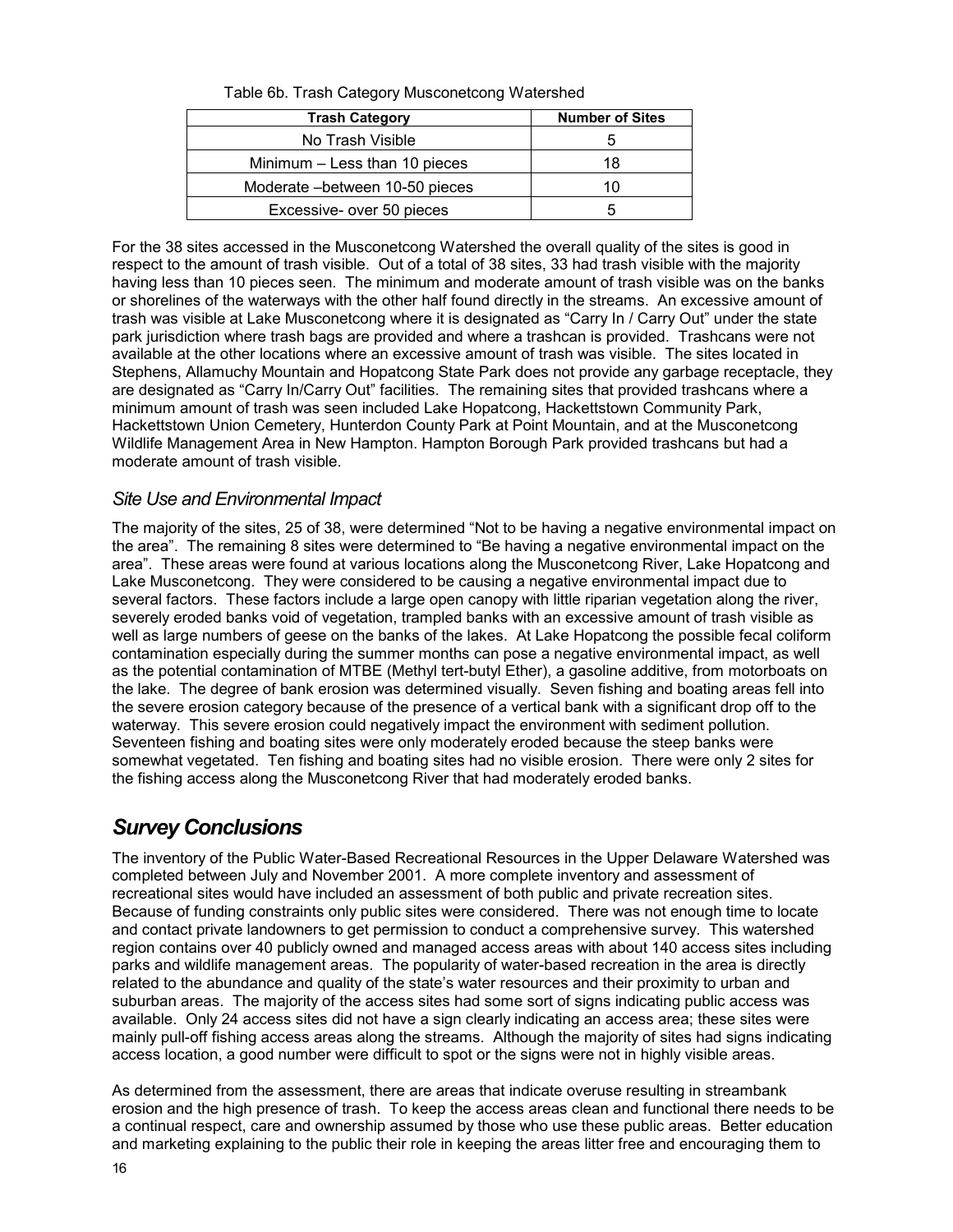<span id="page-23-0"></span>follow trail paths so as to prevent erosion needs to be addressed. It is also vital that the public address and their voice concern to recreation area managers when problems or deficiencies are noticed so that maintenance can be performed correctly and efficiently. The fishing and boating access sites should have ongoing maintenance in order to avoid and correct erosion where present or by constructing access points that minimize or control erosion. All the designated swimming access sites provided adequate restroom facilities, however the location should be advertised as to decrease the chance of fecal/bacterial contamination. Eliminating the favorable habitat of open areas along the shoreline can decrease the contribution of fecal/bacteria contamination from geese. The establishment of vegetative barriers comprised of shrubs and grasses is an effective goose deterrent to geese populations.

There clearly is a lack of handicapped facilities available, 127 out of the 140 sites were not handicap accessible. The handicap accessible sites were mainly located at the state parks. Their needs to be additional state and/or private funding support in order to increase the accessibility of the regions waterbased recreation sites to the handicap community. This is a great opportunity for outside partnerships to partner with state land managers help address this issue. There is a growing concern among recreational enthusiast that these sites continue to be adequately staffed and maintained now and in the future.

## *Adequate Sites Available*

Overall some could consider the number of publicly accessible water-based recreation sites plentiful. Yet when compared to population based recognized planning standards for open space and recreation area needs, the Upper Delaware Watershed region needs more publicly accessible lands for local use. According to the "Balanced Land Use Guidelines of 1999", Warren and Sussex counties have a deficit of almost 24,000 acres of land needed to meet the standard public recreation open space needs. The Balanced Land Use Guidelines are a means of estimating the amount of recreation land that should be set aside by the various levels of government in New Jersey to provide recreation opportunities for the existing and future residents of the state. The "need" figures are long term goals for public recreation land acquisition based on the extent of New Jersey's developed, developable and undeveloped land resources and the need to accommodate other land uses. Using developed and developable land as the calculation basis for counties and municipalities takes into account that the demand for county and municipal recreation land is generated by development. By referring to Table 7 "Balanced Land Use Guidelines", municipalities, county, state and federal levels of government can calculate their public recreation open space requirements.

| Municipal Level      | 3% of the developed & developable area of municipality                 |
|----------------------|------------------------------------------------------------------------|
| County Level         | 7% of the developed & developable area of the county                   |
| State Level          | 10% of the area of the state                                           |
| <b>Federal Level</b> | 4% of the area of the state                                            |
| Developable Areas    | Excludes acreage of slopes over 12%, wetlands, federal and state-owned |
|                      | open space                                                             |

| Table 7: Balanced Land Use Guidelines |
|---------------------------------------|
|---------------------------------------|

Paddlers voice a general concern over the lack of public access to the streams, rivers and lakes in the region. Restrictions exist and continue to be a problem, especially along river trails where more access points are needed for put-in, take-out, resting, portaging and parking. River access for canoeing must be obtained either at road crossings or publicly owned river access areas, which are used by fishermen, boaters and paddlers. Within the Upper Delaware Watershed region 103 boating access sites were inventoried out of 140 sites assessed.

New and improved trails, especially waterways, can stimulate the protection of open space and increase the recreational opportunities available to accommodate the demand from the local and regional user groups. To meet the recreational needs of the population, there must be a variety of trail uses within different regions of the state. Because of New Jersey's changing population, economy and landscape since the 1980's, the demand for recreation has expanded and will keep growing. Townships will have to become more involved in managing and maintaining these areas to help satisfy the ever present and growing need of the watershed.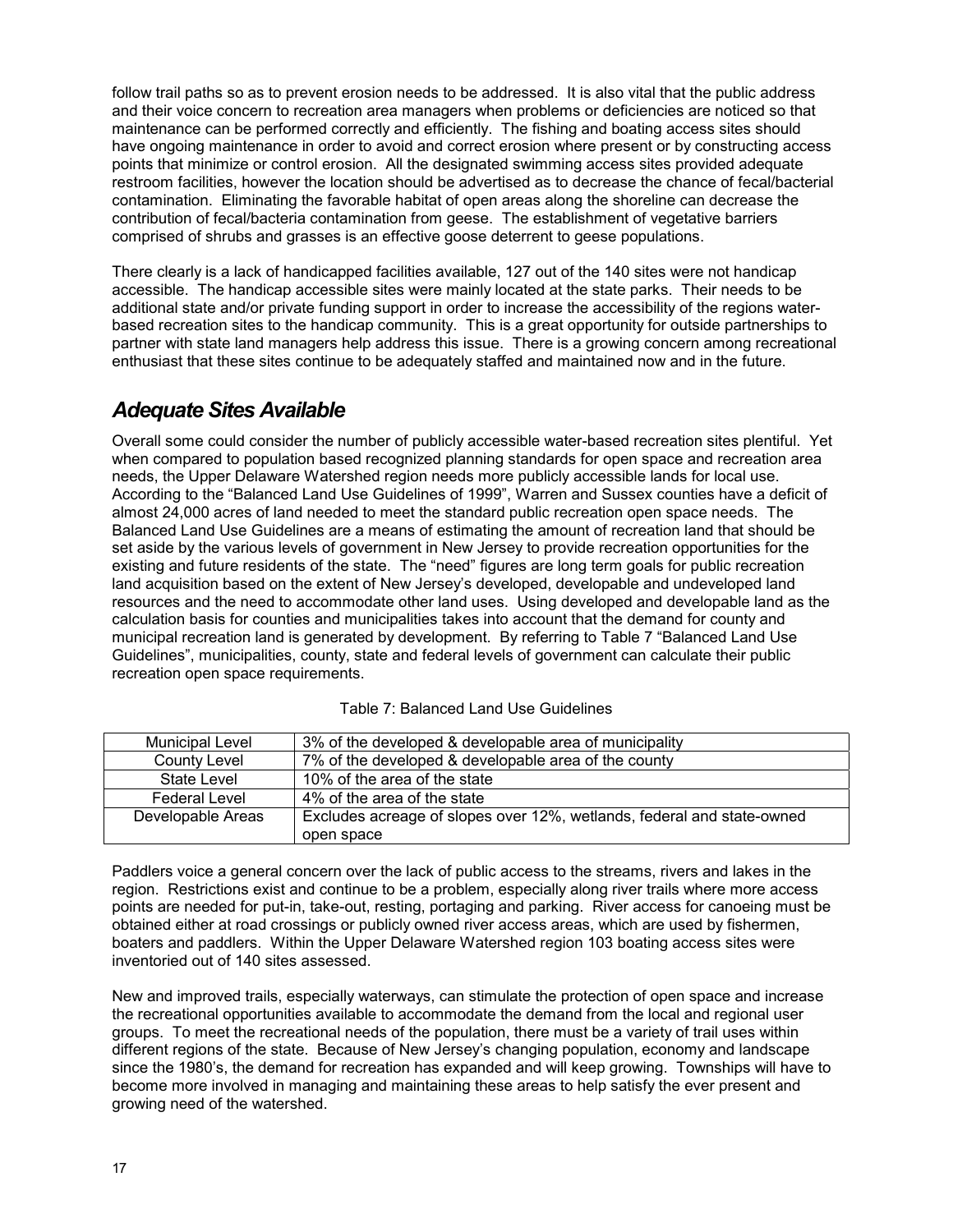Although lands for recreational pursuits are constantly being added to counties, state parks, forests and wildlife management areas, the growth in the region and the attraction of this area as a regional destination will continue to place a severe burden on the resources.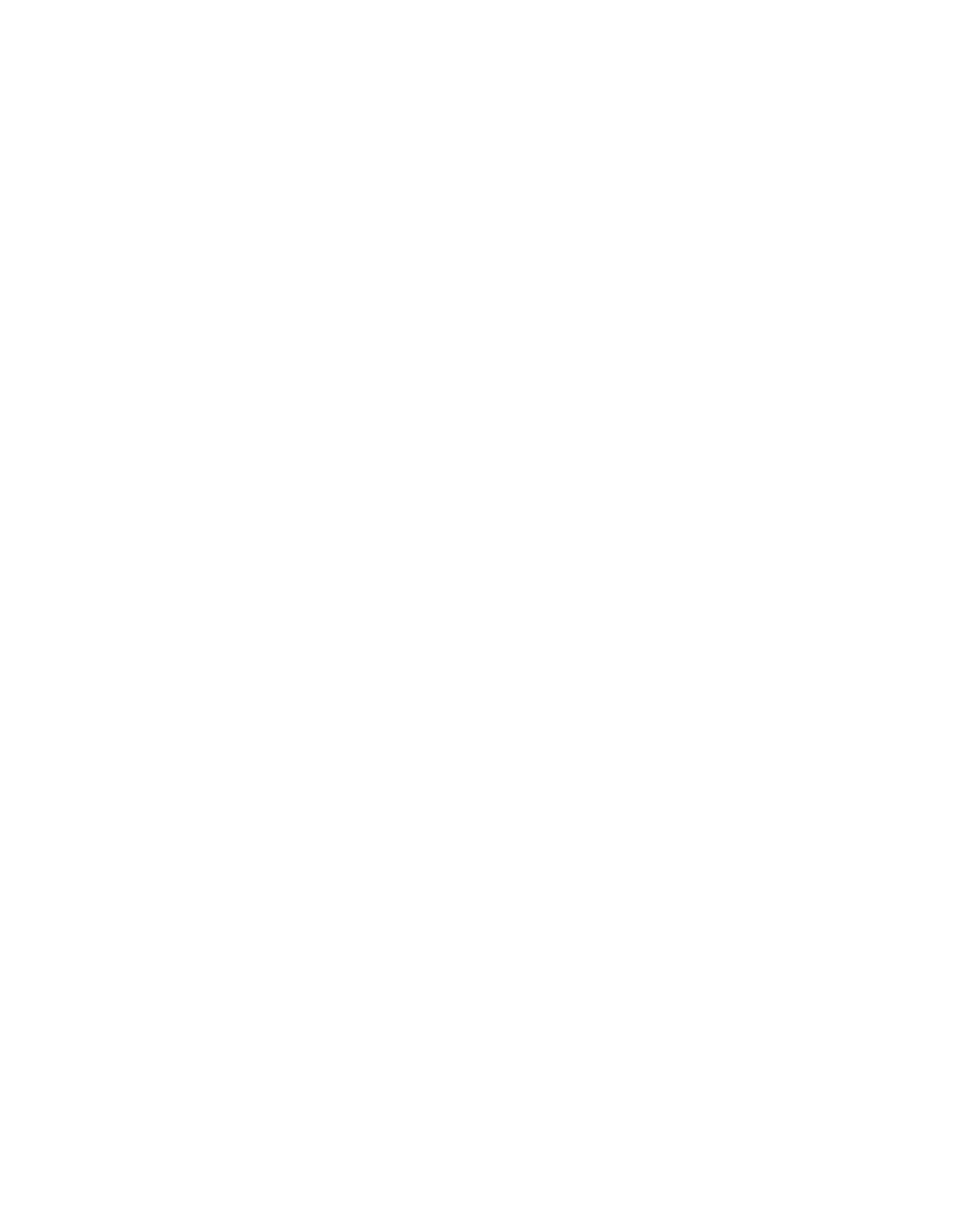## <span id="page-26-0"></span>**Relationships between Water Quality and Recreational Use**

Recreation as an environmental issue can be viewed two separate ways: the impacts recreation use has on water quality and the impacts water quality has on recreation. There are many factors that affect the quality of water that is used for recreation. One way to assess this data would be to determine if the water bodies are meeting their " designated use" as determined by the New Jersey Department of Environmental Protection.

## *Surface Water Quality Standards*

As part of the Surface Water Quality Standards all streams and lakes are to have designated uses assigned to them. "Designated use" meaning those surface water or ground water uses, both existing and potential, that have been established by the NJDEP for waters of the state. NJDEP has established existing and potential designated uses for the surface waters in the Upper Delaware Watershed. The State Surface Water Quality Standards establish criteria that are designated to protect both primary and secondary contact uses. According to the State Surface Water Quality Standards "primary contact recreation" means water related recreational activities that involve significant ingestion risks and includes, but is not limited to, wading, swimming, diving, surfing and water skiing and "secondary contact recreation" means recreational activities where the probability of water ingestion is minimal and includes, but is not limited to, boating and fishing (SWQS, 1998). All waters in New Jersey are designated for primary contact recreation (i.e. swimming) and secondary contact recreation (i.e. wading, boating). The state of New Jersey evaluates if the primary and secondary contact recreation uses are being met by focusing on fecal coliform sampling programs.

#### *River and Streams Recreational Designated Use Attainment*

Fecal coliform pollution causes non-attainment of recreational designated uses in rivers and streams. This data is not appropriate to evaluate the risks to human health from swimming in rivers and streams because monitoring stations are currently not located where swimming and secondary contact occurs. The source of fecal coliform pollution needs to be considered. Contact with human wastes presents a significantly higher risk of illness than contact with animal wastes. Specific sources of fecal coliform pollution have not yet been identified. However, compliance with permit limits for fecal coliform at wastewater treatment plants is high and incidence of treatment plant failures are low. Thus, most fecal coliform pollution in freshwater rivers and streams is suspected to be derived from animal wastes. Fecal coliform pollution is suspected to occur primarily from domestic pets, livestock and wild animal wastes which are transported to rivers and streams by municipal and industrial stormwater, overland runoff and by direct contact with water. Although Canada goose population data are not readily available, significant populations of these animals occur in and around many New Jersey waterways. In developed areas, domestic pet and bird wastes contribute to fecal coliform in stormwater. In agricultural areas, animal manure piles and access of livestock to streams can contribute to fecal coliform pollution. Table 8 illustrates eight stations that were monitored for fecal coliform attainment in WMA (01).

| W<br>M<br>A | <b>Station#</b> | <b>Station Name</b>                   | Fecal<br><b>Coliform</b><br><b>Number</b> | Fecal<br>Coliform-<br>geomean | <b>Fecal Coliform</b><br>$#$ exceed 400<br>MPN/100ml | <b>FC SWQS</b><br><b>Attainment</b> | Length<br>(miles) |
|-------------|-----------------|---------------------------------------|-------------------------------------------|-------------------------------|------------------------------------------------------|-------------------------------------|-------------------|
|             | 01440000        | Big Flatbrook at                      | 9                                         | 17.0                          | 0                                                    | Full                                | 1.70              |
|             |                 | Flatbrookville                        |                                           |                               |                                                      |                                     |                   |
|             | 01443440        | <b>Paulins Kill at Balesville</b>     | 14                                        | 279.4                         | 5                                                    | No.                                 | 1.72              |
|             | 01443500        | Paulins Kill at Blairstown            | 14                                        | 96.6                          | 4                                                    | Partial                             | 0.97              |
|             | 01445500        | <b>Pequest at Pequest</b>             | 14                                        | 335.3                         | 4                                                    | No.                                 | 1.26              |
| 1           | 01455200        | Pohatcong Creek at New<br>Village     | 14                                        | 700.8                         | 10                                                   | N <sub>0</sub>                      | 5.67              |
|             | 01456200        | <b>Musconetcong River</b>             | 14                                        | 124.9                         | 2                                                    | Partial                             | 2.24              |
|             | 01457000        | Musconetcong River near<br>Bloomsbury | 14                                        | 296.7                         | 6                                                    | No.                                 | 11.34             |
|             | 01457400        | Musconetcong River at<br>Riegelsville | 14                                        | 283.9                         | 6                                                    | No                                  | 11.34             |

Table 8: Fecal Coliform Attainment Status in WMA (01) Rivers and Streams (1995-1997)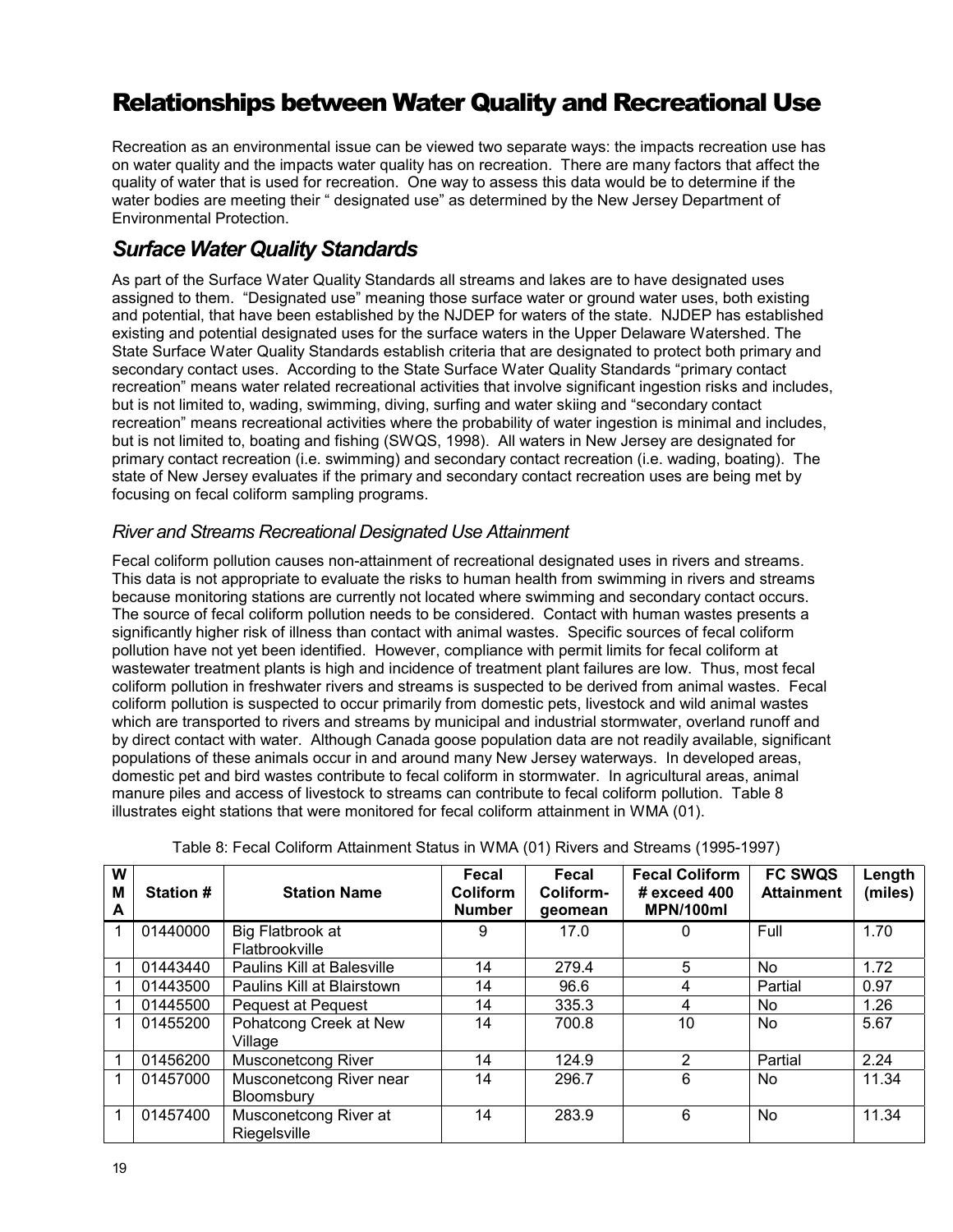The table highlights the number of samples collected between 1995 and 1997, "Fecal Coliform Number". The table highlights the number of samples that exceeded the SWQS criteria and if the stretch attained full, partial or no attainment for Surface Water Quality Standards. As the table shows there was only 1 station, Big Flatbrook at Flatbrookville that meet full SWQS attainment, 2 that partially met SWQS attainment were the Paulins Kill and Musconetcong and the remaining 5 met no attainment.

#### *Lake Aquatic Life Designated Uses*

The aquatic life use support assessment for lakes was based upon warm water fishery assessments supplied by the Department's Bureau of Freshwater Fisheries (BFF). This assessment has been improved to provide a direct indicator of aquatic life designated uses. Previous aquatic life assessments for lakes were based on lake trophic status, an indirect indicator of aquatic life uses.

In previous New Jersey Water Quality Inventory Reports, eutrophic lakes were classified as "fully supporting aquatic life designated use, but threatened". However, aquatic plants, which grow in abundance in eutrophic lakes, provide food and habitat to the lake fish community. Many warm-water fish communities can thrive under moderate eutrophic conditions but may be impaired by severe eutrophication when dissolved oxygen levels are severely depressed and/or aquatic vegetation becomes excessively dense. Clean Lakes Program studies trophic status identified recreational and aesthetic impairments, not impairments to fisheries.

Assessments of lake fisheries are performed based upon a priority list provided in the Division of Fish and Wildlife's Warmwater Fisheries Management Plan, which serves as the primary guidance for warmwater fisheries management for the Department. Lake assessment frequencies vary depending upon the lake in question and its individual management needs.

Fish populations are sampled using methods such as electofishing (spring or fall), shoreline seining (summer to assess fish reproduction), and/or gillnetting (fall). In addition, basic water chemistry parameters such as dissolved oxygen; pH and nutrients are recorded during the summer months when the water columns are most stratified. Fish population data are than assessed by experienced fishery biologists for the purpose of determining a lake's actual or potential recreational value as a fishery and recommendations are made to maintain or enhance the resource.

It is important to note that although the Bureau of Freshwater Fisheries is principally concerned with the recreational value of the fisheries they assess, the assessments they provide are based upon the diversity of a wide range of fish species and not just species of recreational value. This is because many sport fish are carnivorous and depend upon an abundant and diverse forage base to support their populations. Species stocked by the Bureau are also identified and addressed in the assessments.

For this 2000 New Jersey Water Quality Inventory Report, the Bureau of Freshwater Fisheries based upon fish inventories of selected lakes and reservioirs of over 100 acres in size with public access for recreational fishing supplied assessments. This resulted in 10 lakes and reservoirs totaling 9875 acres being assessed. Assessment data range from 1993 to 2000. Assessments conducted during or after 1995 are considered "monitored" for this report while those conducted prior to 1995 are considered "evaluated". NJDEP plans to expand the use of fisheries assessments in future Water Quality Inventory Reports. Table 9 describes the aquatic life use assessment method based on the Bureau of Freshwater Fisheries lake inventories.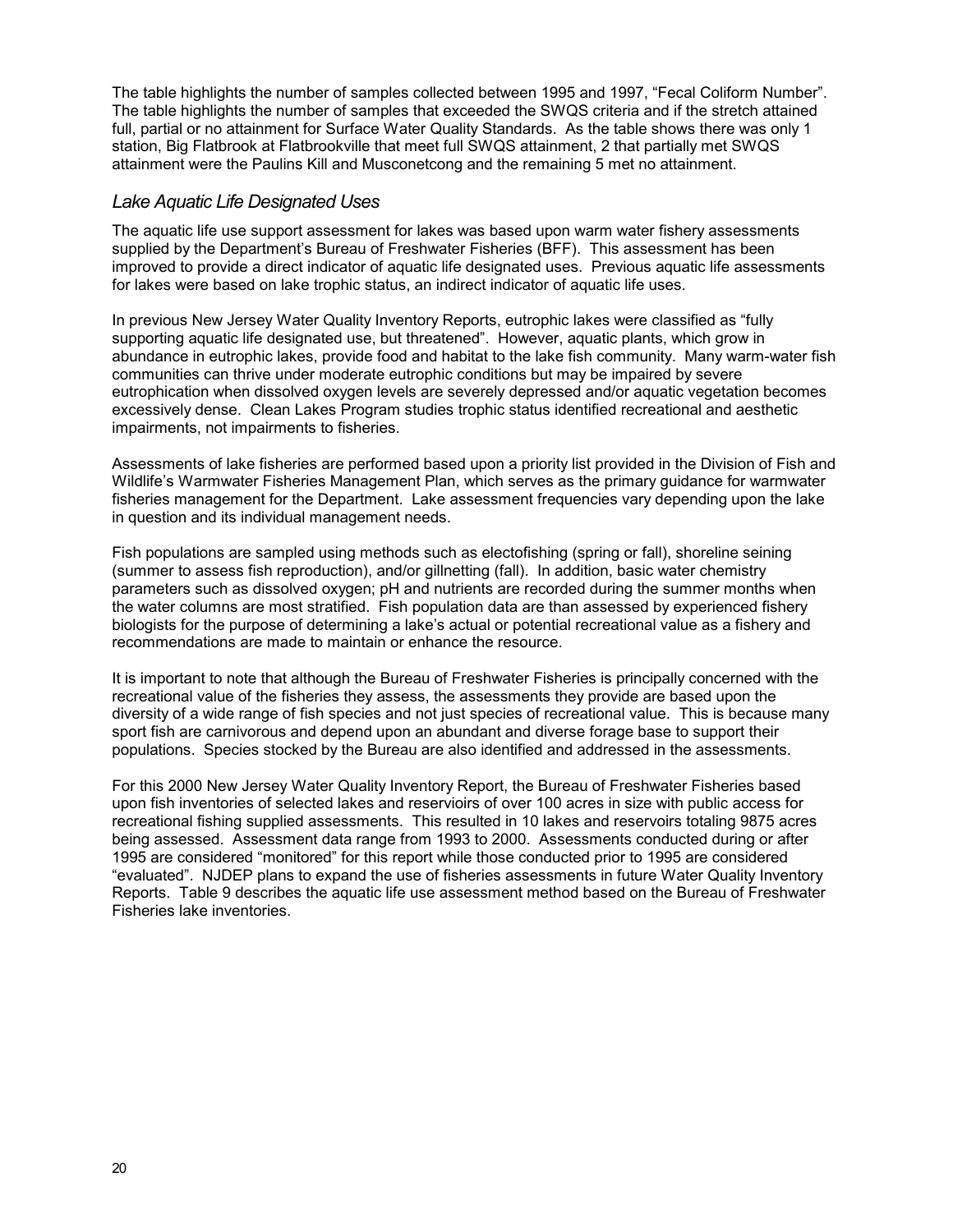| <b>Aquatic Life Assessment</b> | <b>Fishery Description</b>                                                              |
|--------------------------------|-----------------------------------------------------------------------------------------|
| <b>Full Support</b>            | Fishery is well balanced, exhibiting good diversity. Consistent recruitment. No one     |
|                                | species dominating the community. No observable factors limiting the fishery            |
| Full Support but Threatened    | Fully support fishery, however, anticipated changes in surrounding land use, lake       |
|                                | water levels or in-lake water quality have the potential to cause future declines in    |
|                                | fishery quality                                                                         |
| Partial Support                | Fishery present, however, fish diversity not at potential expected for the type of lake |
|                                | in question. Predator to prey populations are not in balance, inconsistent recruitment  |
| No Support                     | Fishery exhibits poor diversity. Fishery dominated by a few tolerant species (carp,     |
|                                | goldfish, mudminnows, killfish, etc) &/or general overall number of individuals is low. |
|                                | Poor recruitment and growth of individuals                                              |

#### Table 9: Lake Aquatic Life Designated Use Assessment Method

Recruitment refers to the number of young fish, which survive to ultimately become large enough to reproduce and/or become harvestable. For example: reproduction of a number species of fish in a lake may be good but there may be insufficient habitat cover resulting in many of these fish being eaten by their larger counterparts before they grow to sufficient size to either reproduce or be sought after by anglers. In such a scenario, recruitment is regarded as poor.

The lake aquatic life designated use assessment results for 3 lakes within the Upper Delaware were: Lake Hopatcong (Morris County) resulted in threatened use assessment in 1995/1996. Lake Hopatcong was classified as fully supporting aquatic life uses but threatened due to accelerated eutrophication brought about by nonpoint source pollution from the communities immediately surrounding the lake, especially from septic systems. The Clean Lakes Program also classified Lake Hopatcong as eutrophic. Lake Aeroflex (Sussex County) assessed in 1995 and Merrill Creek Reservoir (Warren County) assessed in 2000 resulted in full support use assessment.

#### *Lakes Recreational Designated Use: Sanitary Quality*

The sanitary quality of water at the bathing beach is monitored by the entity responsible for operating the beach, including county and local health agencies and private entities. Some lakes included in this assessment are privately owned and operated, including camps, private schools or lake associations.

New Jersey Department of Health and Senior Services (NJDHSS) regulations govern the collection of these data and beach closures based on elevated levels of fecal coliform (FC). Under these guidelines, fecal coliform bacteria are monitored at least weekly during the bathing season (typically Memorial Day to Labor Day). If concentrations exceed 200 FC/100ml sample, the beach is sampled again the following day and is closed and remains closed until levels meet the standard. Sanitary surveys are performed to identify and address bacterial pollution sources. Levels of fecal coliform bacteria are used to indicate the presence of fecal pollution, which may be harmful to human health. NJDEP's Cooperative Coastal Monitoring Program from the NJDHSS compiled data for this assessment. This initial assessment relied on fecal coliform data provided by NJDHSS. Ideally, future assessments will rely on beach closure data as well.

The following assessment method was adapted from the USEPA Guidance for Preparation of Water Quality Inventory Reports (EPA, 1997)

| <b>Use Support</b>  | <b>Definition</b>                                                                                                                                                                                           |
|---------------------|-------------------------------------------------------------------------------------------------------------------------------------------------------------------------------------------------------------|
| <b>Full Support</b> | Less than 10% of samples exceed 200 FC/100 ml                                                                                                                                                               |
| Full but Threatened | Less than 10% of samples exceed 200 FC/100 ml but statistically significant<br>trends indicate that greater than 10% of samples will exceed the standard by the<br>next reporting cycle (currently 2 years) |
| Partial             | Greater than 10% but less than 25% of samples exceed 200 FC/100 ml                                                                                                                                          |
| None                | More than 25% of samples exceed 200 FC/100 ml                                                                                                                                                               |

Table 10: Lakes Recreational Designated Use Assessment Method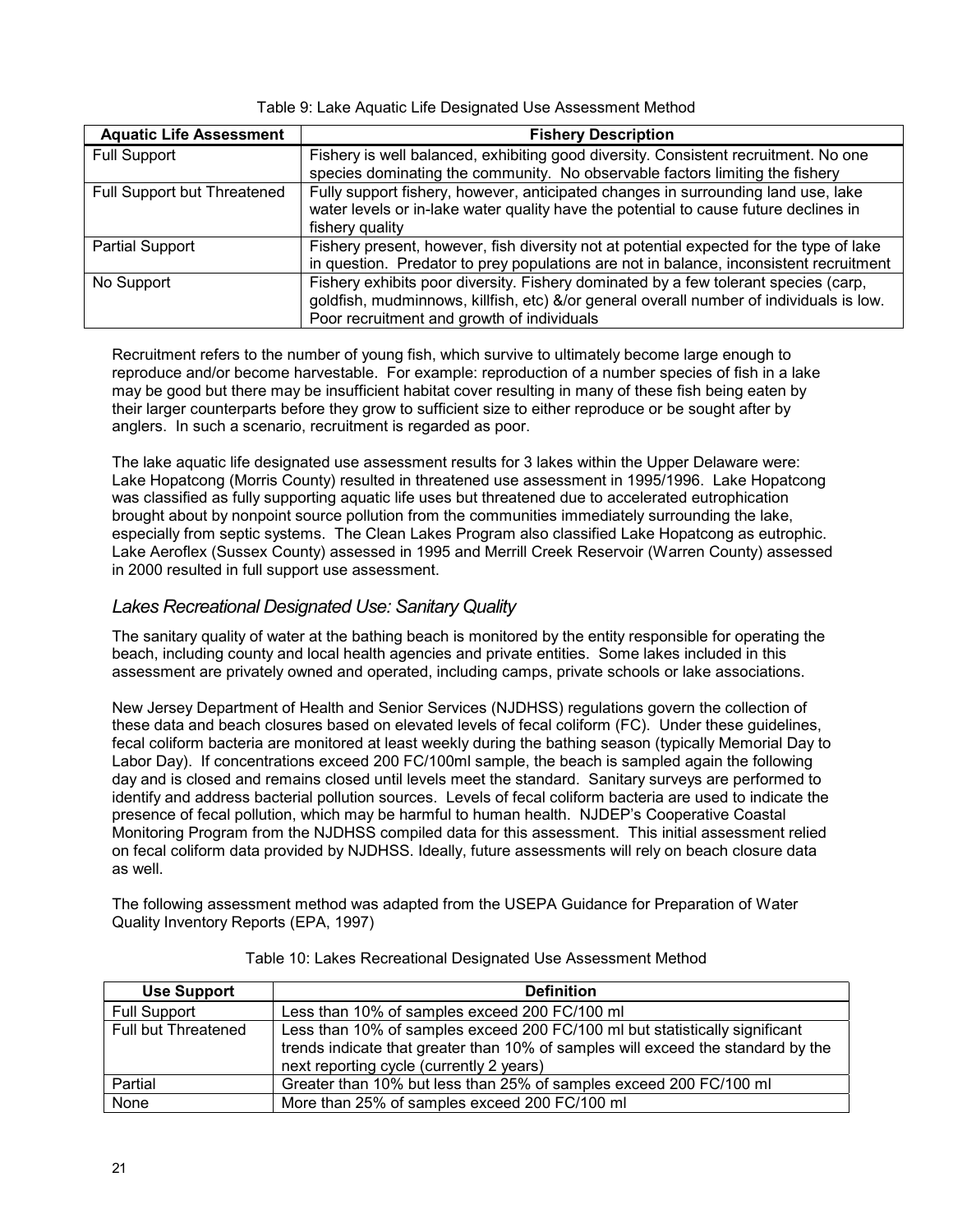Within New Jersey, 376 lake bathing beaches located on 310 lakes have been identified; some lakes have more than 1 beach. Recreational designated use attainment was assessed separately at each beach. Since data was collected within the last 5 years, this assessment is based on monitored results. There are 89 recreational lake beaches within the Upper Delaware Watershed that have been accessed for their water quality. The majority of the recreational lake beaches, 61 are designated as having full support, 10 have partial support, 5 show none, no support and 13 recreational lake beaches' data were not available. This data was not available either for lack of data or the beaches were closed in 1999. The full attainment status results for the recreational lakes beaches in the Upper Delaware are noted in a table in Appendix C: Recreational Lake Beach Water Quality in 1999.

#### *Eutrophication*

Much of the DEP's information regarding lake eutrophication comes from the Clean Lakes Program. Lake eutrophication is a widespread issue in New Jersey and is characterized by elevated levels of suspended sediment, nutrient and algal concentrations. Aquatic life may be stressed due to dissolved oxygen fluctuations and in extreme situations, fish kills may occur. Eutrophic conditions generally lower the aesthetic and recreational value of the lake. Although all lakes naturally progress to eutrophic conditions, then become wetlands (especially those created as stream impoundments), this process is being accelerated by excessive inputs of nutrients and suspended sediments from point and nonpoint sources. In addition, an important factor to consider in New Jersey lakes is that most of them are shallow stream impoundments constructed for a variety of purposes including flood and sediment control. These shallow impoundments are highly prone to eutrophication.

Table 11 shows the results of lakes assessed in the Upper Delaware Watershed. All the lakes are eutrophic either for macrophyte, algae or total phosphorous.

| County        | Lake         | <b>Surface</b><br><b>Area</b> | <b>Total</b><br><b>Phosphorous</b> | Chlorophyll<br>a (mg/m <sup>3</sup> ) | <b>Trophic</b><br>Indicator  | <b>Trophic</b><br><b>Status</b> | <b>Report</b><br><b>Date</b> |
|---------------|--------------|-------------------------------|------------------------------------|---------------------------------------|------------------------------|---------------------------------|------------------------------|
|               |              |                               | (mg/l)                             |                                       |                              |                                 |                              |
| <b>Morris</b> | Hopatcong    | 2658                          | 0.08                               | 97.71                                 | Macrophytes,<br>Algae        | Eutrophic                       | 1989                         |
| Sussex        | Cranberry    | 296                           | 0.07                               | 6.82                                  | Macrophytes,<br>Algae        | Eutrophic                       | 1989                         |
| <b>Sussex</b> | Marcia       | 19.2                          | 0.03                               | 8.29                                  | Total<br>Phosphorous<br>(TP) | Eutrophic                       | 1989                         |
| <b>Sussex</b> | Musconetcong | 321                           | 0.04                               | 14                                    | Macrophytes,<br>Algae        | Eutrophic                       | 1989                         |
| <b>Sussex</b> | Sawmill      | 20                            | 0.03                               | 20.41                                 | Macrophytes,<br>Algae        | Eutrophic                       | 1989                         |
| <b>Sussex</b> | Steenykill   | 37                            | 0.14                               | 3.67                                  | Macrophytes,<br>ТP           | Eutrophic                       | 1989                         |
| <b>Sussex</b> | Swartswood   | 505                           | 0.06                               | 33.8                                  | Algae,<br>Macrophytes        | Eutrophic                       | 1989                         |
| Warren        | Columbia     | 30                            | 0.07                               | 16.54                                 | Algae,<br>Macrophytes        | Eutrophic                       | 1989                         |
| Warren        | Ghost        | 7                             | 0.06                               | 3.51                                  | Macrophytes,<br>TP           | Eutrophic                       | 1989                         |

Table 11: Lake Trophic Status Assessment Results

The Clean Lakes Program was designed by USEPA to facilitate identification and remediation of impaired lakes. Lake associations, municipalities or other entities, identified public lakes with water quality issues; studies were conducted to characterize water quality and as funding was available, remediation projects were conducted. Data collection included a suite of indicators such as total phosphorous, Secchi disk transparency and chlorophyll *a* levels to determine the trophic state of lakes. Much of the impairments brought to DEP's attention through the Clean Lakes Program centered around algal growth impairing swimming and in some cases boating.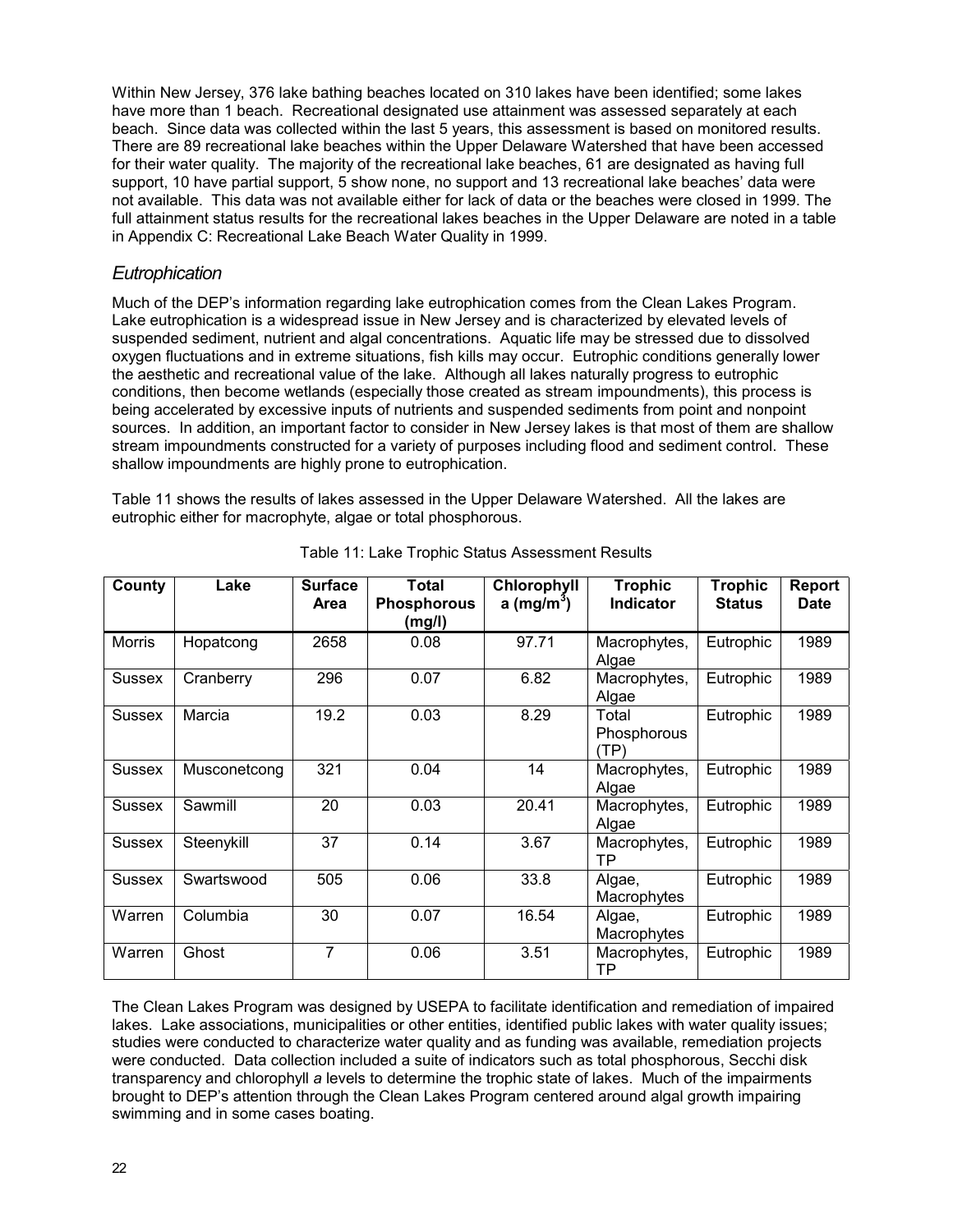## <span id="page-30-0"></span>*The Effect of Recreation on Water Quality*

Some recreational factors that impact water quality include MTBE, Methyl tertiary butyl ether, from boat engines; erosion of stream banks and shorelines from wave action from boats and over use of fishing access points creating erosion that impacts fisheries; litter accumulation; and the affects of fecal coliform on water quality.

#### *Boating and Water Quality*

Boating is a very popular activity that can impact water quality. Poorly maintained engines can leak oil, grease and gasoline into the lake and threaten the health of the lake. One emerging concern is related to the pollution of our waterways by gasoline additives. The Clean Air Act Amendments (CAAA) of 1990 mandate seasonal or year-round use of oxygenated compounds in gasoline in specific areas of the United States. Methyl tertiary butyl ether (MTBE) has historically been the most widely used oxygenate in the United States to reduce smog-causing emissions. Oxygenates, when added to gasoline, are designed to add oxygen to the gasoline, thereby decreasing vehicular carbon monoxide emissions and ozone levels in the atmosphere. Oxygenated gasoline is used in watercraft on lakes across northern New Jersey.

MTBE is a suspected carcinogen (cancer causing) additive. Since MTBE is highly soluble in water it is drawn to water and is very slow to biodegrade. It is flammable, colorless and volatile. This fuel can be introduced into waters simply by operating a gasoline-powered watercraft. There are few lakes within this region that allow the use of gasoline-powered watercraft. As stated in the survey findings section of this report, the lakes that do allow this type of watercraft are Lake Hopatcong, Lake Musconetcong, Cranberry Lake and Lake Lackawanna. The other lakes in the watershed have environmental restrictions, which prohibit the use of gasoline-powered engines; most state park lakes are "Electric Motor Only" use so that there is a minimal environmental impact to the overall water quality of that lake. According to a study conducted by the U.S. Geological Survey in cooperation with the Sussex County Health Department two lakes in Byram Township, Lake Lackawanna and Cranberry Lake, have concentrations of MTBE that is of immediate concern. This study recommends a regional assessment of the occurrence of these compounds in the lakes that allow the use of gasoline-powered engines.

#### *Erosion and Water Quality*

Another impact recreation can have on water quality occurs from bank or shoreline erosion at access sites. Streambank erosion is a natural process that occurs over time, but it can also be induced or accelerated by human activities. The eroding bank or shoreline contributes sediment to the waterway. This sediment can decrease the water clarity, which reduces the sunlight available to algae and aquatic vegetation. Decreased water clarity decreases the photosynthetic rate; that in turn decreases the dissolved oxygen being added to the water, in turn decreasing the amount of aquatic vegetation. Sediment is detrimental to coldwater fisheries. The eggs of many trout species can easily be suffocated and/or killed.

The problem of streambank and shoreline erosion is a complex issue. Erosion can occur for a number of reasons. When sites are over used, vegetation is trampled and soil stability is lost. This erosion indicates heavy use of an area either by fisherman or boaters and can also be affected by boat ramps at lakes. Recreational users can over-use short-cut paths down to the waterway thus causing trampling of vegetation leading to the loss of vegetation exposing soil for erosion. Vegetation at the waters edge can reduce soil erosion by providing soil stability through the plants' root network. This problem can be alleviated if recreational users follow the designated trails and paths to the waterways that have been established as accesses. If there are no specific trails or paths established as accesses to the waterway, paths should be constructed and maintained as to prevent excess erosion from occurring. Also, wave action from boat wakes can cause erosion of stream banks, especially in lakes. Maintaining no wake areas close to shore can help reduce this type of erosion.

Litter is normally found where there is a concentration of people, such as at commercial or recreational areas. Litter creates visual pollution and it impacts the water quality and wildlife habitat of the area. The litter left by fisherman, boaters or swimmers is dangerous to the aquatic species that live within the waterways. Litter also impacts the terrestrial wildlife that depends on that waterway as their source for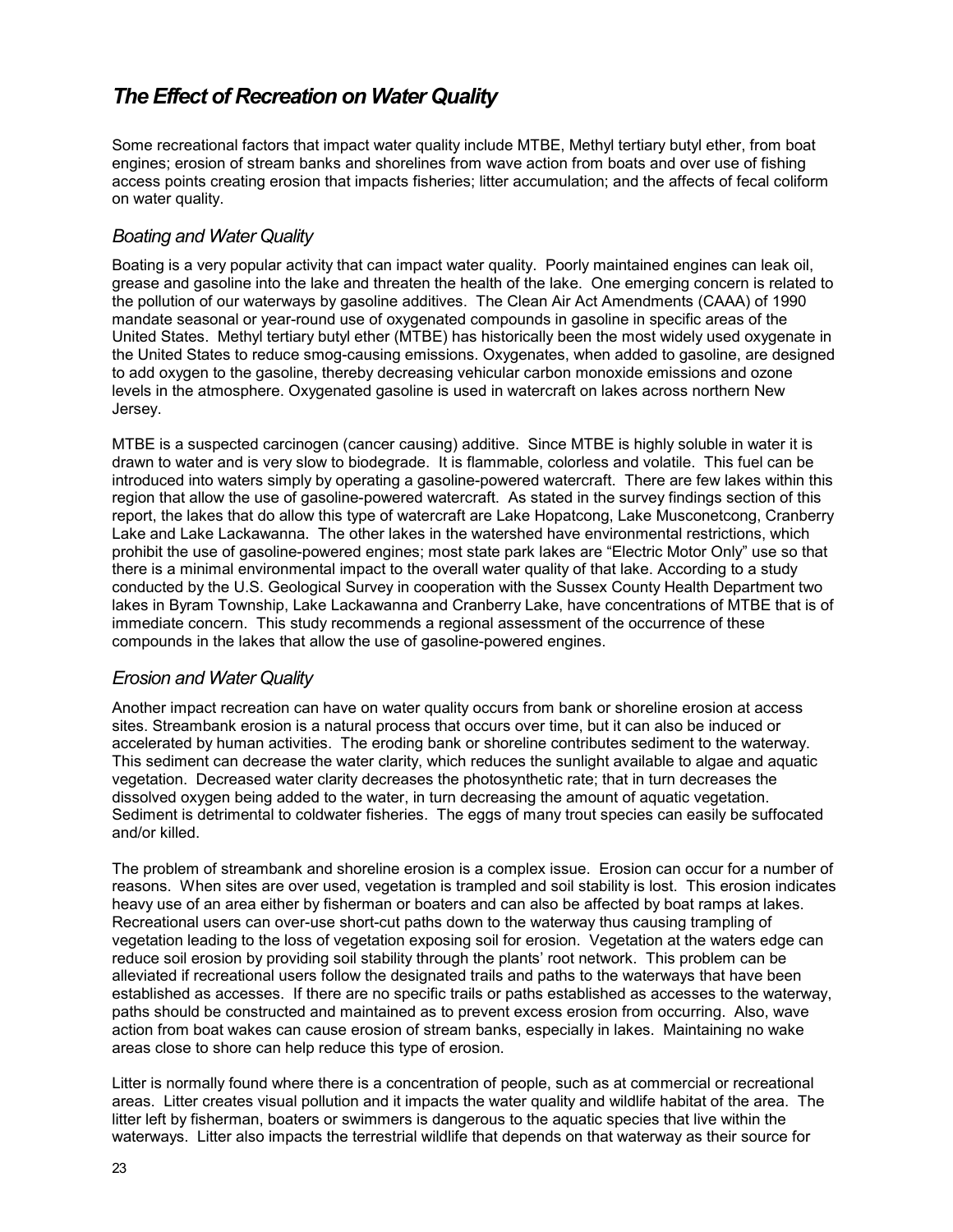<span id="page-31-0"></span>water and food. The plastic litter is especially harmful to the aquatic wildlife, which can become entangled in fishing lines or ingest small pieces of debris mistaken for food. The monofilament nylon fishing line that most anglers' use does not decay as easily as the older silk line, once used, that decayed rather quickly. The newer line remains unchanged and a hazard for a long time. Entanglement in the line can sever wings and limbs; waterfowl can suffer from lacerated beaks and throats when the line is ingested causing the animal to starve to death.

Fecal coliform contaminations from humans and wildlife can impact both the recreational impact on water quality as well as the water quality impact on recreational use. Fecal coliform bacteria levels in water provide an indication of pollution from human or animal feces, which may contain organisms such as *E. coli* that are harmful to human health. The presence of fecal coliform in a lake can have a negative impact on the recreation use of the area, mainly resulting in swimming beach closures. The levels of fecal coliform bacteria are used to indicate the presence of fecal contamination, which may be harmful to human health. The majority of New Jersey's lakes, bays and oceans' bathing beaches has excellent water quality and are therefore considered "swimmable". Fecal coliform bacteria criteria were established in the state in order to protect human health and can be found within the New Jersey Water Quality Inventory Report (2000 New Jersey Water Quality Inventory Report, 5-2001). Water quality data on fecal coliform levels are collected at Ambient Stream Monitoring Network stations, which are typically not located where swimming or secondary contact recreation occurs. In addition, this assessment considers sanitary quality of rivers, but does not consider recreational beach amenities or access to the stream. Thus, these data are not appropriate for assessing risks to human health associated with swimming in rivers so they are not useful in assessing compliance with primary or secondary contact designated use.

### *Water quality impacts on recreation*

In the previous section we explored how recreational uses can impact water quality. In this section we will explore how the quality of our lakes and streams impact the recreational uses of the region. The same surface water quality standards exist and are applied when looking at the quality of the water that is going to be used for a recreational use. The waters should be fishable and swimmable.

Some potential sources of environmental impacts on water quality include sediment from agriculture and construction, fertilizers and pesticides from agriculture and lawns, and bacteria from humans, wildlife domestic animals and farm animals as well as inputs from malfunctioning cesspools and septic systems. The following are examples of impacts having a negative effect on the recreation that can occur at various locations.

Water quality impacts the recreational sport of fishing in that it restricts the types of fish caught in some waterways as well as restricting the amount of fish that can be consumed by people. Many of the fish caught within the state's waters are generally healthful to eat. There have been some advisories for people to reduce consumption of certain types of fish caught due to toxic effects of mercury. These fish advisories apply to select species, more specifically those species that are at the top of the food chain. Mercury accumulates in fish tissue, so the fish at the top of the food chain are targeted because they eat smaller fish with mercury in their tissues. The mercury builds up in the larger fish tissue through a process called bioaccumulation. In the Upper Delaware Watershed the fish species these advisories apply to include largemouth bass and chain pickerel. The table 12 displays the lakes in the watershed that have such advisories placed on them. Additional information on fish advisories can be found on the NJDEP website at www.state.nj.us/dep/dsr/njmainfish.htm.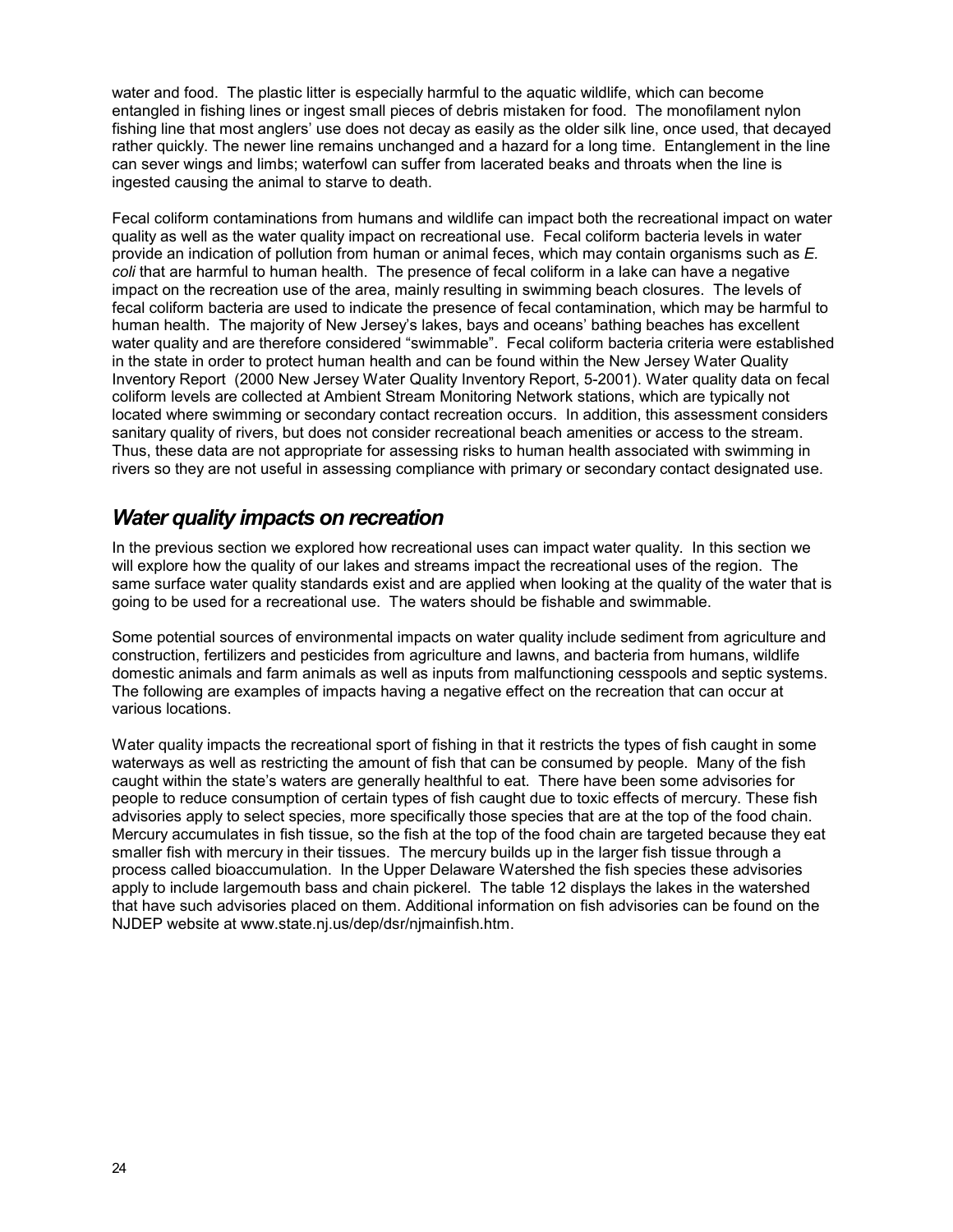Table 12: *Consumption Advisories for Largemouth Bass and Chain Pickerel for lakes within Upper Delaware Watershed. From New Jersey Freshwaters* 

|                                   |               |                | Advisory **                         |                                                          |  |  |
|-----------------------------------|---------------|----------------|-------------------------------------|----------------------------------------------------------|--|--|
| Lake                              | County        | <b>Species</b> | <b>General Population</b>           | <b>High-Risk Individual</b>                              |  |  |
| <b>Cranberry Lake</b>             | Sussex        | <b>Bass</b>    | Do not eat more than once a<br>week |                                                          |  |  |
|                                   |               | Pickerel       | No restrictions                     | Do not eat more than<br>once a month                     |  |  |
| Lake Hopatcong                    | Sussex/Morris | <b>Bass</b>    | No Restrictions                     | Do not eat more than<br>once a month                     |  |  |
|                                   |               | Pickerel       | No Restrictions                     | Do not eat more than<br>once a month                     |  |  |
| <b>Merrill Creek</b><br>Reservoir | Warren        | <b>Bass</b>    | Do not eat more than once a<br>week | Do not Eat                                               |  |  |
|                                   |               | Pickerel       | Do not eat more than once a<br>week | Do not eat more than<br>once a month                     |  |  |
| Swartswood<br>Lake                | <b>Sussex</b> | <b>Bass</b>    | Do not eat more than once a<br>week | Do not eat more than<br>once a month                     |  |  |
|                                   |               | Pickerel       | No restrictions                     | Do not eat more than<br>once a week.<br>As of June 1997. |  |  |

\*\*One meal is defined as an eight-ounce serving.

\*High-risk individuals are pregnant women, women planning pregnancy within one year, nursing mothers and children under five years old.

Humans use lakes and reservoirs for water storage, potable water supply, recreational boating, fishing and swimming. These same water bodies also provide a habitat for a large variety of aquatic and wildlife species. Aquatic life depends on balance in the water bodies' environment. An imbalance can occur either naturally or through human-induced events. The impact of fertilizers or pesticide from agricultural or residential application can cause eutrophication to occur in a waterway, especially in a lake or reservoir. As mentioned earlier, eutrophication is the premature aging of a water body from too many nutrients and too little oxygen. When human-induced cultural eutrophication occurs, nutrient, soil, or organic matter loads to the lake are dramatically increased. A lake's lifespan can be shortened drastically by activities such as forest clearing, road building, cultivation, residential development, and wastewater treatment discharges because these activities increase soil and nutrient loads that eventually move into the lake.

Human-induced eutrophication also occurs when nitrogen or phosphorus from fertilizers run off into lakes or ponds; this can cause a sudden and excessive growth of algae and aquatic plants. When these plants die and decay, they deplete the oxygen needed by the fish and other aquatic life. This process can promote the aging process of the lakes prematurely. Eutrophication is more noticeable in the lakes in New Jersey because many are shallow or man-made impoundments that are highly prone to accelerated inputs of nutrients and sediments. This excessive growth of algae and vegetation can impair the lakes' use for swimming, boating and/or fishing.

Lake Hopatcong is concerned about the threatened accelerated eutrophication brought about by the nonpoint source pollution that occurs from the surrounding community. There are many of different approaches that can be taken to restore or manage this water quality impact on these lakes. One approach is to reduce the lake fertility by controlling nutrient availability by restricting the use of commercial fertilizers containing phosphorous. Another approach is to treat the products of overfertilization thus controlling plant production in the lake. Methods used to control plant biomass include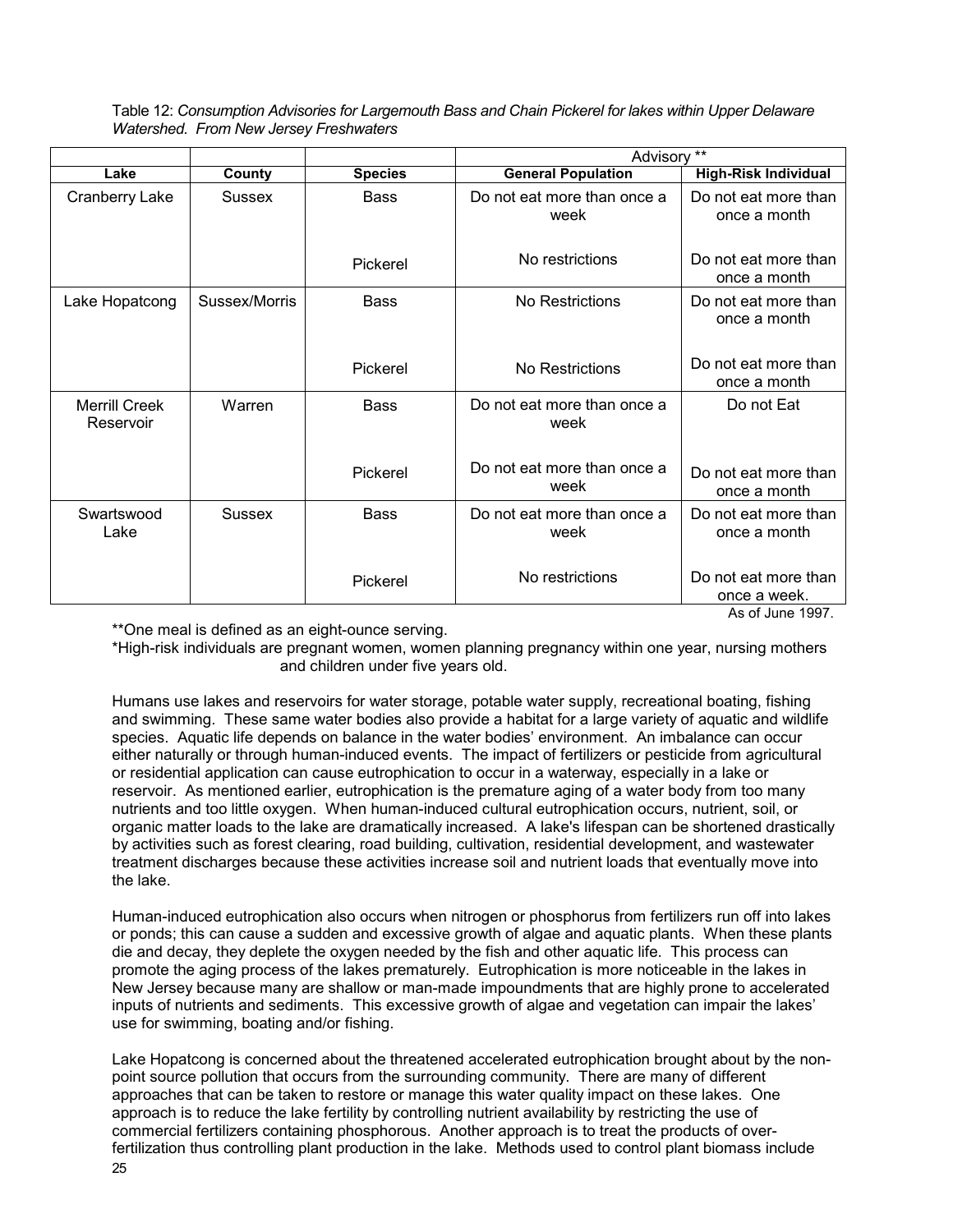<span id="page-33-0"></span>artificial circulation, water level draw down, weed harvesting, chemical treatments (herbicides and algaecides), biological controls, and shading and sediment covers for macrophyte control.

## Summary and Conclusions

Clean water is essential, especially for outdoor recreational pursuits that include swimming, boating and fishing. These recreational activities translate to tourism dollars, which benefit the local economies and regions in which they are located. With all the state parks, forests, wildlife management areas, county parks, municipal parks and informal pull-off parking areas, the Upper Delaware Watershed offers many opportunities to commune with nature. Area residents of the five sub-watershed regions can enjoy the many pristine areas of water-based recreational opportunities. This report intends to serve as a baseline in characterizing publicly accessible water-based recreational opportunities that exist in the region. It may also be useful to the state park superintendents, park managers, wildlife management area supervisors, local recreation groups and others in order to determine new locations where water-based recreation can potentially exist. Keep in mind that newly established and well maintained access sites will not only benefit the local economy but will benefit the delicate relationship water-based recreation has on the aquatic environments.

A total of 140 water-based recreational access sites in the Upper Delaware Watershed were accessed. That includes 34 fishing sites, 2 swimming sites, 99 fishing and boating sites and 5 fishing, boating and swimming sites. The Upper Delaware offers lots of opportunities to access and use the water-based recreational sites. Some areas showed evidence of heavier use than others; some had problems with trash, erosion of stream banks and paths down to waterway and maintenance upkeep of the sites. The majority of the access sites were easy to locate and were obvious areas to the public that access to the waterway was allowed. Since there were only 3 access sites out of 140 total that offered access for the disabled community, land managers need to be sure to secure adequate funding in order to increase handicap accessibility to water-based recreation. The environmental problems impacting use of waterbased recreation dealt with bacteria and fecal contamination issues; sediment, erosion and trash issues; a rising concern over MTBE contamination; and various environmental and non-point source pollution impacts on fisheries.

As evidenced in the Upper Delaware Watershed, park and recreation programs are intricate components of the regions high quality of life. In the future, evaluation of the effects of recreation on water quality could be approached through monitoring the effects of the visitor population and the impacts of population growth in the communities adjacent to recreation sites.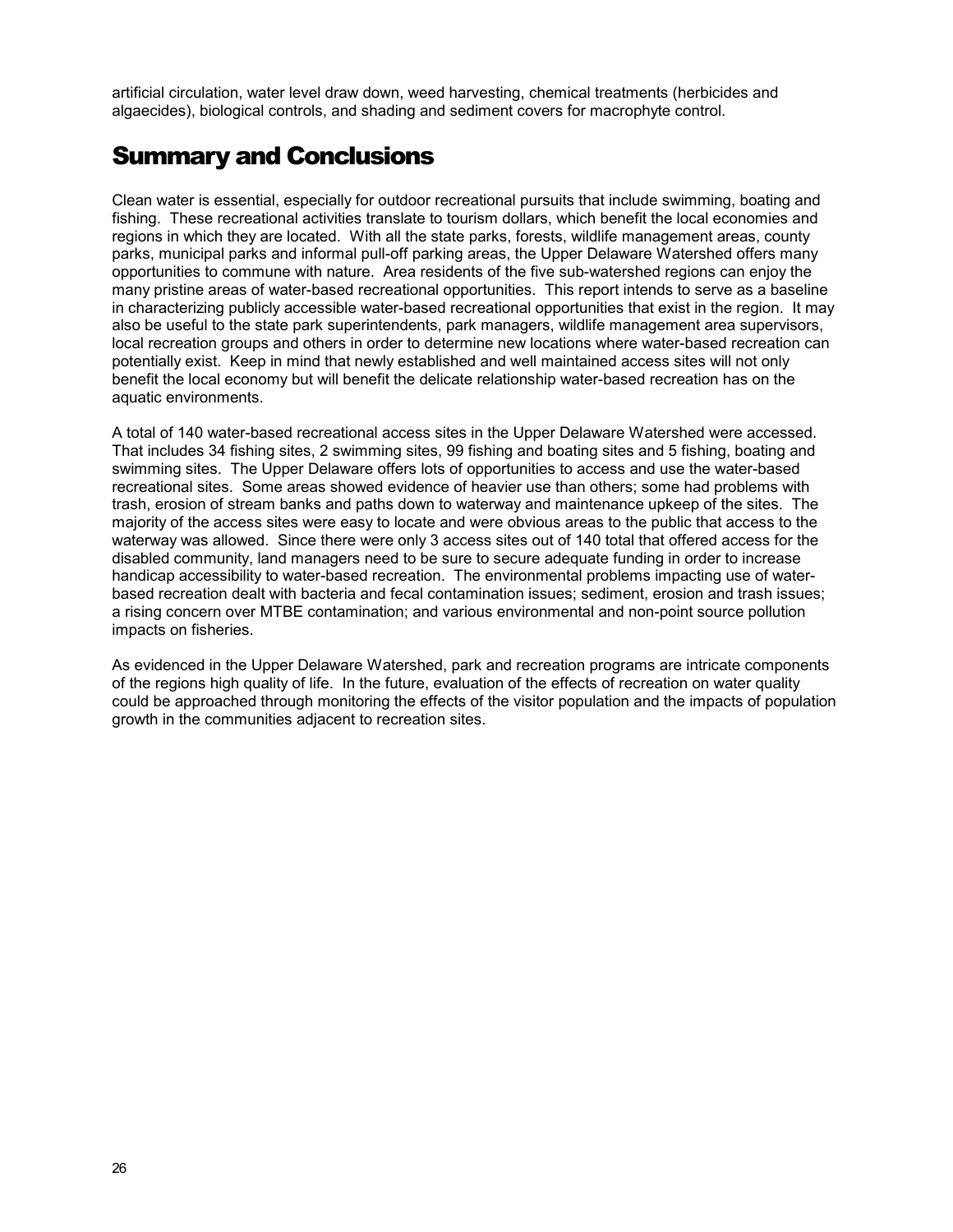## <span id="page-34-0"></span>**References**

Gertler, Edward. *Garden State Canoeing: A Paddler's Guide to New Jersey.* The Seneca Press, 1992.

Green Acres Program. "New Jersey's Common Ground, 1994-1999, New Jersey Open Space and Outdoor Recreation Plan Summary."

The Highlands Study Team. *New York-New Jersey Highlands Regional Study*. 1992

Kelly, Fred. *Setting of the Upper Delaware Watershed: A Technical Report for the Upper Delaware Watershed Management Project.* November 2001. North Jersey Resource Conservation and Development Council.

 *Methodology for Inventorying and Assessing Public Water-Based Recreational Resources in the Upper Delaware Watershed* North Jersey Resource Conservation and Development Council. 2001.

Morris County Park Commission: [www.parks.morris.nj.us](http://www.parks.morris.nj.us/)

Musconetcong Watershed Association. August 1999. Musconetcong Wild and Scenic Rivers Study: Resource Assessment and Eligibility Report Musconetcong Advisory Committee, National Park Service

Musconetcong Watershed Association. 2001. Musconetcong Waterway Trail Guide**.** Funded by NJ Department of Environmental Protection-Office of Natural Lands Management.

New Jersey Commerce and Economic Growth Commission: Longwoods International. "Travel and Tourism in New Jersey. A Report on the 2000 Travel Year." May 2001

New Jersey Division of Fish, Game and Wildlife. *New Jersey's Wild Places & Open Spaces: A wildlife enthusiast's guide to accessing public open space in the Garden State.* Franklin Maps, 1999.

New Jersey Department of Environmental Protection (NJDEP), Trenton, New Jersey:

New Jersey Division of Parks and Forestry. NJ State Parks, Forests, Recreation Areas and Marinas Index. http://www.state.nj.us/dep/forestry/parknj/divhome.htm

NJDEP. 1989. *The Common Wealth of New Jersey: Outdoor Recreation Resources Plan Summary.*

 NJDEP, Natural and Historic Resources Group, Green Acres Program. Bureau of Recreation and Open Space Planning.

NJDEP. *New Jersey's Common Ground, 1994-1999: New Jersey Open Space and Outdoor Recreation Plan Summary*. NJDEP Green Acres Program, Green Acres Bureau of Planning.

NJDEP. *New Jersey Trails Plan*. January 1996. NJDEP, Division of Parks and Forestry, Office of Natural Lands Management.

NJDEP. *Places to Fish: List of New Jersey Lakes, Ponds, Reservoirs and Streams Open to Public Angling*. NJDEP, Division of Fish, Game and Wildlife, Bureau of Freshwater Fisheries. 2000.

NJDEP. *2000 New Jersey Water Quality Inventory Report*. NJDEP, May 2001.

NJDEP. *A Guide to Health Advisories for Eating Fish and Crabs Caught in New Jersey Waters. A guide to Mercury Health Advisories for Eating Fish from New Jersey Freshwaters.* The Division of Science and Research. June 1997

Home page: [www.state.nj.us/dep/dsr/njmainfish.htm](http://www.state.nj.us/dep/dsr/njmainfish.htm)

NJDEP, Division of Watershed Management. 2001. (GIS Data: reference on maps)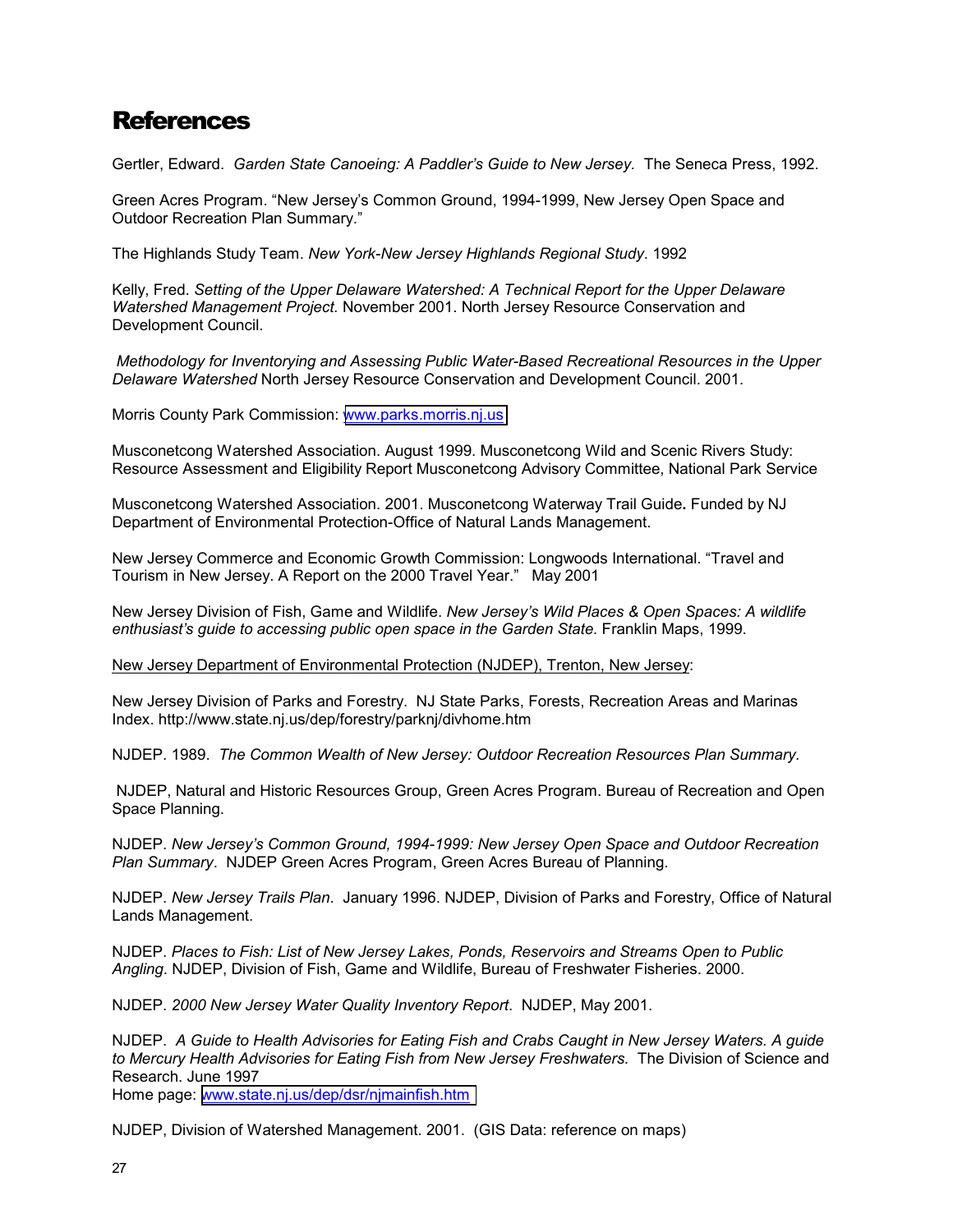NJDEP, New Jersey Green Acres. 2001. (GIS Open Space data: reference on maps)

NJDEP Division of Science and Research. 1999. Water Quality Inventory 305b Report.

NJDEP Division of Science and Research. 2000. Water Quality Inventory 305b Report.

United States Geological Survey, Sussex County Health Department 1998. Methyl Tert-Butyl Ether (MTBE) and other Volatile Organic Compounds In Lakes In Byram Township, Sussex County

United States Environmental Protection Agency. *The Lake and Reservoir Restoration Guidance Manual.*  Second edition. Office of Water, August 1990.

United States Environmental Protection Agency. *The National Management Measures Guidance to Control Nonpoint Source Pollution from Marinas and Recreational Boating* Office of Water, November 2001.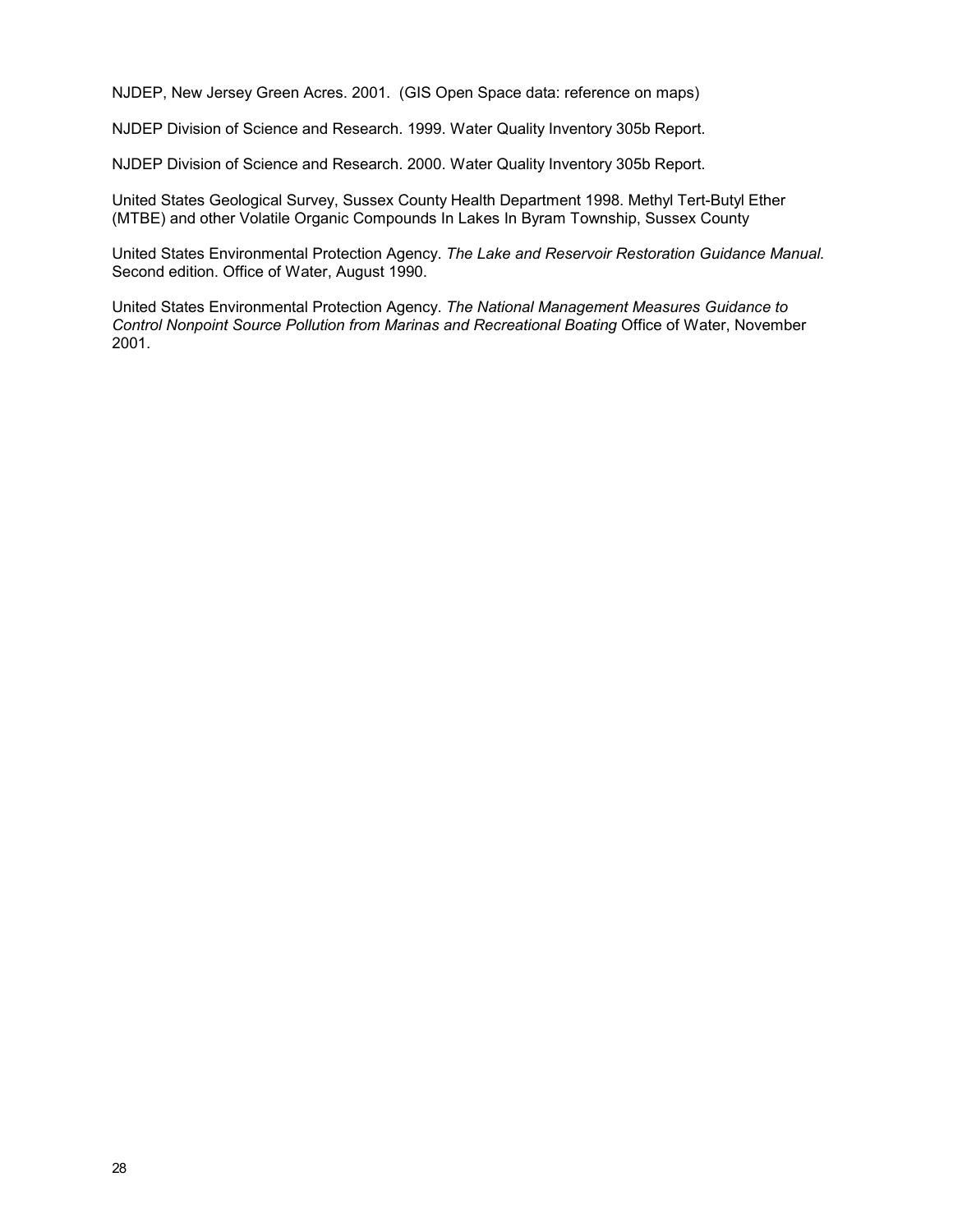## **Appendix A**

**Methodology for Inventorying and Assessing Public Water-Based Recreational Resources in the Upper Delaware Watershed**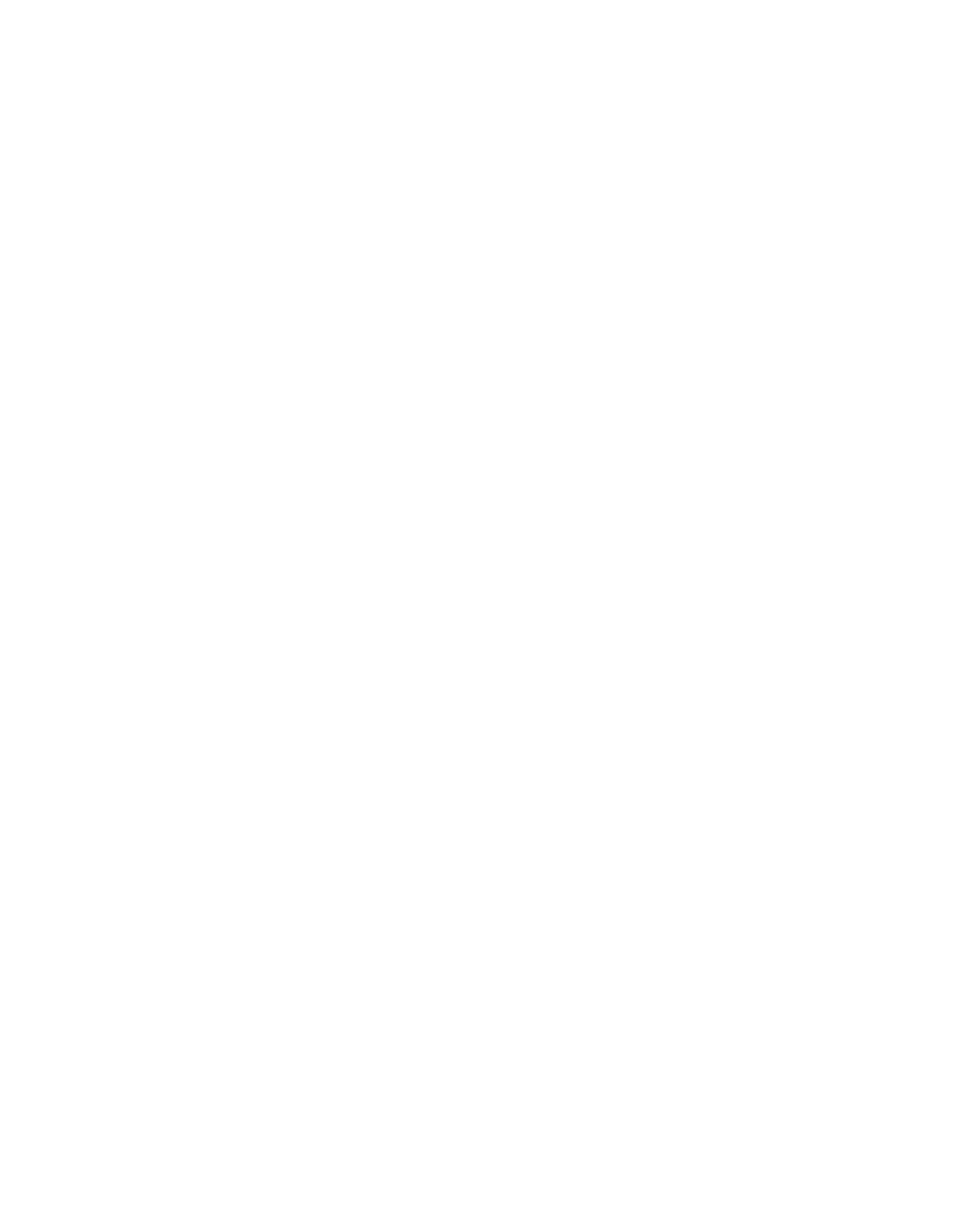## **Methodology for Inventorying and Assessing Public Water-Based Recreational Resources in the Upper Delaware Watershed**

*\_\_\_\_\_\_\_\_\_\_\_\_\_\_\_\_\_\_\_\_\_\_\_\_\_\_\_\_\_\_\_\_\_\_\_\_\_\_\_\_\_\_\_\_\_\_\_\_\_\_\_\_\_\_\_\_\_\_\_\_\_\_\_\_\_\_\_\_\_\_\_\_\_\_\_\_\_\_\_* 

 *Grace Messinger* 

 *North Jersey Resource Conservation and Development Council*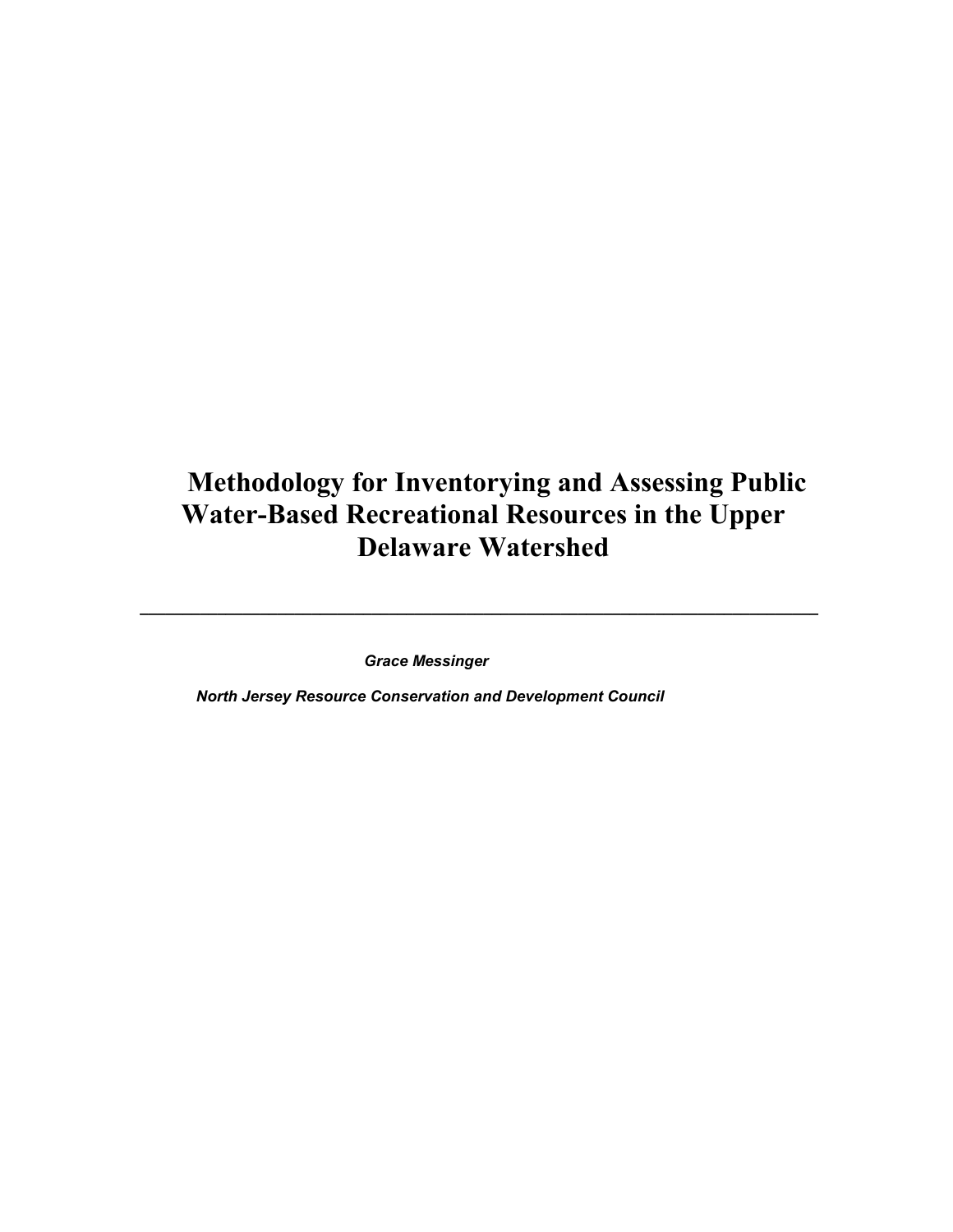The Public Water-Based Recreation Inventory was created by the gathering of information that pertained to the publicly water-based recreation sites that exist within the Upper Delaware Watershed. The assessment survey is based on information that was collected through an inventory of the federal, state parks and forests, county, municipal and local parks, wildlife management areas, trout stocked waters, legal access sites and recreation areas. The sites assessed in this inventory were looked at for their public accessibility and for their opportunity to offer water-based recreation in the form of swimming, fishing and/or boating.

 A survey form was created that would be used in conjunction with a Global Position System (GPS) that would collect the coordinates of the access sites. The main questions or categories in the form can be grouped into 5 sections.

- 1. Gives an understanding of where the area is located, and gives general characteristics of that site
- 2. Looks at a general overview of what is available at the access site and what type of recreation area are available
- 3. Expands on the  $2^{nd}$  section, the information becomes more specific to the access site, naming the specific water-body and expanding on the recreational opportunities that exist at that location
- 4. Looks at overall and more specific observations made in the field as to the "Health" or quality of the site, it looks at amount of trash visible, erosion of the banks of the waterway and gives room for general observations and comments about the environmental characteristics of the site.
- 5. Any additional information that might be important to this site and who one might contact for further information or resources about the site

This survey form was created in an access database so that it would be user friendly in the field as well as when inputting data into the system. When inputting information into the database check boxes and drop-down lists of things to chose from appear.

## **Data Collection Methodology**

The information for the survey was collected through fieldwork. Met with park superintendents, wildlife management area supervisors and canoe clubs in order to survey the locations of their respective area. The majority of the sites were determined through this type of investigation, the remaining access sites were collected by driving through the watershed area surveying the pull-off areas, looking for any sort of public access that might exist along a waterway, locating municipal, county and town parks and researching sites that were recommended as access areas through various canoe books and references. A survey was completed for each access site, sometimes more than one existed at a location and a GPS coordinate was collected.

## *RECREATIONAL RESOURCES SURVEY FORM*

#### **General Information**

Location Name: The general name of the access site: stream, river, lake, pond or Wildlife Management Area is filled in here. For example High Point State Park is a general location of an access area. If no general name or title exists for the area complete this section with the name of the waterway and the roadway intersections that it is near.

Date: Enter month, day and year the survey is being inventoried.

County: Drop-down lists of the 4 counties that are covered with the Upper Delaware Watershed Area appear. One can chose from *Hunterdon, Morris*, *Sussex, or Warren* 

Township Name: The name of the township or borough where the access site is located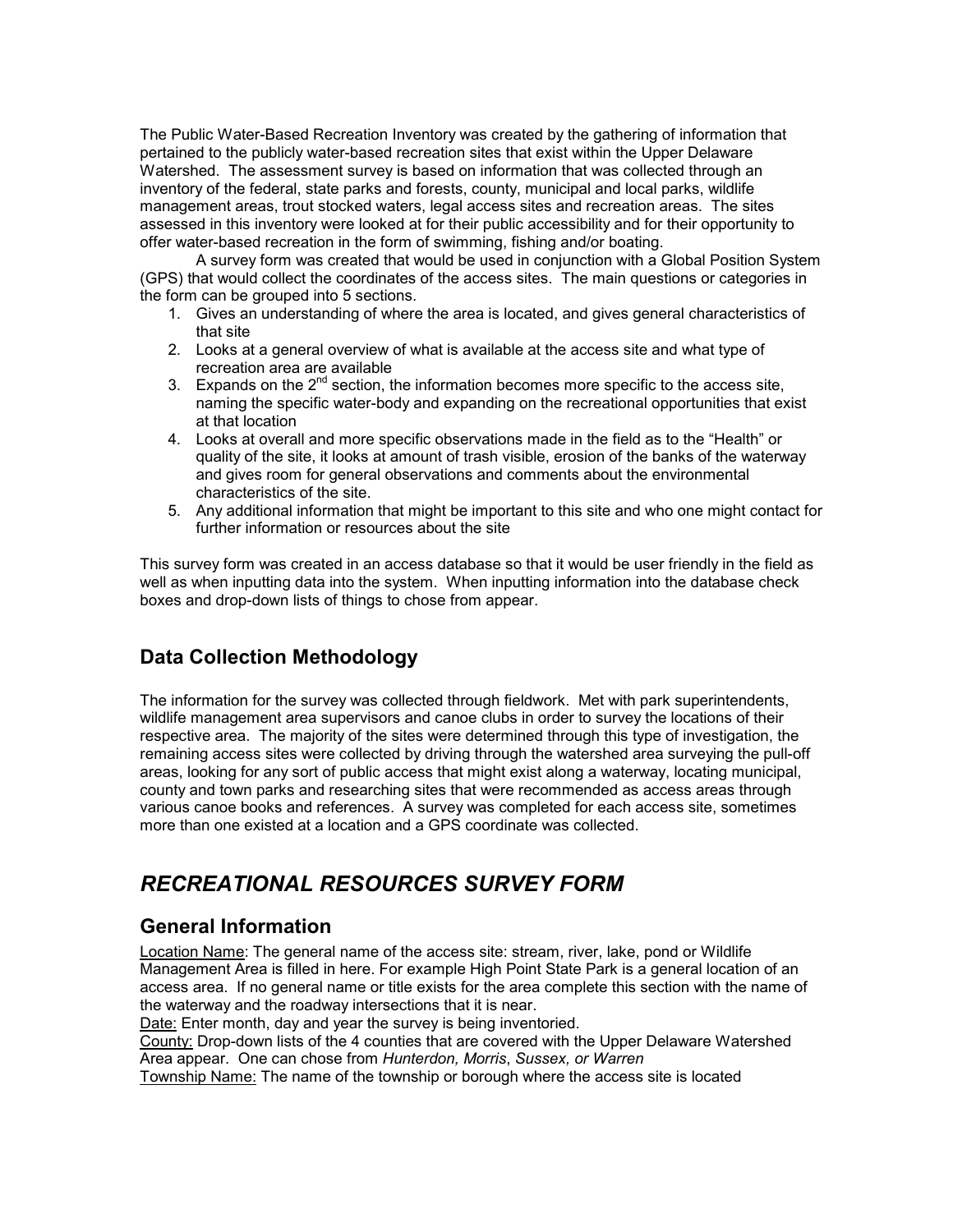Name of Access Site: The specific name of the access site is completed here. For example Lake Marcia would be the Name of the Access Site found within the Location Name of High Point State Park. If no specific access name exists fill this section in with the waterway name. GPS Coordinates (North): The northing reading from the Global Positioning System unit is recorded, otherwise known as the latitude. The points were collected in Geographic Coordinates, NAD 27 and converted to State Plane, NAD 83, New Jersey – 2900, U.S. Survey Feet GPS Coordinates (East): The easting reading from the Global Positioning System unit is recorded, otherwise known as the longitude. The points were collected in Geographic Coordinates, NAD 27 and converted to State Plane, NAD 83, New Jersey – 2900, U.S. Survey Feet

## **Site Offerings:**

Signs for access site: Put a check mark if there are any signs seen Are Signs Visible? Put a check mark in the box if the signs are visible.

Type of Sign: This box is only completed if the first two boxes about signs are marked. Types of signs can be state park signs, Wildlife Management Area signs, Trout Stocked Water signs, recreational area sign, natural area signs, try to be generic in completing this section on the type of sign.

Parking: Check this box if an area for parking exists at the access site.

Number of Spaces: Only complete this box if there is a check mark in the "Parking?" box. Count the number of parking spaces that exist for the site.

Parking Fee? If there is a fee for parking at the access site, write in this box. This box will only let you write in a single dollar amount for the database.

Bathroom Facility: Check this box if a bathroom facility exists on site.

Picnic Area? Check this box if an area exists that is considered a picnic area.

Handicap Accessible? Check thisbox if the access site is handicap accessible. State park superintendents mentioned that the parks have been updated to aid and encourage the use and visits from the physically disabled, but they might not be considered fully "Handicap Accessible"

## RECREATIONAL ASSESSMENT and INVENTORY OF PUBLIC ACCESS SITES

## WITHIN THE UPPER DELAWARE WATERSHED OF NEW JERSEY

| Location Name:         |                          |                               |                  | Date                     |  |
|------------------------|--------------------------|-------------------------------|------------------|--------------------------|--|
| County:                |                          | Hunterdon<br>Morris<br>Sussex |                  |                          |  |
| Township Name:         |                          | Warren                        |                  | GPS Coordinates (North): |  |
| Name of Access Site:   |                          |                               |                  | GPS Coordinates (West):  |  |
| <b>SITE OFFERINGS:</b> | Signs for access site? 圖 |                               |                  | Type of Sign:            |  |
|                        | ▒<br>Parking?            |                               | Number of Spaces | Parking Fee ?            |  |
|                        | ▒<br>Bathroom Facility?  |                               |                  |                          |  |
|                        | ▒<br>Picnic Area?        |                               |                  |                          |  |
|                        | 屬<br>Handicap Accessible |                               |                  |                          |  |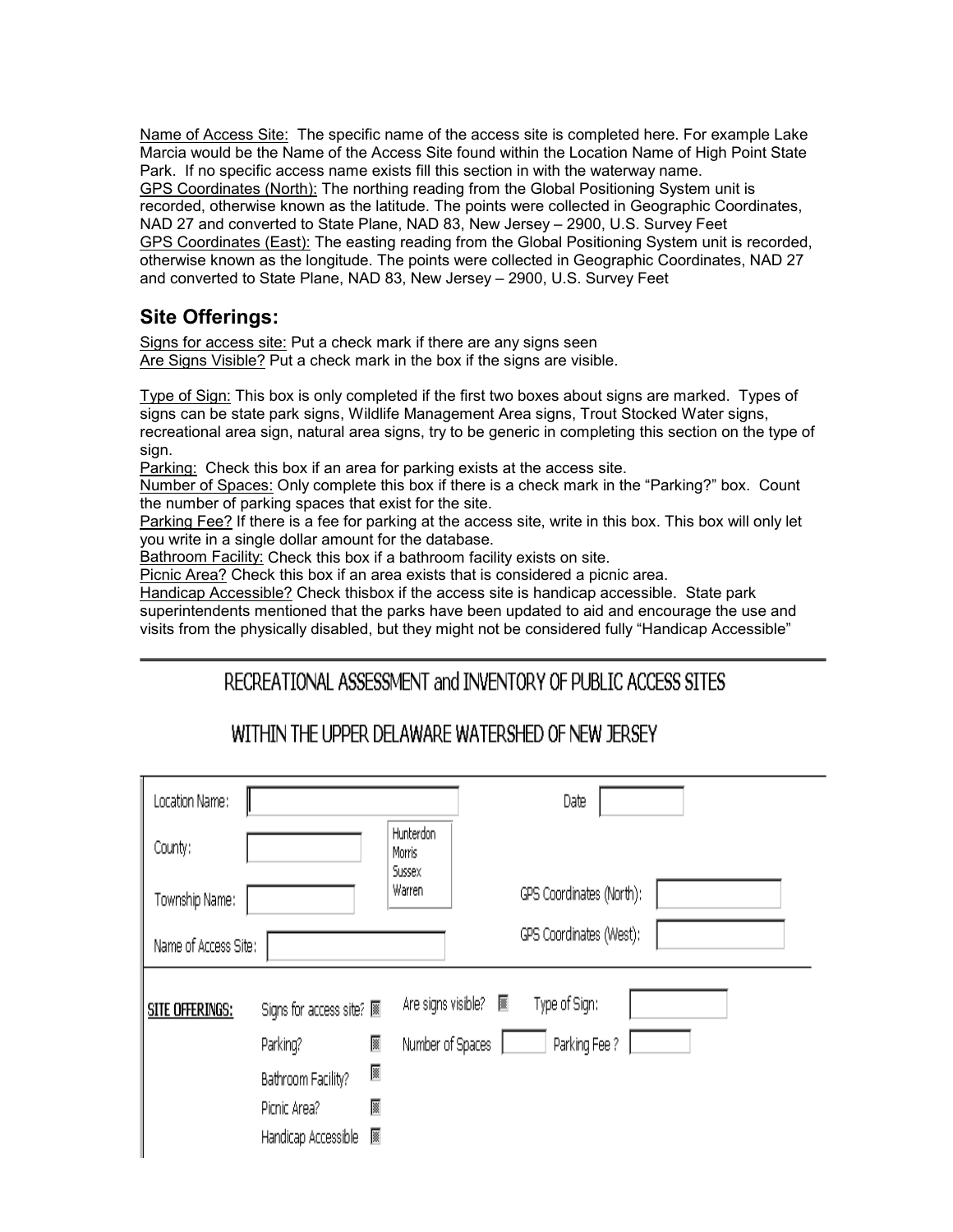## **Type of Facility:**

Access Ownership: A dropdown box appears when entering this data into the database. The following types of ownerships exist to chose from or one can be typed in: Federal Park, State Park, County Park, Municipal Park, Recreation Area, Wildlife Management Area, Legal Access Site, Trout Stocked Waters. For example the Access Ownership of High Point State Park is a State Park.

Fishing: Check this box if fishing is allowed and available.

Swimming: Check this box if swimming is allowed.

Some form of boating available: Check this box if some form of boating is allowed and available. Type of Boating: A dropdown box appears with a list of the different types or categories of boating that could exist at the access site, if the type available is not in the list it can be entered in the box. Chose from the following: *Canoeing; Row Boat; Motor Boat; Jet Ski; Canoe, Row Boat and All forms of boating.* 

Environmental Restrictions: Place a check mark in this box if an environmental restriction exists at the access site. For example some lakes only allow certain types of engines to be used at that location, "Electric Motors Only " would be an environmental restriction

Environmental Restrictions: Only complete this box if above an environmental restriction exists. Dropdown box lists the environmental restrictions that can apply to an access site. Chose from the following: *No restrictions, Electric Motor Only, Man-powered (non-motorized), Mask Height Restrictions.* 



#### **Water Body**

Water Body Name: Write the name of the specific waterway where the access site is located Water Body type: A dropdown box of the various types of water bodies that exist: *River, Stream, Pond, and Lake.*

**Use of Water Body**: This is where a more specific explanation of the types of water-based activities that exist at the access site are identified and described.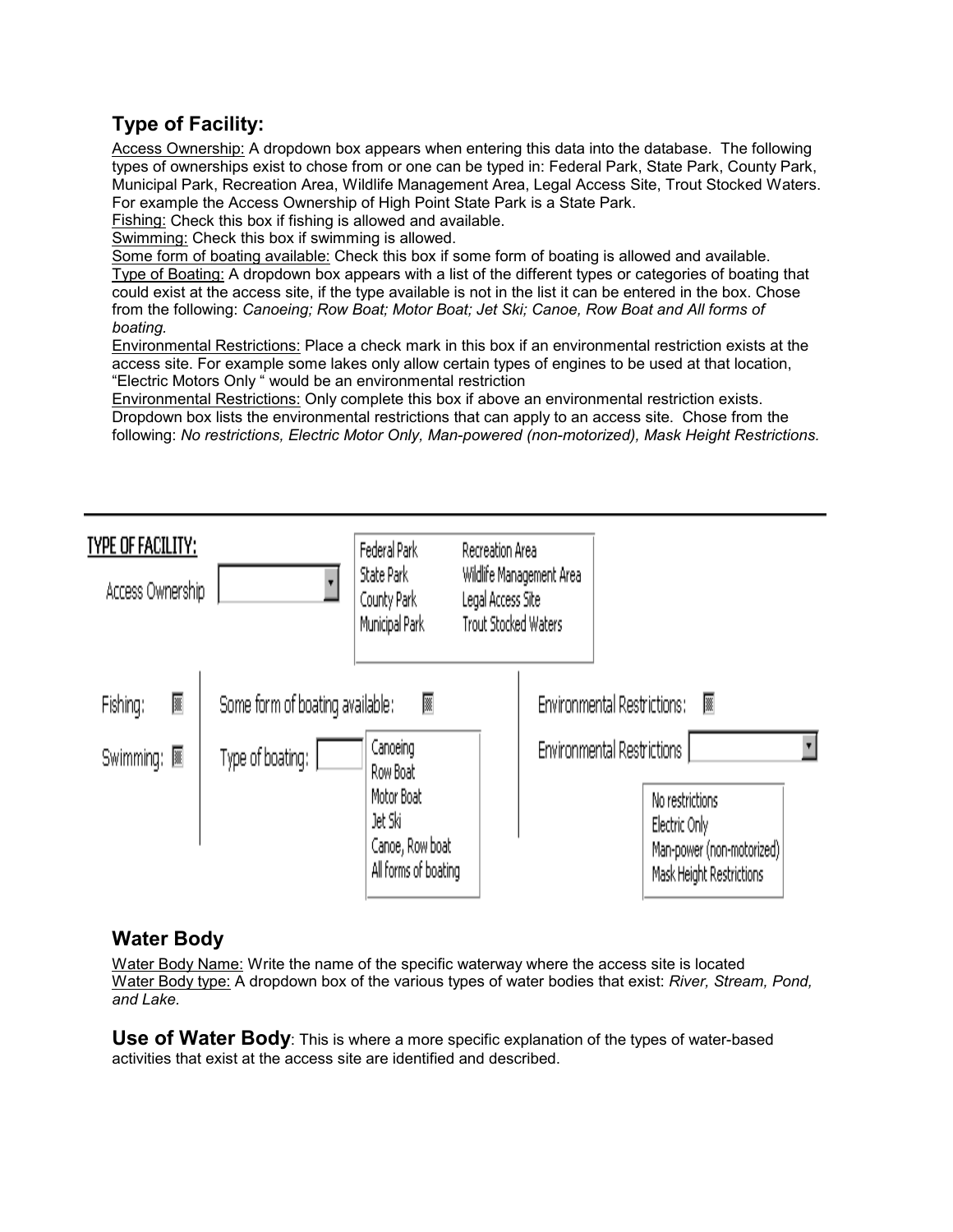#### **Swimming**

Designated Swimming: Check box for if there is a designated swimming area at the site, for example Lake Marcia has a designated swimming area

Beach Access: Check box if there is access to a beach

Changing Area: Check box if there are areas available for changing

Food Vendors: Check box for if there are food vendors available on site to supply food and drinks

#### **Boating and/or Canoeing**

Trailer Launch: Check box if there is a specific area where a trailer can be used in order to launch a a boat into the waterway

Car-top Launch: Check box if there is a place where one can launch a boat transported by car-top such as a canoe or kayak. Where a vehicle is not needed to back into the water for placement of the boat. Dock Launch: Check box if there is a dock present that can be use to launch a boat

Bridge Access/Launch: Check box if one can launch a boat from a bridge or if this is the only access one might have to the waterway in order to launch a boat.

Describes "Put-in" Ease: Describe the effort or ability needed to launch a boat into the specific waterway. There is a maximum of # of letters that can be written in this area when entered into the database.

#### **Fishing**

Type of fishing available: Chose from the following general categories of fish types that could be caught in the waterway: *Cold Water, Warm Water, Warm and Cold Water.* For example if the stream is known for being able to catch trout, one can assume it is a cold water stream.

Fishing Restrictions: A dropdown box was created to choose from what types of fishing is allowed or available at the access site. Chose from the following: *Fly, Rod, Fly or Rod, Ice Fishing, No* 

*Restrictions.* For example there are areas along the Flat Brook that only allow the trout to be catch with the use of a fly, so fly would be the restriction on fishing at this section. This box was only completed for areas that specifically mentioned a fishing restriction for the area.

Bridge Access: Check box if the fishing is accessible from a bridge.

Shoreline Access: Check box if the fishing is accessible from the shoreline of the waterway. Boat Access: Check box if the fishing is accessible from a boat within the waterway.

**WATER BODY:** 

| Water Body Name:<br>Water body type<br>JSE OF WATER BODY: |        |                            |   | River<br><b>Stream</b><br>Pond<br>Lake |                                                                                                                                                               |
|-----------------------------------------------------------|--------|----------------------------|---|----------------------------------------|---------------------------------------------------------------------------------------------------------------------------------------------------------------|
| Swimming:                                                 |        | Boating and/or Canoeing:   |   |                                        | Fishing:                                                                                                                                                      |
| Designated<br>Swimming:                                   | 屬      | Car-top Launch:            | 屬 | 一<br>Trailor Launch                    | Type of fishing available:<br>۰<br>Cold Water                                                                                                                 |
| Beach Access:<br>Changing Area:                           | 屬<br>屬 | Dock Launch:               | 屬 | Bridge Access Launch:                  | Warm Water<br>Warm and Cold<br>Water                                                                                                                          |
| Food Vendors                                              | 屬      | Describe<br>"Put-in" Ease: |   |                                        | Fishing Restrictions:<br>Fly<br>Rod<br>Fly orRod<br>Bridge Access:<br>屬<br>IceFishing<br>Shoreline Access:<br>羉<br>NoRestrictions<br>屬<br><b>Boat Access:</b> |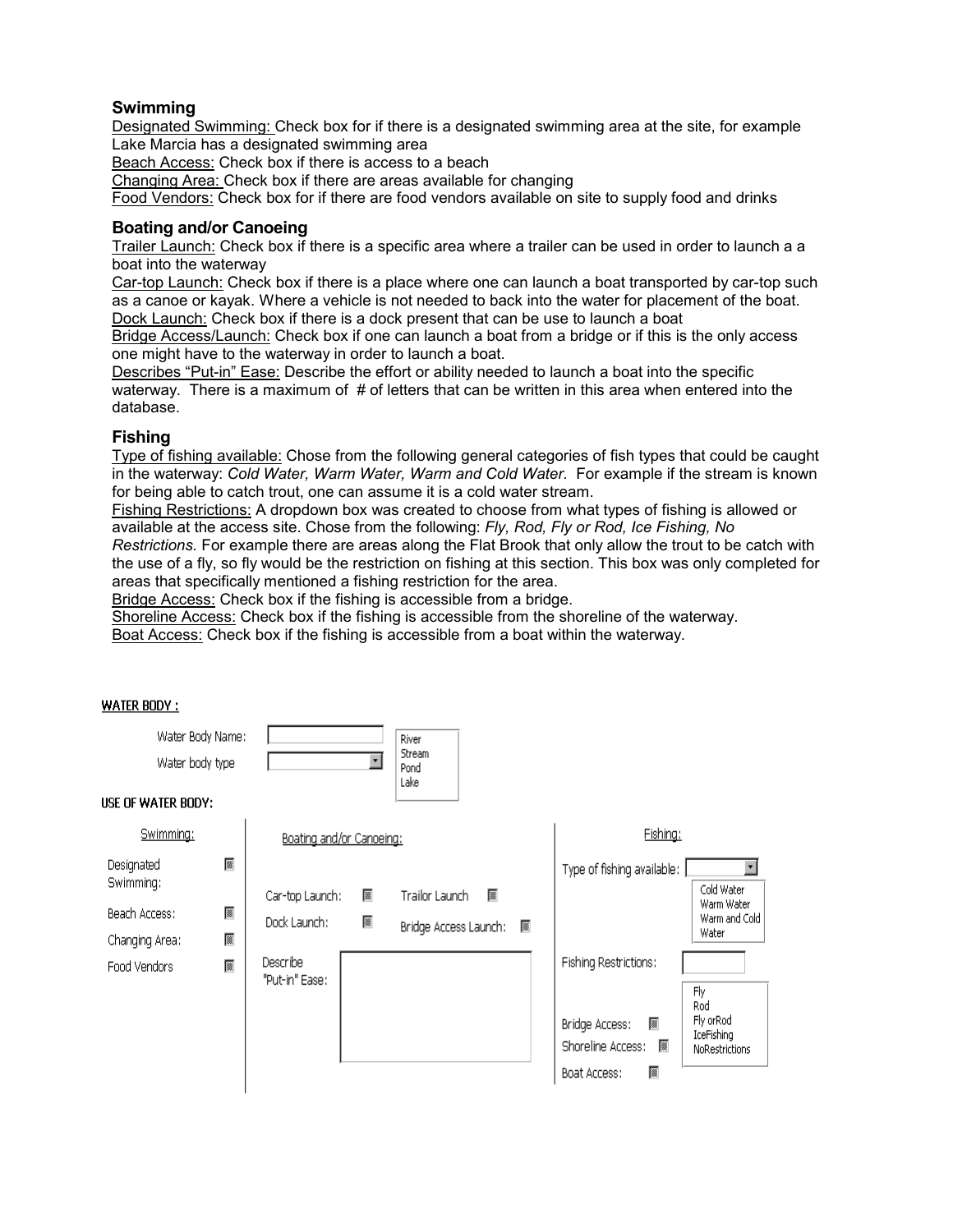## **Quality of the Site**

Visible Trash: Check box if there is any sort of trash or garbage visible at the access site. Garbage Receptacle: From the dropdown box choose one of the following if they exist at an access site: *Yes-Garbage cans ARE available, NO- Garbage cans are NOT available, Carry In / Carry Out- most state parks*

Amount of Trash: A dropdown box was created to get an idea of the amount of trash that was visible at site. This box is only completed if there is visible trash. The amounts to choose from are the following: *Min.- less than 10 pieces visible, Mod. – 10 to 50 pieces visible, Excessive – more than 50 pieces are visible.* 

Location of Trash: Only complete this box if trash is visible. Chose from the following as to where the trash is located: *In Stream, On-banks or shoreline, In-stream and on bank or shoreline.*

## **Use of Site/Physical Characteristics:**

Over-use visible? Check box if there is evidence of over-use, for example does the vegetation look trampled, are there large amounts of trash visible that might lead you to think this site is being abused or over-used.

Comments on visible use: Comment and describe what the uses of this area might be by just taking a visual look at the overall condition of the site.

Use of Sites: Use of the area NOT causing environmental impact: Check box if the area looks not to be having a negative environmental impact to the waterway.

Use of Sites: Use of the area IS causing environmental impact: Check box if the area looks to be having an environmental impact to the waterway.

Area Maintained? Describe if the area looks to be maintained and who might be the one maintaining it.

| <b>QUALITY OF SITE:</b> | Visible Trash: | 羉 | Garbage receptale                                                                                             | Yes- Garbage cans ARE available<br>No- Garbage cans are NOT available |
|-------------------------|----------------|---|---------------------------------------------------------------------------------------------------------------|-----------------------------------------------------------------------|
| Amount of trash:        |                |   | Min- less than 10 pieces visible<br>Mod. - 10 to 50 pieces visible<br>Excessive - more than 50 pieces visible | Carry in/ Carry Out- most state parks                                 |
| Location of Trash:      |                |   | In Stream<br>On banks or shoreline                                                                            |                                                                       |

#### Use of site/physical characterisitics

| Over-use visible?<br>圂   |                                                                                                        |
|--------------------------|--------------------------------------------------------------------------------------------------------|
| Comments on visible use: |                                                                                                        |
| Use of sites:            | Use of area NOT causing environmental impact<br>羉<br>Use of area IS causing environmental impact:<br>屬 |
| Area Maintained?         |                                                                                                        |